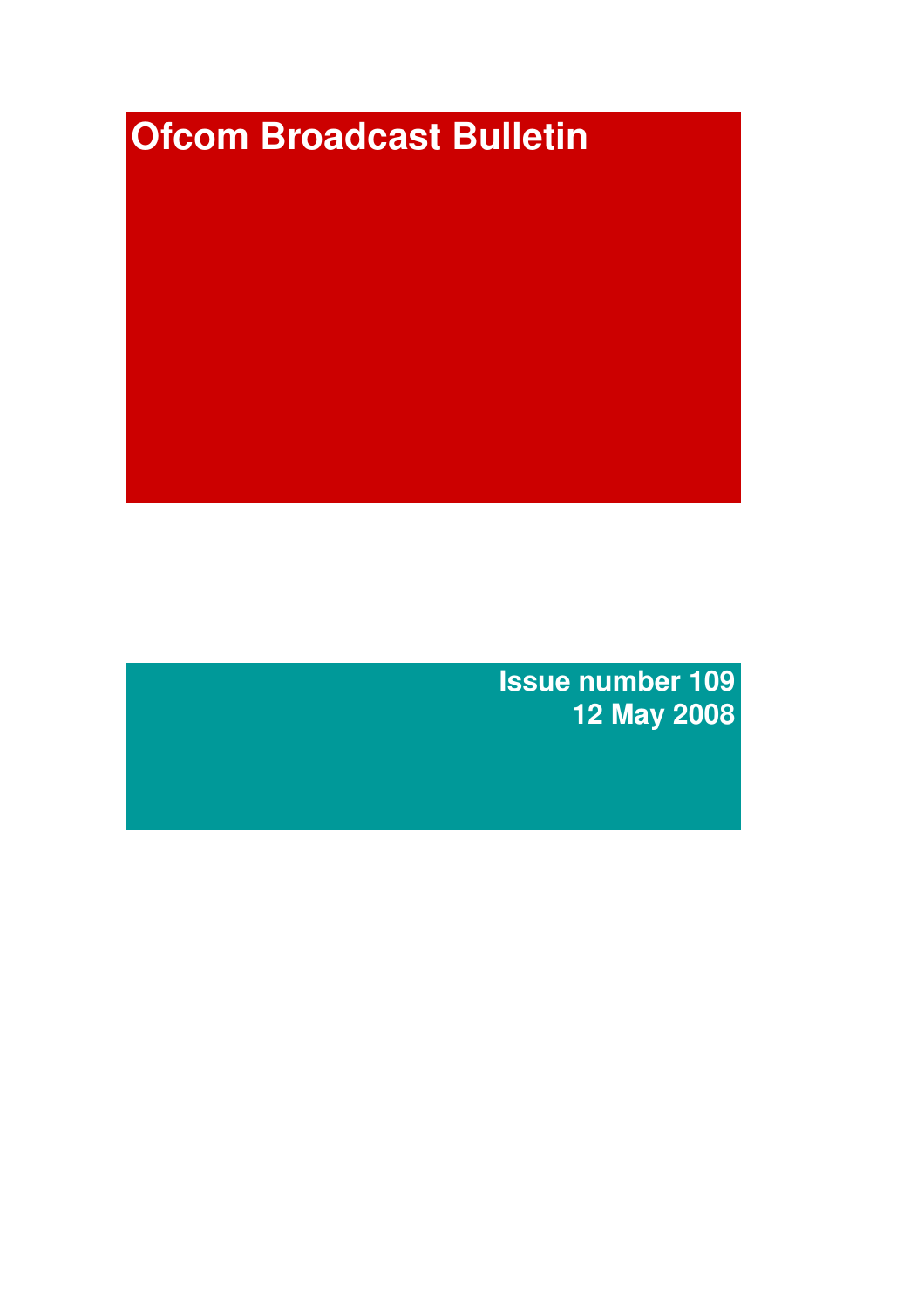# **Contents**

| Introduction                                                | 3  |
|-------------------------------------------------------------|----|
| <b>Standards cases</b>                                      |    |
| In Breach                                                   |    |
| Shabeqadar<br>GEO TV UK, 8 October 2007, 19:00              | 4  |
| Resolved                                                    |    |
| <b>Channel 4 Trail</b><br>Channel 4, 8 December 2007, 21:02 | 6  |
| <b>This Morning</b><br>ITV1, 14 February 2008, 10:30        | 7  |
| Not In Breach                                               |    |
| The Killer in Me<br>ITV1, 8 November 2007, 21:00            | 9  |
| <b>Note to Broadcasters</b>                                 | 13 |
| ---                                                         |    |

# **Fairness & Privacy cases**

# Not Upheld

| <b>Complaint by Mr Tony Greenstein</b><br>The War on Britain's Jews, Channel 4, 9 July 2007      | 14 |
|--------------------------------------------------------------------------------------------------|----|
| <b>Complaint by Mrs Zartash-Lloyd</b><br>A Place in the Sun: Home or Away, Channel 4, 4 May 2007 | 24 |
| Other programmes not in breach/outside remit                                                     | 33 |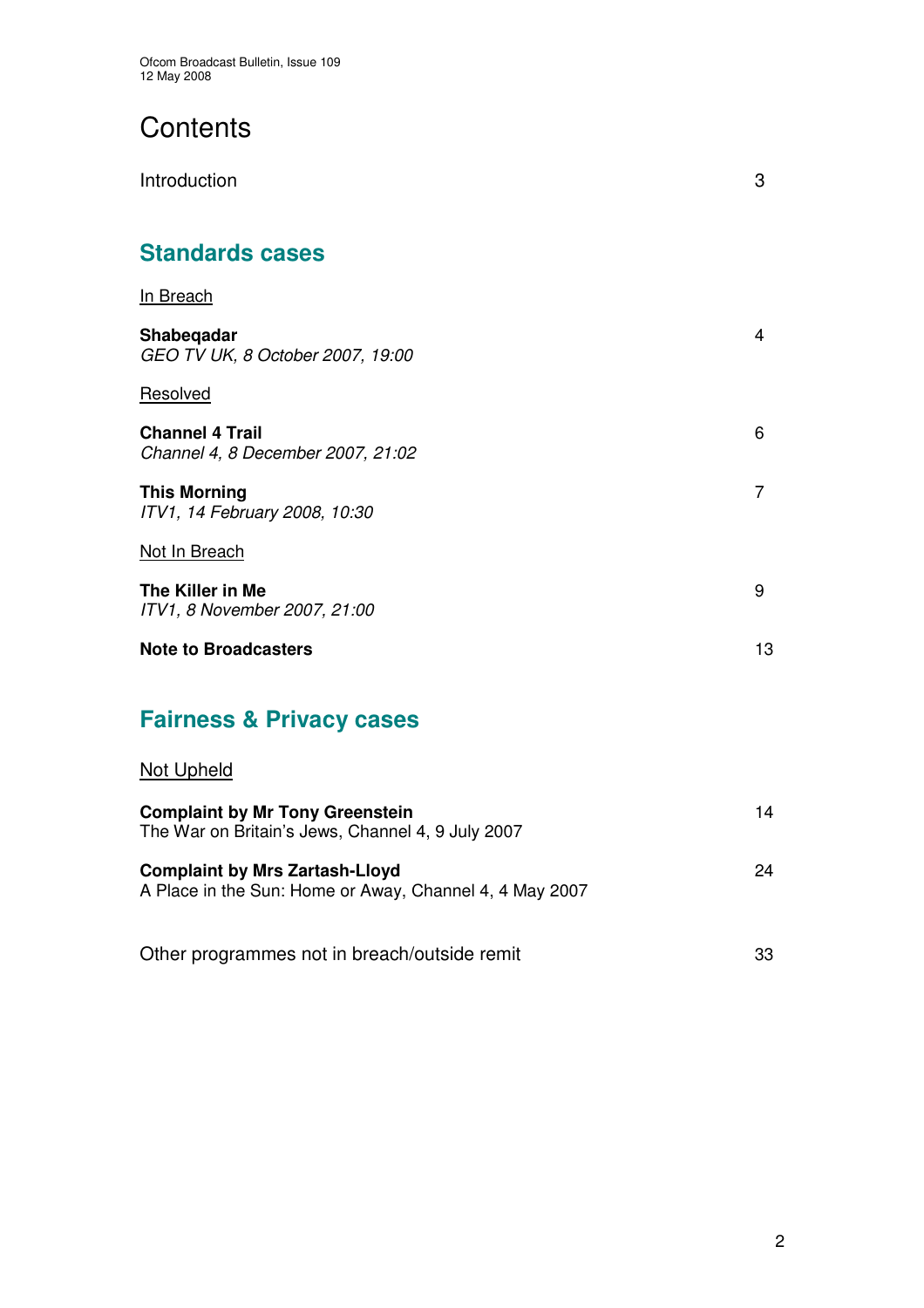# Introduction

Ofcom's Broadcasting Code ("the Code") took effect on 25 July 2005 (with the exception of Rule 10.17 which came into effect on 1 July 2005). This Code is used to assess the compliance of all programmes broadcast on or after 25 July 2005. The Broadcasting Code can be found at http://www.ofcom.org.uk/tv/ifi/codes/bcode/

The Rules on the Amount and Distribution of Advertising (RADA) apply to advertising issues within Ofcom's remit from 25 July 2005. The Rules can be found at http://www.ofcom.org.uk/tv/ifi/codes/advertising/#content

From time to time adjudications relating to advertising content may appear in the Bulletin in relation to areas of advertising regulation which remain with Ofcom (including the application of statutory sanctions by Ofcom).

It is Ofcom policy to state the full language used on air by broadcasters who are the subject of a complaint. Some of the language used in Ofcom Broadcast Bulletins may therefore cause offence.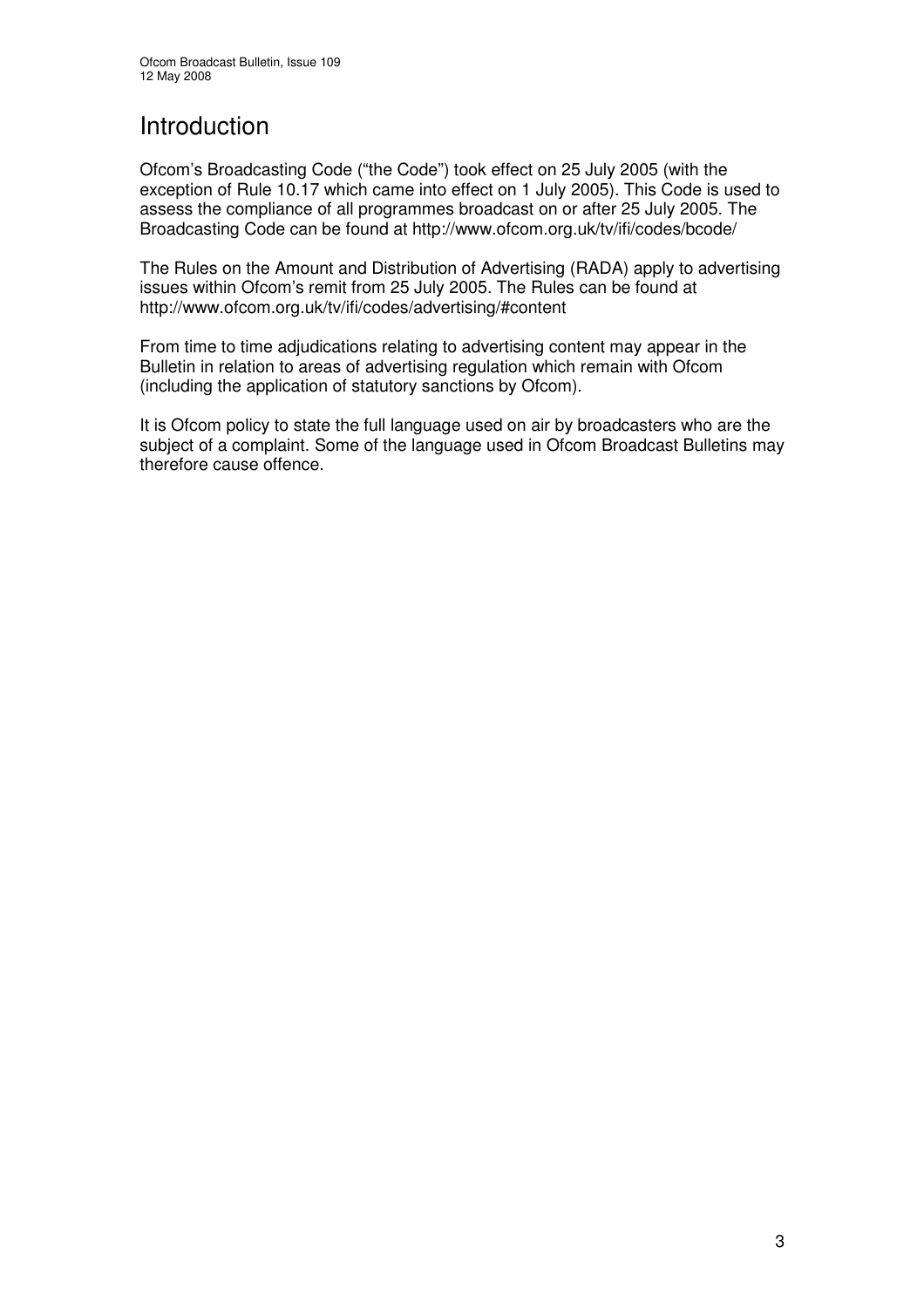# **Standards cases**

## **In Breach**

## **Shabeqadar**

*GEO TV UK, 08 October 2007, 19:00*

#### **Introduction**

GEO TV UK ("GEO TV") is a channel specialising in Pakistani news and entertainment programming. Ofcom received two complaints that a talk and prayer broadcast by Dr Aamer Liaquat Hussain to commemorate the Lailat-ul-Qadr falling on the twenty-seventh day of the holy month of Ramadan was offensive and unacceptable. At one point, during the course of a prayer Dr Hussain said, in Urdu*:*

*"O God I beg you for the sake of this night; ruin those who have blasphemed against Your beloved [Prophet Muhammad, (Peace be upon Him)]. Ruin them. Ruin Rushdie, I beg you for his death. O God, give him death, O Provider; he has blasphemed your beloved. Oh God, we beg in Your Court for his death".*

Ofcom asked GEO TV to respond to the complaints in the light of the Code **Rule 2.3**: broadcasters must ensure that material which may cause offence must be justified by the context.

#### **Response**

GEO TV told us that Dr Hussain is a "…renowned anchor on matters relating to religion. He has been conducting programmes on GEO TV Network since 2002 and has so far done more than 1,000 hours of programming". GEO TV said that its policy was balanced and impartial. Similarly, they said, Dr Hussain is also known to be a balanced and impartial host with moderate views. Through his programme *Aalim Online* (Scholar, Online), GEO TV believed it had been able to bring closer people and scholars of various sects and religions on the same platform and discuss various matters related to religion.

GEO TV went on to say that Dr Hussain had also presented programmes about various other religions, including Christianity, Judaism and Hinduism, in order to promote inter-faith harmony. In these programmes, GEO TV had invited scholars from these respective faiths to express their views, "...freely, in accordance with their own belief and knowledge". It had encouraged and ensured their participation in the true spirit of promoting inter-faith harmony. Over a period of five years or more, neither Dr Hussain, nor any of his programmes, has given cause for concern or complaint. It said that it is an impartial channel with a policy of balance. It had broadcast the material in good faith, without any intention to offend, or with ulterior motives against any person or religion. The broadcast in the UK was incidental because the original programme originated in, and was destined for audiences in, Pakistan and was carried live by GEO TV UK Ltd. In GEO TV's view, the Rules in the Code did not apply in the territories where the programme originated.

In respect of Rule 2.3, the broadcaster said that Salman Rushdie had exercised his freedom of expression and had, in its view, "committed serious blasphemy" so, in reaction and reply, the host of the programme had also exercised his freedom of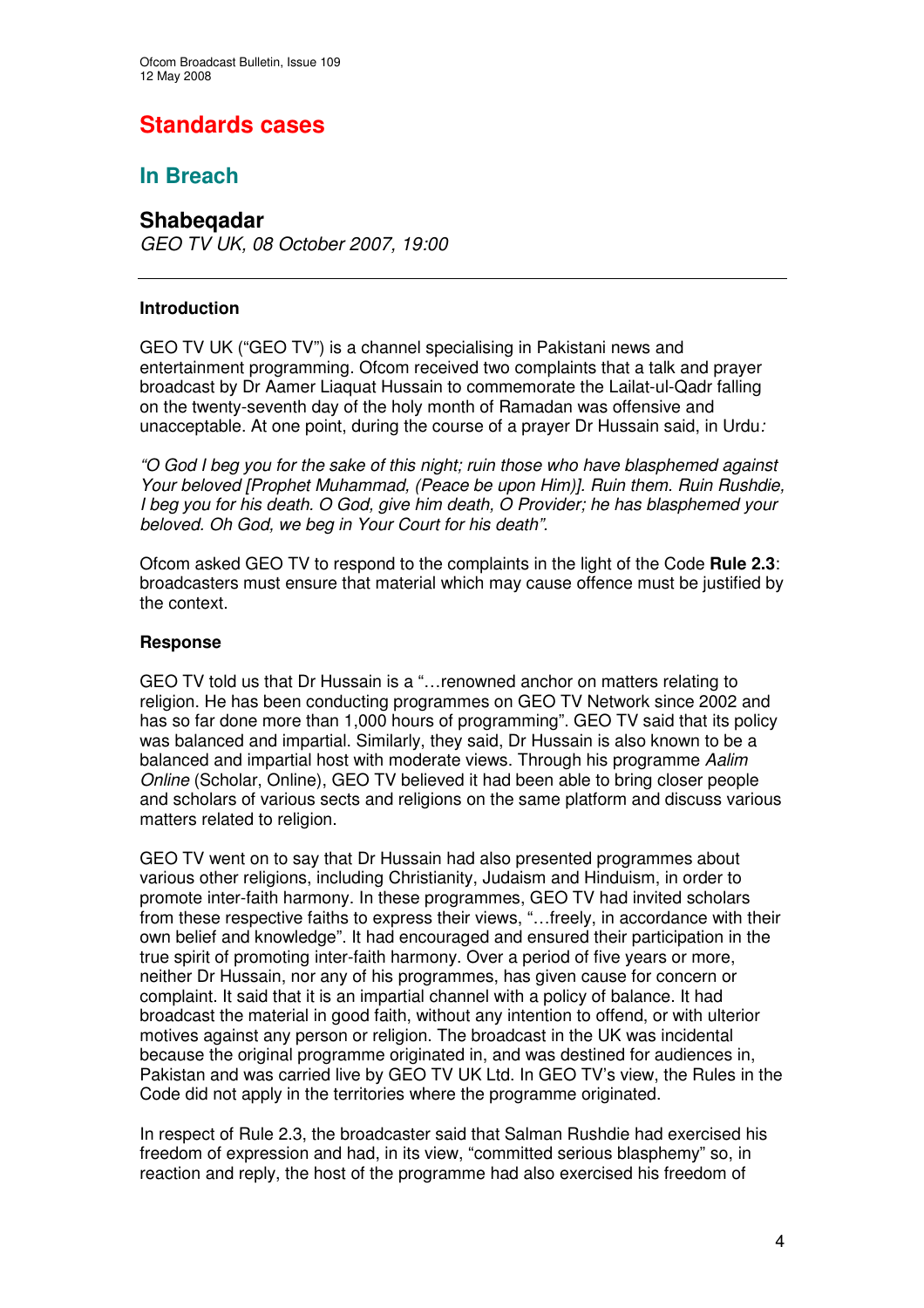expression, in this very specific context, by condemning the blasphemous act. GEO TV believed that Dr Hussain "…neither instigated nor incited any individual to harm the author of the book, nor did he suggest any such expression. All his prayers were addressed to the God and not to an individual". The broadcaster pointed out that since the broadcast of the material "…no repercussions have been witnessed or seen that can be ascribed to this prayer. No harm has been seen to have occurred that could be associated as a result of the airing of a prayer within the territory of UK".

GEO TV concluded however, by saying that "…without prejudice to the above, and being a responsible TV Channel…" it has nevertheless met with its production team and revised its standard operating procedures to ensure that similar religious content should not give rise to complaints in the future.

#### **Decision**

Ofcom must regulate potentially offensive material in a manner that best guarantees an appropriate level of "freedom of expression" – the broadcasters' right to transmit information and ideas and viewers' right to receive them. However, with such rights come duties and responsibilities. We believe the Code sets out clear principles which aim to balance the broadcaster's right to freedom of expression against Ofcom's duty to protect viewers from material which causes harm or offence. The broadcaster did not apply generally accepted standards to the material concerning the comments about Salman Rushdie and this had the potential to cause considerable offence.

Ofcom took account of GEO TV's claimed intentions to promote interfaith harmony and that there have been no other incidents of this nature in the four years since the broadcaster acquired its licence on 15 July 2004. There is therefore no evidence that the material complained of was broadcast against the background of, for example, a systematic and/or biased approach to issues such as blasphemy towards Muslims. We also noted that these comments were broadcast at the end of Ramadan prayers to a specific community on a particular channel, dedicated to serving that community (amongst others), and that viewers would not necessarily have regarded the views expressed by one person as voicing the mainstream or majority position on any given subject.

In the interests of freedom of expression, offensive material may be broadcast. However, any such material needs to be justified by the context. Importantly, the more offensive material is, the stronger the justification by context needs to be. Dr Hussain's remarks, albeit primarily addressed to a specific audience outside the UK (i.e. Pakistan), and in the context of a prayer, were broadcast without, for example, comment or editorial narrative. We therefore concluded the remarks complained about were not sufficiently justified by context and so were in breach of Rule 2.3

Ofcom notes the broadcaster has revised its standard operating procedures to avoid similar breaches of the Code in future and welcomes such action. Nonetheless, as a result of this investigation, GEO TV's approach to its compliance responsibilities does raise concerns. Whilst the material may have originated in Pakistan, where the culture and views on various issues are unquestionably different from those in the UK, Ofcom licensees must always ensure that any material they transmit complies with the Code. Any further breaches of this nature, therefore, may result in Ofcom considering a statutory sanction.

#### **Breach of Rule 2.3**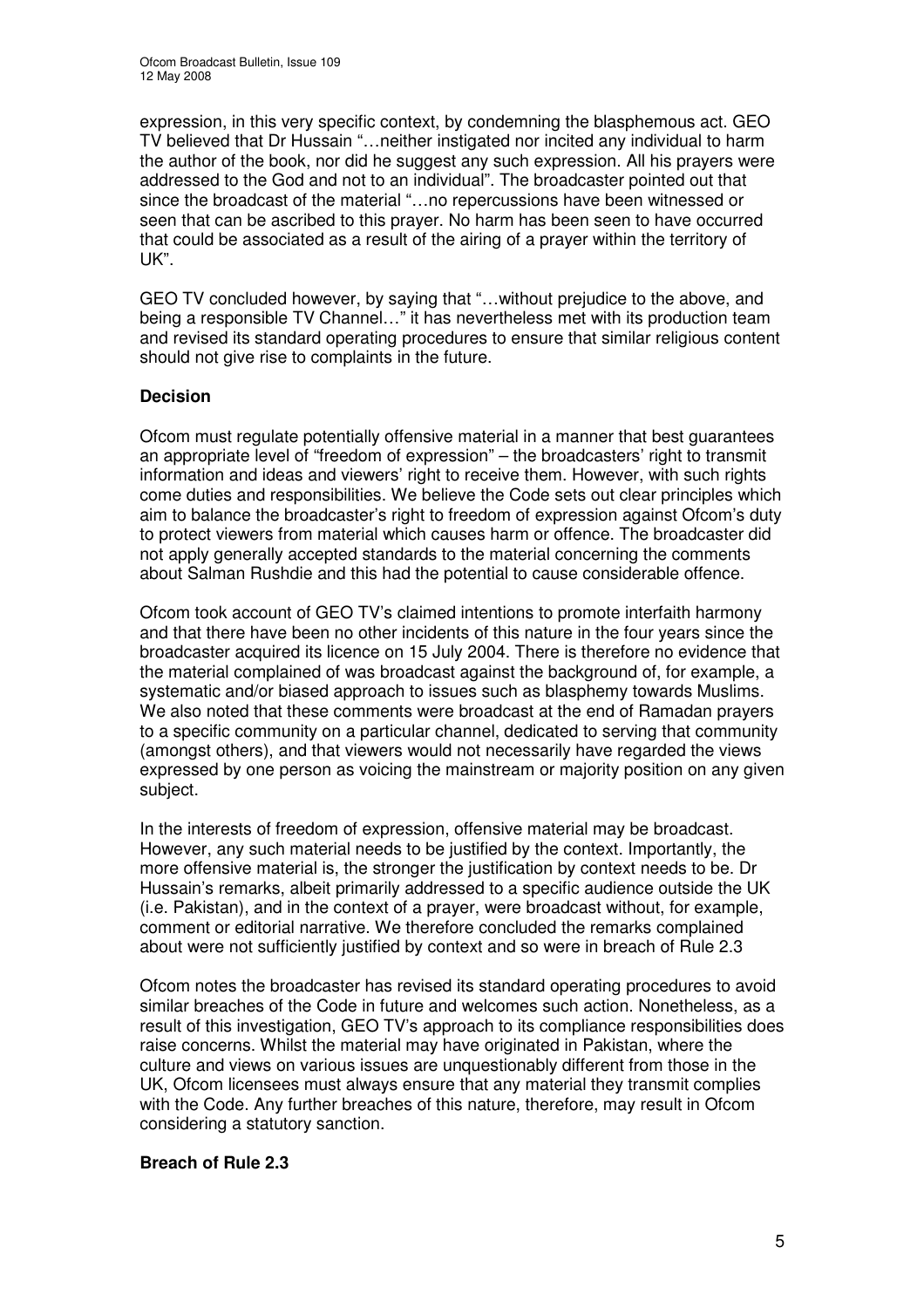# **Resolved**

## **Channel 4 Trail**

*Channel 4, 8 December 2007, 21:02*

#### **Introduction**

Channel 4 broadcast a promotional trailer for the channel at 21:02. It included at the end a clip of Gordon Ramsay describing a performance by musicians as *"fucking brilliant".* There was no warning before the trailer. A viewer complained about the expletive used by Gordon Ramsay. The trailer was followed by *100 Greatest Stand-Ups*, which was preceded by a warning to viewers that this programme contained strong language. Ofcom asked for comments from Channel 4 in relation to Rule 1.6 (the transition to more adult material must not be unduly abrupt at the watershed).

#### **Response**

Channel 4 said that its Legal and Compliance Department had advised that this trailer should only be transmitted at a time after the 21:00 watershed *following* a warning for strong language. This advice was not followed due to human error. Channel 4 also explained that it had put in place a new system to ensure advice to trail producers is properly recorded to avoid errors like this occurring in future. Channel 4 said that the trail was broadcast post-watershed on a channel known for its risk- taking and adult orientated programming. Viewers would have expected the programme which followed the trail, *100 Greatest Stand Ups*, to contain adult material including strong language.

#### **Decision**

Ofcom published additional guidance to the Code, in Bulletin 60, concerning promotional trails. Ofcom made clear that in scheduling trails containing challenging material, broadcasters should bear in mind that trails come upon audiences unawares. A trail that contains challenging material such as offensive language may in principle be permitted post-watershed providing that it is appropriately contextualised. Advance information may also be necessary if the programming on either side is not substantially similar.

In this case, Ofcom notes that advice was given within Channel 4 that appropriate information about strong language should be broadcast *before* this trailer. However, because of human error, this was not followed. Channel 4 has also introduced a new system to record advice to trail producers. In light of these factors, Ofcom considers the matter resolved.

#### **Resolved**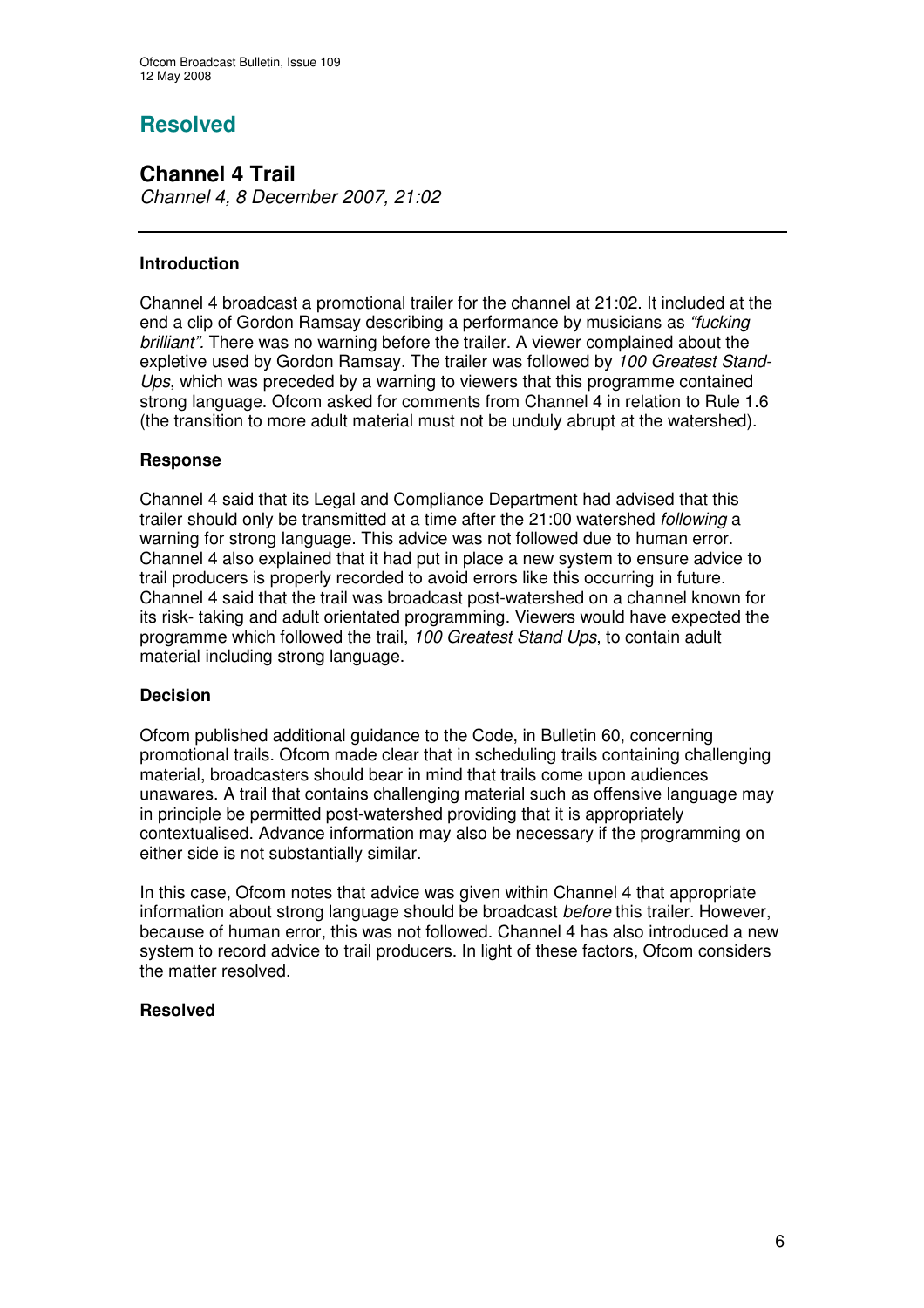# **This Morning,**

*ITV1, 14 February 2008, 10:30*

#### **Introduction**

The edition of *This Morning* broadcast on 14 February 2008 included an interview with the celebrity Cilla Black. The interview included discussion of Ms Black's views on psychic readings and of her new business venture, a 'psychic' phone line service ("the phone line service").

A viewer complained that the interview in effect endorsed the phone line service.

Under the Code, products and services must not be promoted in programmes (Rule 10.3) or given undue prominence (Rule 10.4). We therefore requested ITV's comments.

#### **Response**

ITV said that, in common with many other daytime programmes, *This Morning* often refers during an interview with a celebrity guest to their latest film, programme, record or other commercial project. It said that the purpose of every item is to interest, inform and entertain the viewer, not to promote any particular product. ITV provided assurances about the compliance measures it takes to ensure that no product is discussed in an unduly prominent manner. These measures include advance briefing of guests.

ITV went on to explain that, in this particular edition of *This Morning*, there was a "Valentine's Day" theme to several of the items. It said that there were strong editorial reasons for inviting Cilla Black to appear on that day and to include discussion of her connection with the phone line service: she was a regular celebrity guest on the programme; was well known for presenting a show about relationships (*Blind Date*); her new business venture, a psychic relationship phone line, was being launched on that same day; and the programme often discusses psychic subject matter, which is a subject of interest to its audience.

ITV also advised that both the guest and her press advisor were fully briefed beforehand. It accepted that it was unfortunate that the guest referred to the brand name of the phone line service and the website address in a manner over and beyond that discussed prior to the programme. However, it said that, after the guest first referred to the phone line service by name, the producer in the gallery reminded the presenters via earpiece that the brand name should not be referenced repeatedly in the remainder of the interview. Later in the interview, the presenters reacted swiftly when the guest stated the web address of the phone line service. Also, one of the presenters questioned the accuracy of tarot card readings given over the phone. ITV therefore considered that the questioning by the presenters was objective and in no way endorsed either the phone line service or 'psychic' advice generally.

ITV advised that, nevertheless, in the light of this complaint, it will be reviewing again with the *This Morning* production team its procedures when preparing interviews with celebrity guests.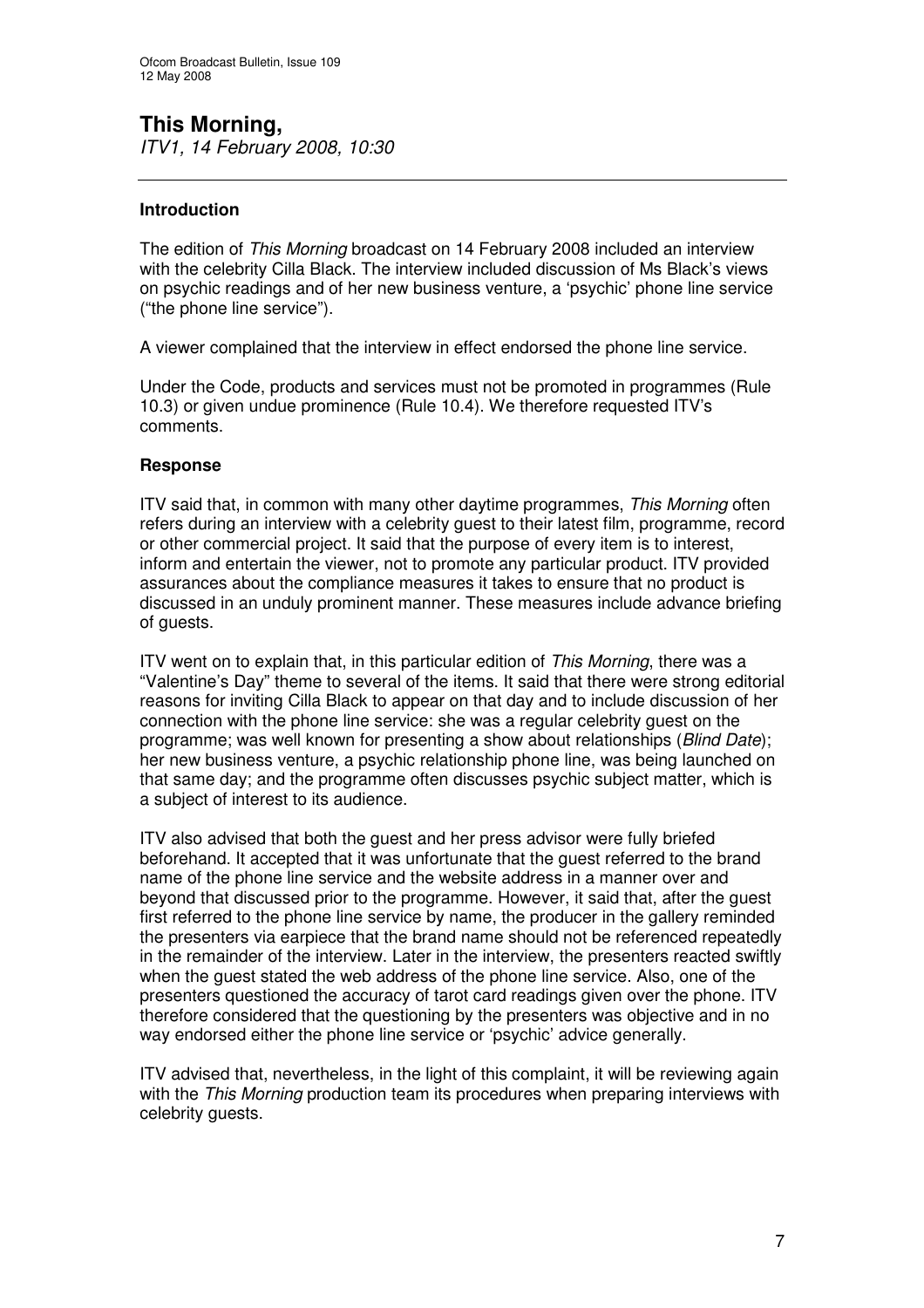#### **Decision**

One of the fundamental principles of European broadcasting regulation is that advertising and programming (that is, editorial content) must be kept separate. This is set out in Article 10 of the Television Without Frontiers Directive which is in turn reflected in the rules in Section Ten (Commercial References in Programmes) of the Code.

It is common for celebrity guests on chat shows and magazine-style programmes to refer to their latest venture. This is often an autobiography or an artistic endeavour, e.g. a film or play, and the reference is usually relatively brief. Accordingly, there is often sufficient editorial justification for the reference to avoid concerns arising under Section Ten of the Code. However, the more commercial the guest's venture and the more prominent the references to it within a programme, the greater the risk that such references may appear to be, in effect, promotional selling messages in breach of Rule 10.3, or unduly prominent in breach of Rule 10.4, or both.

In this particular case, we took into account ITV's assurances regarding the compliance measures it had taken to avoid undue prominence and noted, that later in the interview, the presenters did appear to make some effort to move the discussion away from the phone line service itself. We also noted that the interview was prefaced with a montage of clips from *Blind Date*, and included conversation about psychic encounters and – to a lesser extent – other subjects, such as Cilla Black's career and personal life. However, we were concerned that the guest mentioned the phone line service by name several times in the course of the interview and gave out the website address. We also noted that one of the presenters said to camera *"This new phone line – all the information is on our website – launches today"*. These references could reasonably have given viewers the impression that the programme was endorsing the phone line service. This was not consistent with the requirements of the Code.

However, we welcome ITV's assurances that it is reviewing its procedures in respect of celebrity interviews. We therefore consider the matter resolved.

#### **Resolved**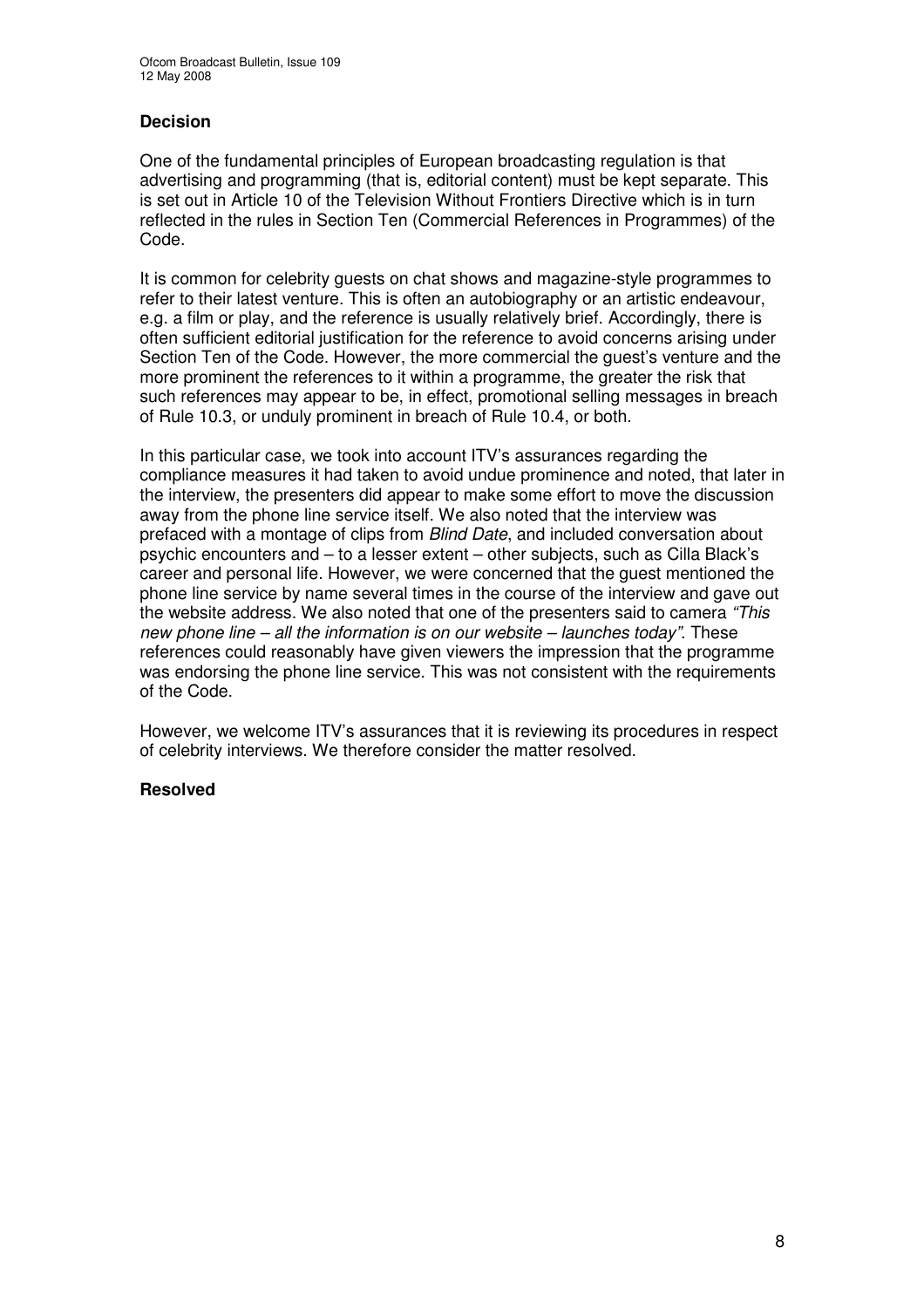# **Not In Breach**

## **The Killer in Me**

*ITV1, 8 November 2007, 21:00*

#### **Introduction**

In this one-off factual entertainment programme, four celebrities (Toby Anstis, John Barnes, Andrew Neill and Fiona Phillips) were offered the chance to take a genetic test to explore whether they were prone to diseases such as cancer, heart disease and Alzheimer's disease. They were introduced to Dr Paul Jenkins, founder of Genetic Health, a commercial organisation offering the test, who took them through the process. Following the tests, Dr Jenkins discussed the celebrities' individual reports, and outlined the results in terms of what he considered to be their individual risks of suffering from a range of diseases.

Ofcom received two complaints. These were, in summary, that the programme gave an unbalanced and inaccurate portrayal of the scientific validity of the tests, and that the 'promotion' of Genetic Health resulted in undue prominence being given to the company.

Ofcom asked the broadcaster, ITV, to comment on these complaints in the light of the following Code Rules:

- **2.1 "**Generally accepted standards must be applied to the contents of television…services so as to provide adequate protection for members of the public from the inclusion in such services of harmful…material";
- **2.2 "**Factual programmes…must not materially mislead the audience";
- **10.1** "Broadcasters must maintain the independence of editorial control over programme content";
- **10.3** "Products and services must not be promoted in programmes"; and
- **10.4** "No undue prominence must be given in any programme to a product or service".

#### **Response**

In response ITV said the following.

Rules 2.1 and 2.2

The broadcaster explained that the programme was never intended to be a documentary investigating genetic screening. In a one-hour programme intended to follow the celebrities' personal health journeys, their family histories and current lifestyles as well as showing their undertaking the test, ITV did not believe that it was editorially appropriate or necessary to include a detailed analysis of the science behind the test. However, ITV did recognise that it had a duty to explain the test in a manner that was fair and duly accurate, and the broadcaster was confident that the programme had done this. It went on to say that it did not believe that viewers would have been put at risk of any harm as a result of the programme's description of the test (and the science behind it).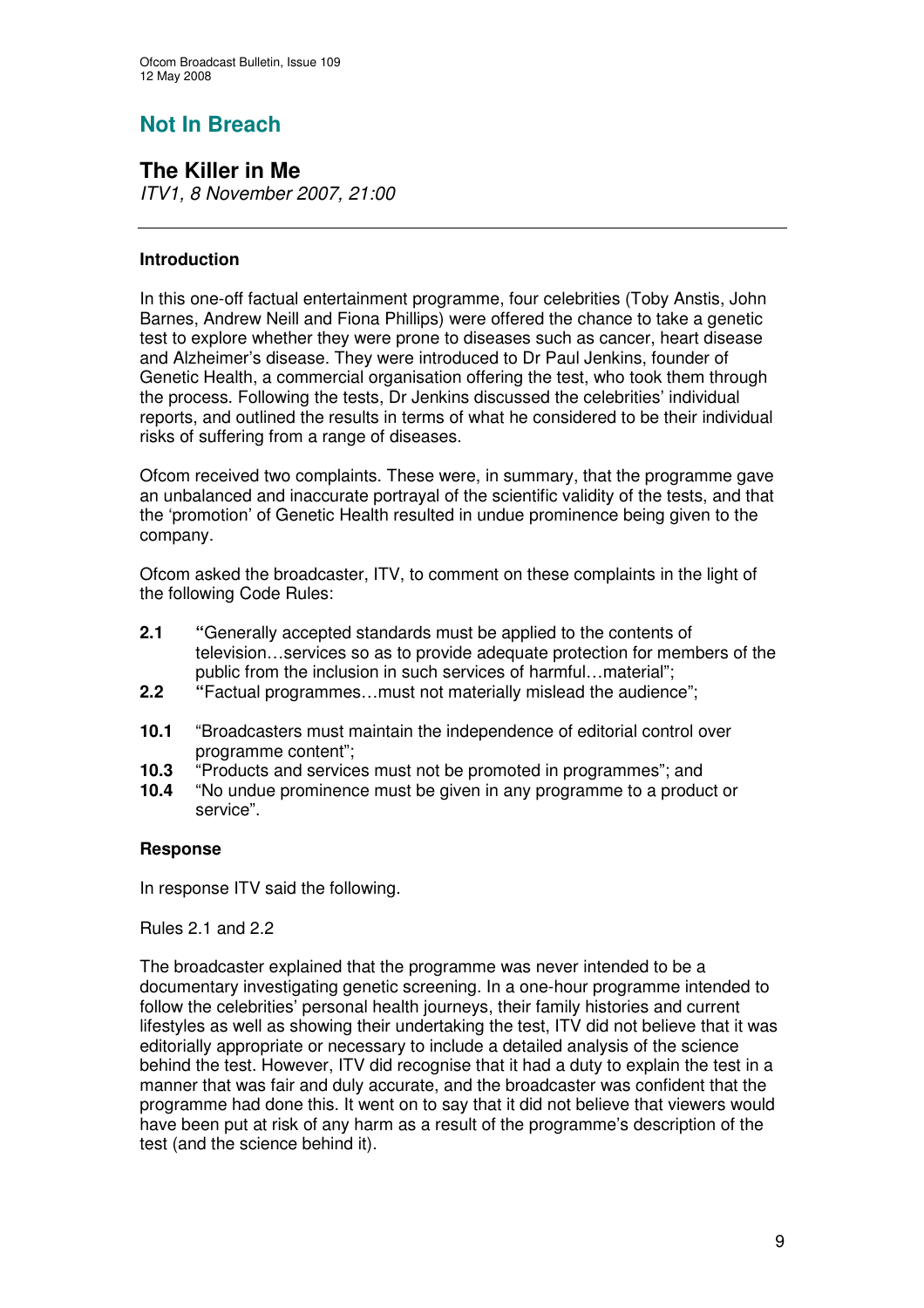#### Rule 10.1

This Rule states that, "Broadcasters must maintain the independence of editorial control over programme content". ITV said that editorial independence had been maintained throughout the production process. Genetic Health had neither funded the programme nor made any financial contribution to ITV. The taking of the tests by four celebrities, it believed, was a legitimate subject for a programme, but the programme's producer had sole control of the programme's content and, in particular, its depiction of the test. It believed that this had been made clear to viewers through the descriptions of, and the reservations expressed about, the test in the programme.

#### Rule 10.3

This Rule states that, "Products and services must not be promoted in programmes". ITV believed that whilst there had been multiple references to the Genetic Health test in the programme, it did not think that any of them, or the programme in general, had been promotional of the test. The programme had not given the impression of "selling" the service. If anything, the broadcaster argued, the range of views and reservations expressed about the test had suggested the opposite.

#### Rule 10.4

This Rule states that, "No undue prominence must be given in any programme to a product or service". ITV said that the producers had chosen to feature only Genetic Health as the provider of the test on the basis that they understood it was the only company in the UK offering a medical consultation as part of the test process. It had therefore made editorial sense to use a company whose service featured such a consultation. The producers had been "…ever mindful of the requirements of the undue prominence rule and ensured that any references to Genetic Health and its test were limited to what was justified by the editorial requirements of the programme".

#### **Decision**

The Communications Act 2003 requires Ofcom to ensure that broadcasters apply generally accepted standards so that the public is adequately protected from harmful material. However, when securing this standard we do so in a manner that best guarantees an appropriate level of freedom of expression. This is in terms of both the broadcaster's right to impart information and ideas and the right of the audience to receive them. These rights are enshrined in the European Convention of Human Rights incorporated within the Human Rights Act 1998. Accordingly, Ofcom must exercise its duties in light of these rights and not interfere with the exercise of these rights in broadcast services unless it is satisfied that the restrictions it seeks to apply are required by law and necessary to achieve a legitimate aim.

It is clear that genetic testing is still in its infancy. For example, the Government's Human Genetics Commission ("HGC") report "Genes Direct" (March 2003) said that: "…we conclude that for the foreseeable future, most genetic tests that provide predictive health information should not be offered as direct genetic tests." (p54 Paragraph 3.32); and "…we have concerns about predictive genetic tests that are done at home…" (p54 Paragraph 3.34). These views were consolidated in the HGC's subsequent report "More Genes Direct" (Section 5) published in December 2007.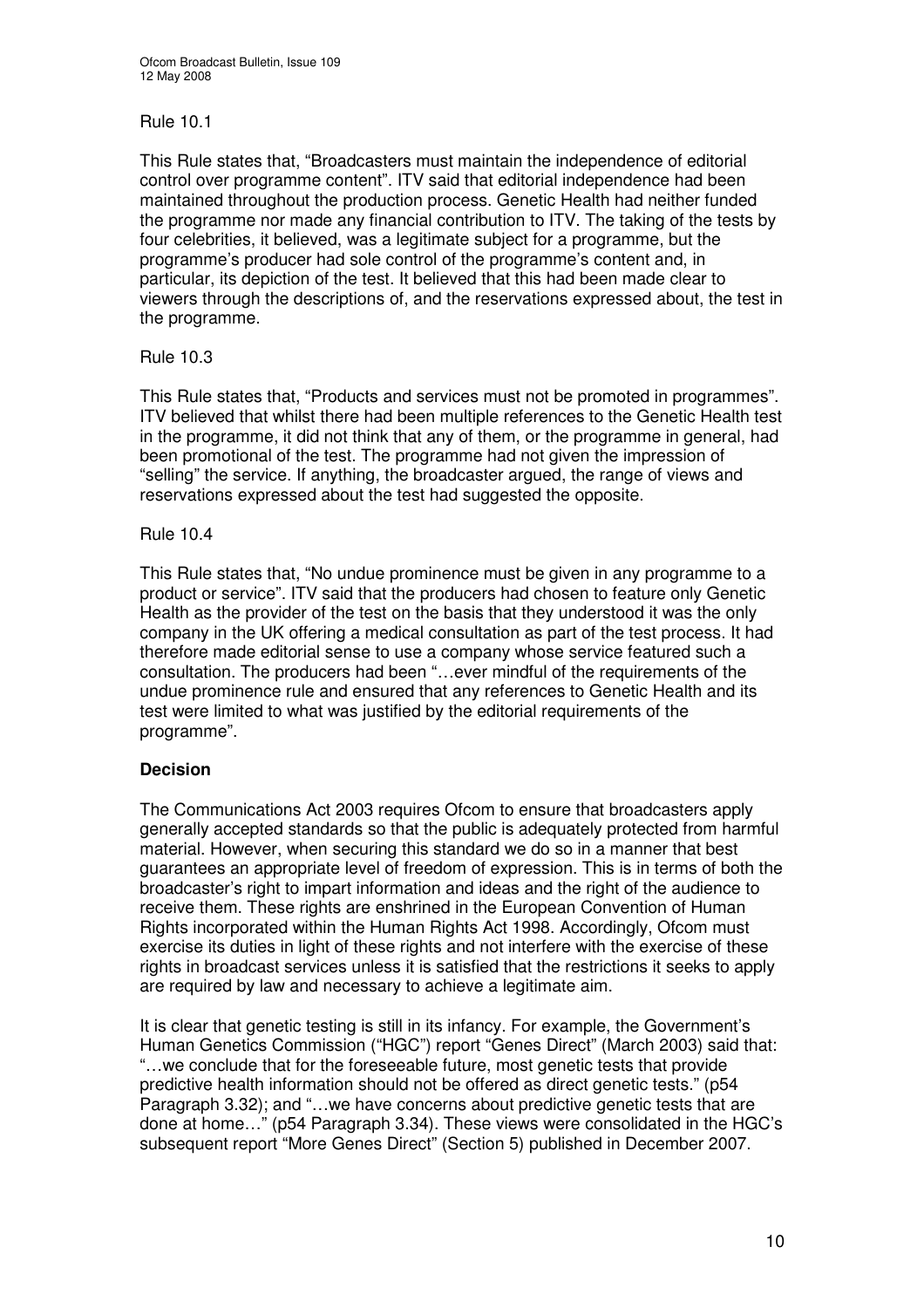Rules 2.1 and 2.2

Complainants were concerned that the programme could misleadingly portray that genetic tests are a scientifically proven and established means of determining a patient's future health and, in particular, their chances of developing certain diseases. Ofcom consequently was concerned that, if the programme had given the impression that such diseases could be predicted accurately by a genetically-based test, harm may be caused to the public. It could potentially encourage people to make decisions about their health, lifestyle or diet based on genetic tests that can be easily sourced from the internet and administered at home without proper medical consultation. Ofcom, therefore, considered whether such an impression was given and, if so, whether it would be potentially harmful.

We noted that the programme was introduced by a voiceover which stated: *"Four celebrities about to embark on a journey of discovery. They will each take a pioneering genetic test that will unlock the biological secrets hidden within their cells – cancer, heart disease, Alzheimer's – which of these common killers are lurking in their genes?..."* (our emphasis).

Dr Jenkins is a member of the management team of Genetic Health. Throughout the programme he was the 'face' of the company and took the four celebrities through their tests and results. He is a qualified doctor and was seen in the programme at his practice in Harley Street. In our opinion, this gave the clear impression that any genetic testing included in this programme was authoritative, substantive and authenticated by a consensus of medical research.

Additionally, at one point, Dr Jenkins said to one participant: *"…there are a number of genes that are implicated in prostate cancer and your profile shows that you are at a low risk….";* and later, said to another:

"… *your gene increases the risk about fourfold, over that of the general population and that translates to about a one in four chance of developing it in your eighties…"*

These kinds of statements, in our view, could give the impression that the validity of genetic testing, in areas such as predicting a person's future health, was wellestablished. However, as made clear, for example, in the HGC report referred to above, it appears that the medical profession is at present divided about the validity of such testing.

On the other hand, Dr Jenkins on some occasions did qualify such statements by saying, for example:

*"…and I really would like to emphasise to you that it in no way means that you will get it";* and

*"….I think the combination is very reassuring – a low genetic risk and a very, very low lifestyle risk is a very good prognosis."*

This implied that a person's lifestyle is a contributory factor in an individual's future health, notwithstanding any results that genetic testing might present. Ofcom also noted that, on occasions, the programme may have left the viewer with the impression that Dr Jenkins was offering advice and opinion, rather than stating facts. For example, the narration at one point said:

[Dr Jenkins and his team] *"claim they can reveal…";* and at another point stated: *"*…*Dr Jenkins says the test…"* (our emphases).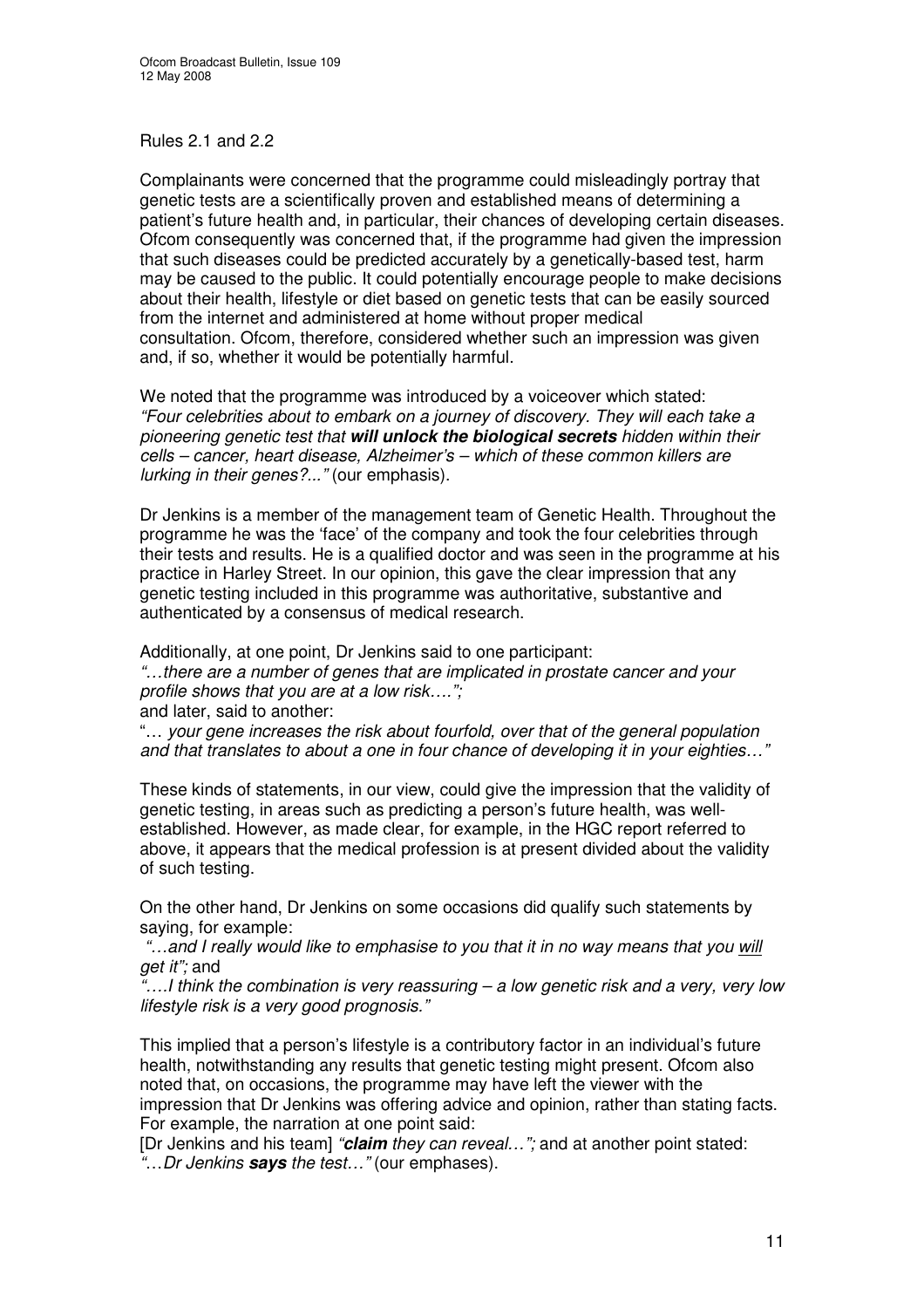Although these caveats were not very prominent, in our view there was, on balance, sufficient qualifying material in the programme overall to suggest to viewers that genetic testing was not determinative of future health and risk of disease, and that other factors such as lifestyle, diet and other medical advice need to be taken into account.

On balance, therefore, Ofcom concluded that the programme was **not in breach of Rules 2.1 and 2.2.**

However, Ofcom considers that while the programme was not materially misleading and therefore not in breach of the Code, it could have been made *clearer* to the audience that the validity of such genetic testing is scientifically controversial and that some in the medical profession question its effectiveness.

Further, Ofcom considered that it was not apparent to the viewer that Genetic Health was a commercial organisation offering a commercial service. For instance, Dr Jenkins (one of Genetic Health's Management Team) was seen at the beginning of the programme. Described as a "Consultant Physician", he was shown at the Institute of Cell and Molecular Science (part of London's St Bartholomew's Hospital and the London School of Medicine and Dentistry). Later in the programme Dr Jenkins was giving advice and explanations to patients on behalf of the commercial organisation Genetic Health. Given Ofcom's concerns (outlined above) about the manner in which the testing was portrayed, we believe it would have been preferable for the programme to have given more background about Genetic Health.

Rules 10.1, 10.3 and 10.4

Ofcom went on to consider the programme in the light of Rules 10.1 (independence of editorial control over programme content); 10.3 (products and services must not be promoted in programmes); and 10.4 (no undue prominence must be given in any programme to a product or service). We were concerned that any emphasis in favour of genetic testing, allied to the fact that only one commercial company was shown providing this service, may have resulted in undue prominence and the editorial integrity of the programme being compromised for commercial considerations. In considering this matter, we noted that Dr Jenkins' organisation, Genetic Health, was referred to on more than one occasion.

However, Ofcom also noted that these references (visual and verbal) were infrequent and editorially justified. Moreover, as discussed above, we did not believe that the programme unconditionally endorsed genetic testing and that there were (albeit only occasional) qualifying comments when the results were presented to the participants. We also note, from ITV's statement, that the organisation's inclusion in the programme was for sound editorial reasons and that the organisation had neither funded the programme nor made any financial contribution to ITV. On balance, Ofcom concluded that undue prominence had not been given to the organization providing the tests.

The programme was therefore **not in breach of Rules 10.1, 10.3 and 10.4.**

#### **Not in Breach**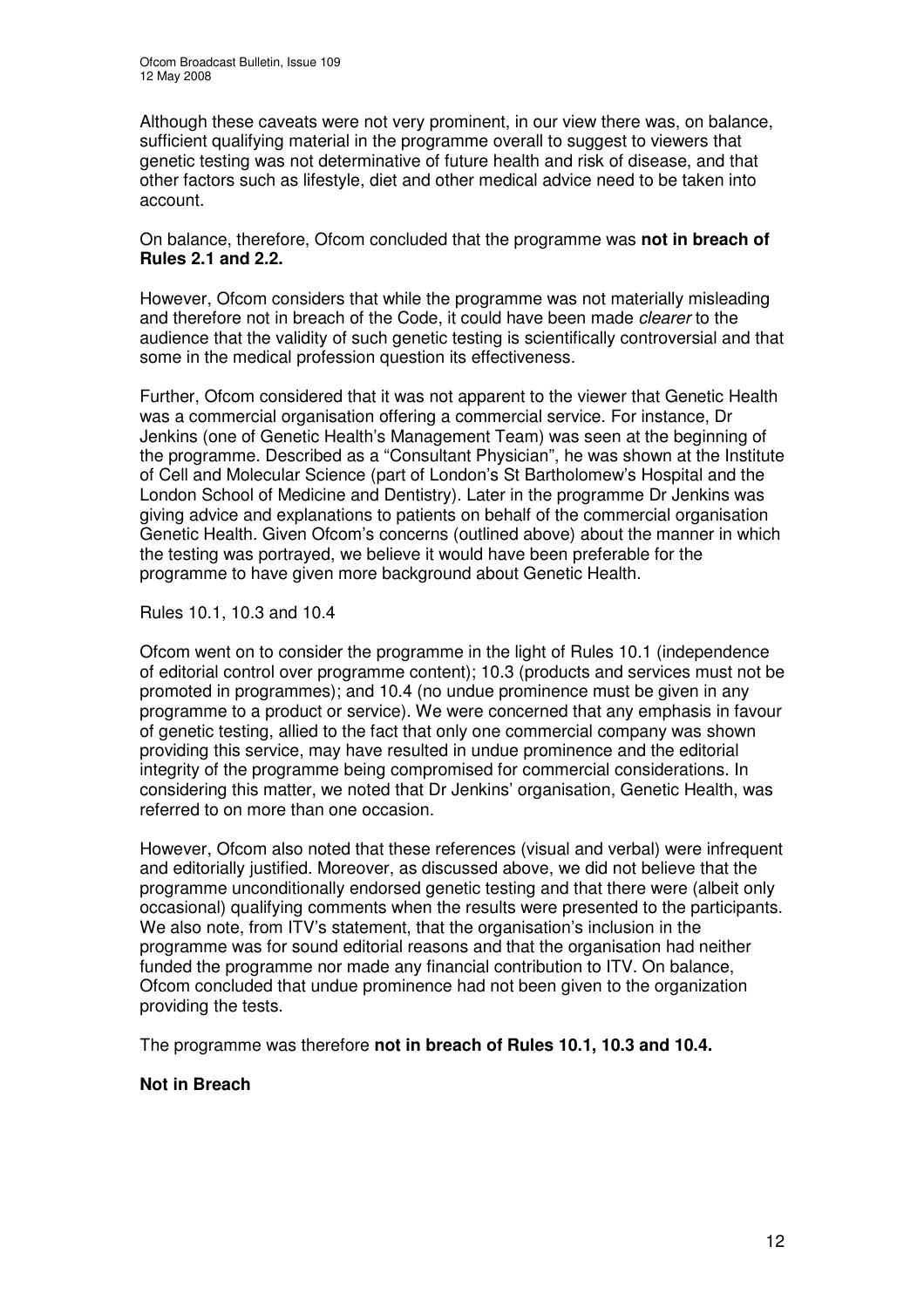## **Note to Broadcasters**

Ofcom recognises that it is important for broadcasters to bring scientific and medical matters to a large audience. Broadcasters have the editorial freedom to present these matters in any way they wish, provided they comply with the Code.

However, broadcasters should exercise caution when dealing with scientific or medical matters where the issues are new or controversial. There is no requirement in the Code for broadcasters to ensure that "due impartiality" is applied to such subjects, unless they are matters of political or industrial controversy or relating to current public policy. Nevertheless, broadcasters should give consideration to the potential for harm to be caused by materially misleading the audience through the omission of facts or opinions. This may be particularly important where a programme might affect the way members of the public behave (e.g. programmes involving medical advice).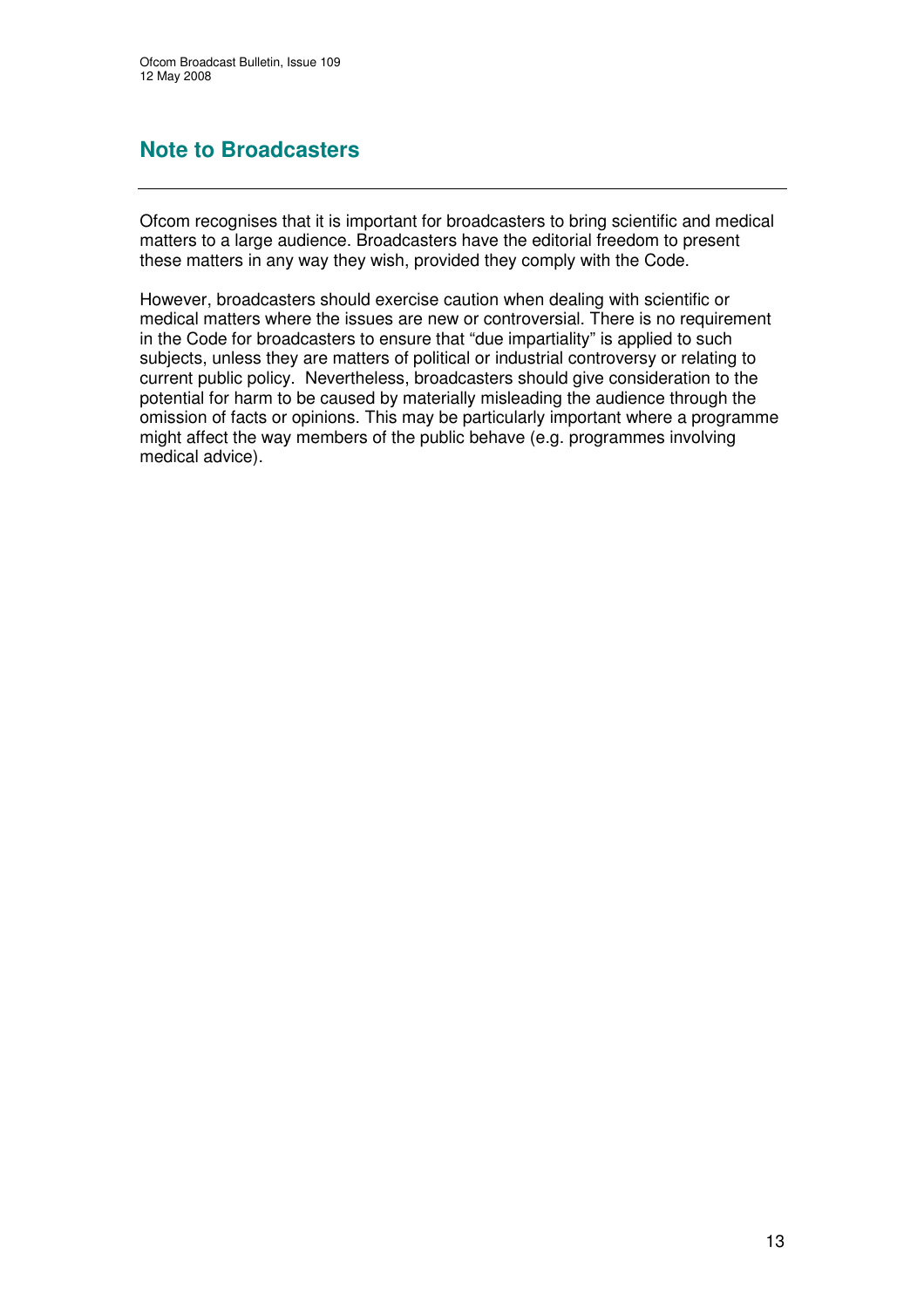## **Fairness and Privacy Cases**

## **Not Upheld**

## **Complaint by Mr Tony Greenstein**

*The War on Britain's Jews, Channel 4, 9 July 2007*

**Summary:** Ofcom has not upheld this complaint of unfair treatment by Mr Tony Greenstein.

On 9 July 2007, Channel 4 broadcast a programme entitled *"The War on Britain's Jews"* which looked at the reported increase in anti-Semitism in Britain. The programme questioned whether anti-Israeli sentiments, which had been voiced in Britain, were anti-Semitic in nature. The programme included a contribution from the complainant Mr Greenstein. In the programme Mr Greenstein explained his view that not all British Jews wished to be associated with the policies of the Israeli state.

Mr Greenstein complained to Ofcom that the programme portrayed him in an unfair way.

Ofcom found that Mr Greenstein had been given sufficient information about the programme to be able to give informed consent for his participation. Having viewed a recording of Mr Greenstein's unedited interview, Ofcom considered that those extracts that were used in the programme, had been fairly edited. In addition, Ofcom found the programme makers were not required, in the interests of fairness, to include more of Mr Greenstein's recorded interview in the programme as broadcast.

In all the circumstances, Ofcom found that the programme as broadcast did not result in unfairness to Mr Greenstein.

#### **Introduction**

On 9 July 2007, Channel 4 broadcast the programme *The War on Britain's Jews*. The programme, which was presented by Richard Littlejohn, stated that there had been a recorded increase in anti-Semitic attacks in Britain. The programme examined the causes of this increase and questioned whether anti-Israeli sentiments, which had been voiced in Britain, were anti-Semitic in nature.

During the programme Mr Littlejohn stated *"There is no consensus on Israel within the Jewish community. Far from it: take the organisation the Independent Jewish Voice."*

The programme then included an interview with Mr Tony Greenstein who was described as a signatory of the organisation the Independent Jewish Voices. Mr Greenstein gave, in the programme, the following description of why the Independent Jewish Voices ("IJV") was formed:

*"The Independent Jewish Voices was set up on behalf of all Jews. They are people who do not like the idea that they are automatically associated with the war, with Israel, with all the other things. What they are saying is they want to create a space where Jewish people can discuss these things without being pigeonholed."*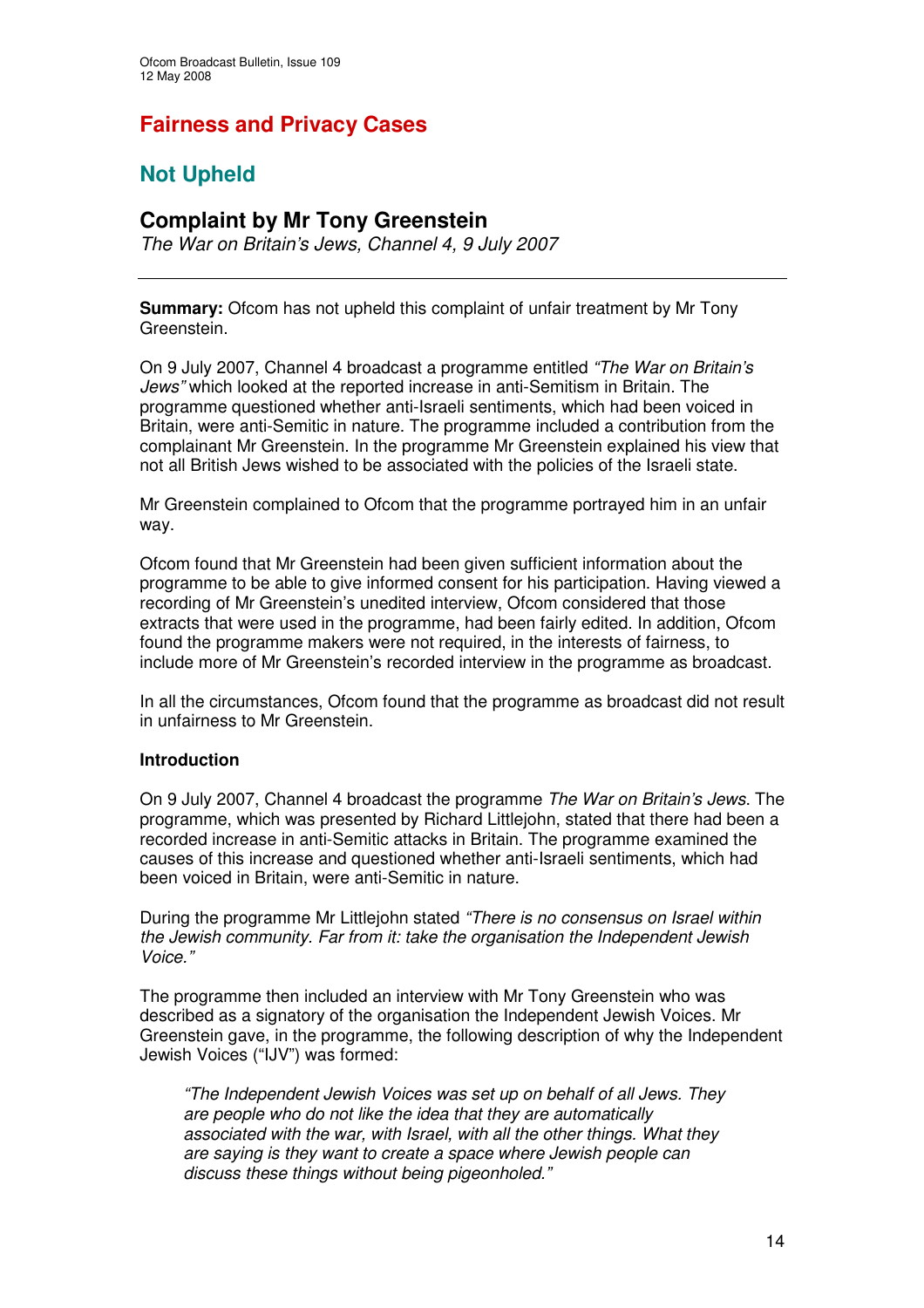Further excerpts from Mr Greenstein's interview were included in the programme.

Mr Greenstein complained to Ofcom that he was treated unfairly in the programme as broadcast.

#### **The Complaint**

#### **Mr Greenstein's case**

In summary Mr Greenstein complained that he was treated unfairly in the programme as broadcast in that:

- a) The programme portrayed him in an unfair way:
	- i) Mr Greenstein said that he was clearly portrayed in the programme as "the token Jewish dissident" and complained that his contribution was used merely to illustrate the presenter's point that views within the Jewish community were diverse. Mr Greenstein said this was unfair because the programme makers had reassured him (both verbally and in email correspondence) that his contribution would not be taken out of context and that the programme would not "simply be a vehicle for the presenter's viewpoint".
	- ii) Mr Greenstein said his contribution was likely to have left viewers with the false impression that he agreed with the substance of the programme i.e. that anti-Semitism was steadily increasing in the UK. Mr Greenstein said it was unfair for his contribution not to have been used as an integral component of, and challenge to, the main theme of the programme. Mr Greenstein said that the programme failed to include any of his comments which "countermanded the theme of the programme".

#### **Channel 4's statement in response to the complaint**

In summary Channel 4 responded to the complaint as follows:

- a) Channel 4 said it rejected Mr Greenstein's complaint that he had been misled about the nature and content of the programme, his role within it and his claim that the programme had portrayed him unfairly.
	- i) Channel 4 said that when the programme makers first contacted Mr Greenstein, they explained that the programme would be an authored piece by Mr Littlejohn. The presenter would be arguing that since 2001 anti-Semitism had been on the rise. The programme maker also explained that the presenter would look at the various sources of anti-Semitism in Britain and the extent to which the resurgence in anti-Semitism is related to Israeli policies in the Middle East (specifically in relation to the Palestine issue and a widespread perception that British Jewry universally supported Israeli policies).

Channel 4 said that the programme maker then made Mr Greenstein fully aware of the type of contribution they were seeking from him. Namely that they hoped his contribution would demonstrate that there was in fact a diversity of Jewish opinion on this issue, and that initiatives such as those of IJV, were important in showing that not all Jews were unflinching in their support for Israel and its policies. Channel 4 said that at the end of the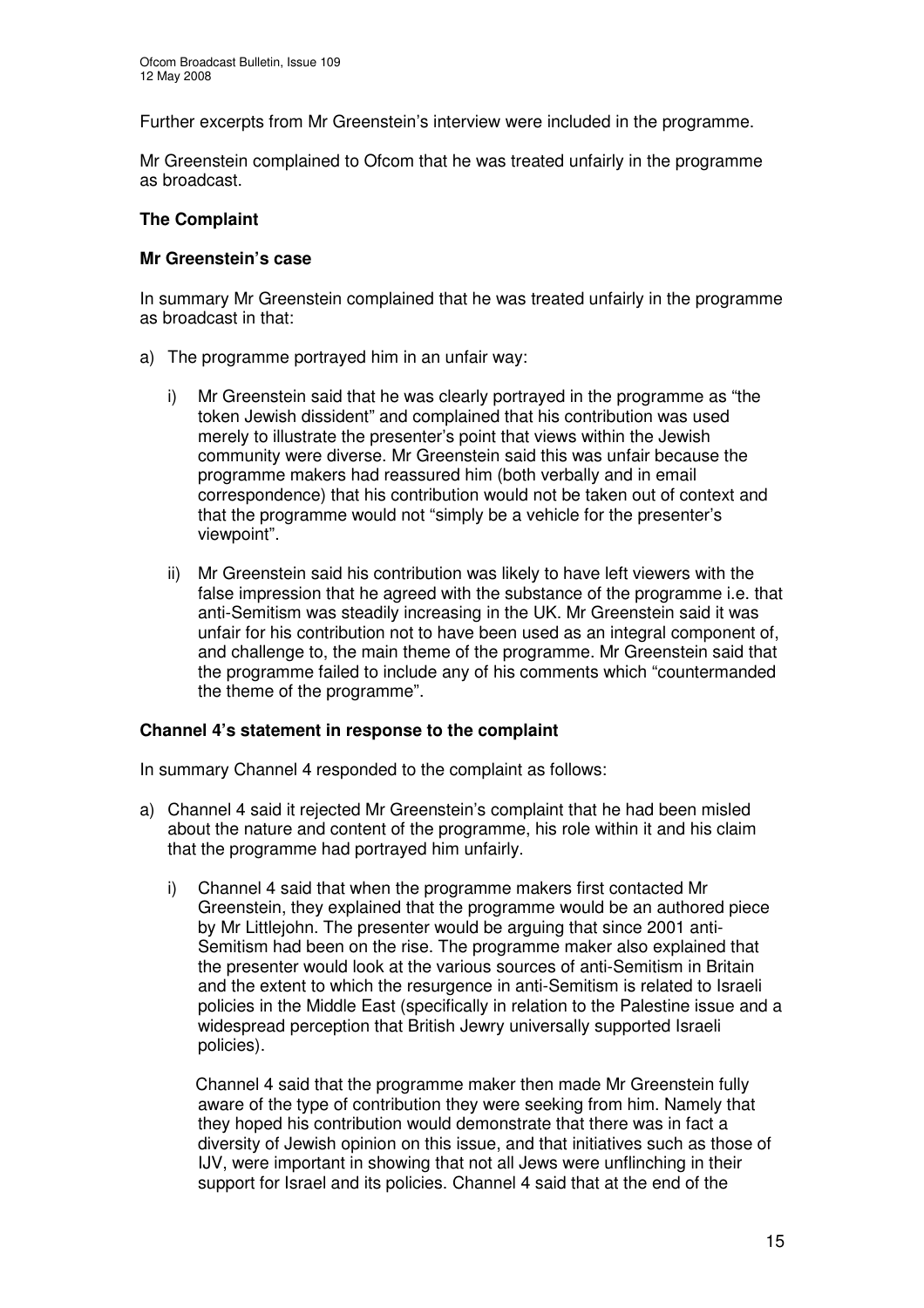conversation, Mr Greenstein was invited to take part. Though he expressed doubts at the time about being part of a programme authored by Richard Littlejohn, he agreed to participate. Channel 4 said that the programme maker confirmed Mr Greenstein's decision to take part four days later, and Mr Greenstein freely agreed to participate and raised no concerns about doing so.

Channel 4 said that after filming the interview, Mr Greenstein raised some concerns with the programme makers after reading an article by Mr Littlejohn in The Daily Mail. The programme maker then phoned and emailed the complainant to re-assure him that his contribution would be fairly edited, which both the programme maker and Channel 4 believed to be the case.

ii) In response to the complaint that the programme left viewers with the impression that Mr Greenstein agreed with the substance of the programme i.e. that anti-Semitism was steadily increasing in the UK, Channel 4 said the programme did not give this impression at all.

Channel 4 said the programme was divided into four parts, each of which was clearly set out for the viewers. Channel 4 said Mr Greenstein's contribution fell into a part of the programme that explored the misperception that all Jews support Israeli actions, and highlighted how no single organisation speaks out for all British Jews. Channel 4 said that the programme gave no impression at all that Mr Greenstein agreed that anti-Semitism was steadily increasing in the UK (as complained).

As regards Mr Greenstein's complaint that the programme should have included those parts of his interview which countermanded the theme of the programme, Channel 4 said it did not accept that there was a requirement on the programme makers to do so.

Channel 4 said that when Mr Greenstein agreed to take part in the programme, he did so knowing that the programme makers hoped to use his contribution to show how not all Jews support Israeli policies and that views within the Jewish community are diverse. Channel 4 said that Mr Greenstein was also made aware of Mr Littlejohn's views, in particular, that the presenter intended to refer to a recent Parliamentary Report which stated that anti-Semitism was on the rise.

Channel 4 said that while the complainant may have wished to get an "alternative viewpoint across", this was not the reason why he had been asked to contribute, nor had he been given any indication whatsoever that these views would be included in the programme. Channel 4 referred to a letter from Mr Greenstein to Channel 4 of 5 October 2007 (post broadcast) and highlighted the following:

*"I was aware that Littlejohn was the presenter of the programme and equally clearly I took that into account…The question I had to resolve was whether, despite the fact that you had employed a bigot to host the programme on anti-Semitism, it was better take part and try to get an alterative viewpoint across than refuse to take part at all. The Group IJV took the latter decision. After reflection I preferred the former."*

[Emphasis added by Channel 4]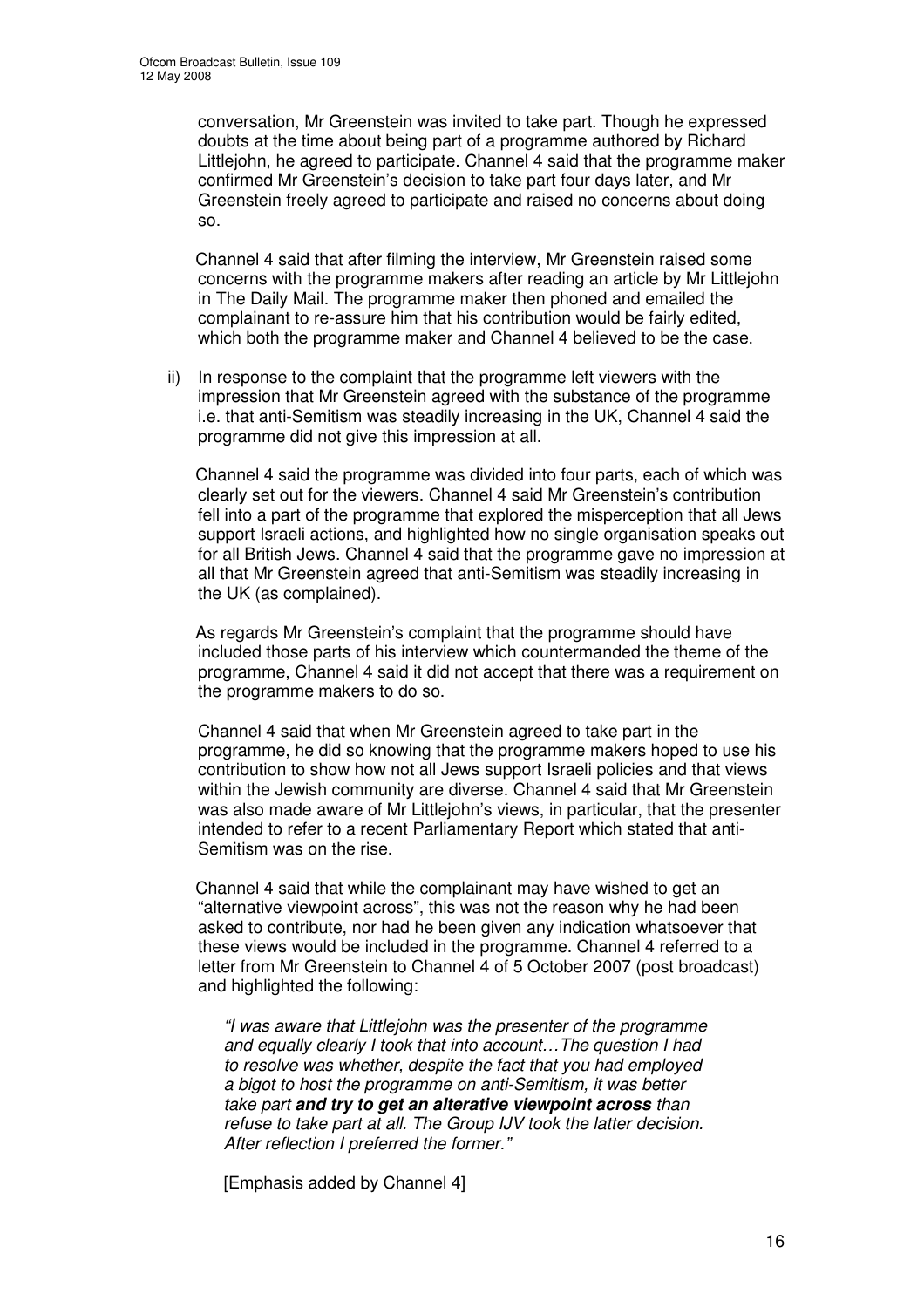Channel 4 said that the programme makers had considered whether or not to include Mr Greenstein's comments on the finding of the Parliamentary Report. However they were unable to find any evidence to back up the views of Mr Greenstein.

#### **Decision**

Ofcom's statutory duties include the application, in the case of all television and radio services, of standards which provide adequate protection to members of the public and all other persons from unfair treatment or unwarranted infringement of privacy in programmes included in such services. Where there appears to have been unfairness in the making of the programme, this will only result in a finding of unfairness, if Ofcom finds that it has resulted in unfairness to the complainant in the programme as broadcast.

In carrying out its duties, Ofcom has regard to the need to secure that the application of these standards is in the manner that best guarantees an appropriate level of freedom of expression. Ofcom is also obliged to have regard, in all cases, to the principles under which regulatory activities should be transparent, accountable, proportionate and consistent and targeted only at cases in which action is needed.

The complaint was considered by Ofcom's Executive Fairness Group. In reaching a decision about this complaint Ofcom considered the written submissions of both parties, supporting material provided by the parties, a recording and transcript of the programme and a recording and transcript of Mr Greenstein's unedited interview.

- a) In deciding whether the programme portrayed Mr Greenstein in an unfair way, Ofcom addressed each head of Mr Greenstein's complaint, as outlined below:
- i) Ofcom first considered the complaint that Mr Greenstein believed he was clearly portrayed in the programme as "the token Jewish dissident" and his contribution was used merely to illustrate the presenter's point that views within the Jewish community were diverse. Mr Greenstein said this was unfair because the programme makers had reassured him (both verbally and in email correspondence) that his contribution would not be taken out of context and that the programme would not "simply be a vehicle for the presenter's viewpoint".

In Ofcom's view, the programme set out to look at issues relating to the reported increase in anti-Semitism in Britain. In examining this subject, Ofcom noted that the programme had been broken into four distinct, separately signposted, segments. The first of these was the reported increase of anti-Semitic attacks in Britain. This segment included contributions from the police and a member of the Parliamentary Committee which had launched an official inquiry into anti-Semitism. The second part of the programme looked at 'the face' of anti-Semitism in Britain both in the past and present day. It referred to actions by the fascist right, the British National Party, and the Muslim Public Affairs Committee (a small organisation that campaigned during the 2005 General election). The segment also referred to the possibility that opposition by the political Left to the policies of the state of Israel could spill over into anti-Semitism. The third part of the programme continued to examine this issue. The final part of the programme posed the question *"Against this kind of background, what's it like being Jewish in Britain today?"*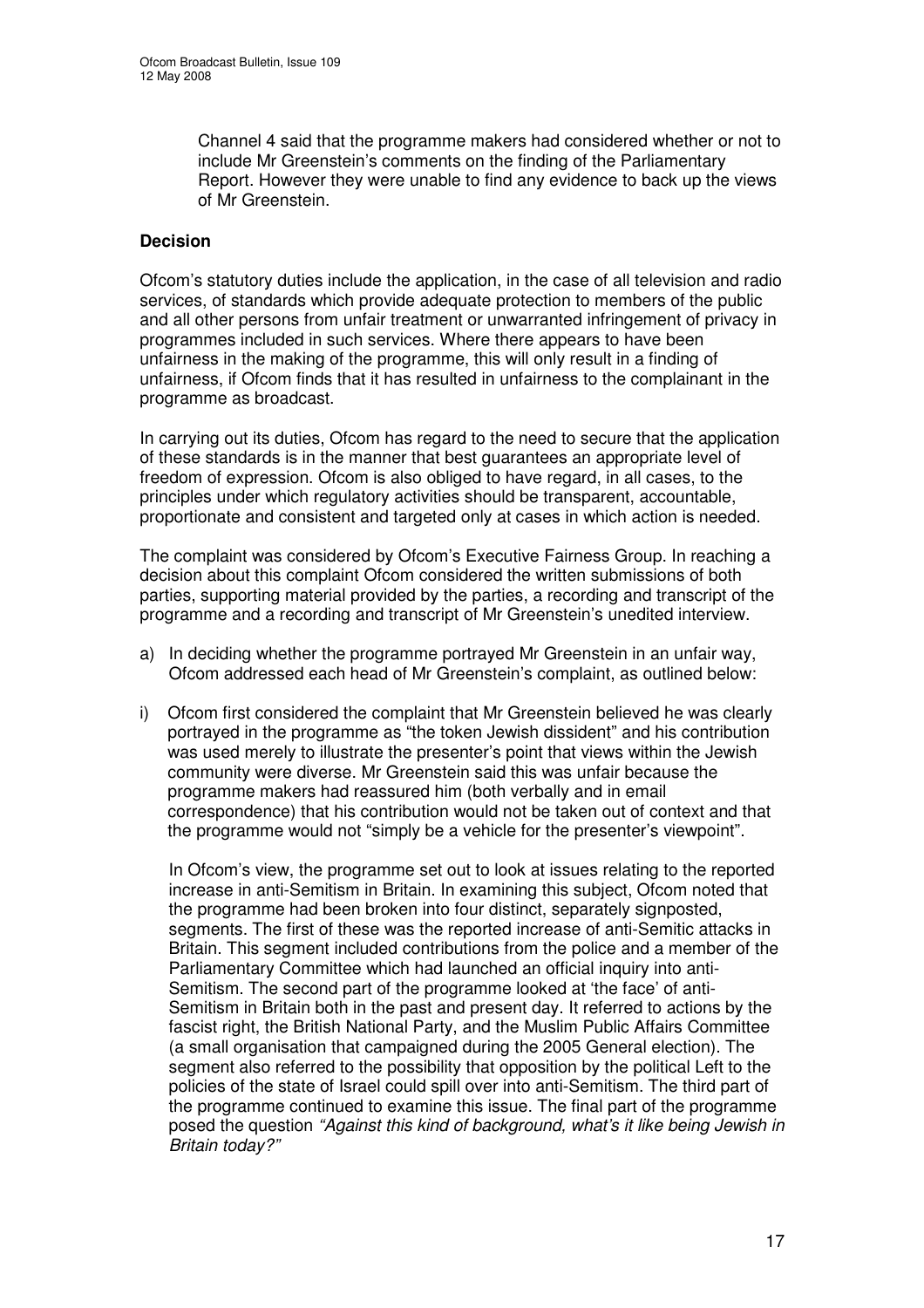This final segment included contributions from a number of British Jews, who recounted their own experience of anti-Semitism. This part of the programme also looked at whether hatred towards British Jews would be diffused if Jewish leaders were more vocal in their criticism of Israel. In looking at this issue, the presenter additionally pointed out that there was no single organisation in Britain that speaks for all British Jews. Mr Greenstein's contribution was included in this subsection of the programme (full contribution, below):

Commentary: *"The truth is there is no consensus on Israel within the Jewish Community – far from it. Take the organisation, Independent Jewish Voices. They have over 500 signatories, including people like Stephen Fry and Harold Pinter, never shy of expressing dissent. Tony Greenstein is one of them.*

- Mr Greenstein: *The Independent Jewish Voices was set up, on behalf of all Jews and they're people who do not like the idea that they are automatically associated with the war, with Israel and with all the other things and what they're saying is we want to create a space so Jewish people can discuss these things without being pigeonholed.*
- Presenter: *And what kind of reaction did you get to that*
- Mr Greenstein: *Well the reaction from the Jewish leaders was not very favourable. Of course they were attacked as self-haters and all the rest of it. But actually the reaction from ordinary Jewish people that I know of was it's about time this happened, that we need to be able to define our own territory.*
- Commentary: *Tony thinks that Jewish Leaders who defend Israeli's policies are increasing hostility towards the Jewish Community as a whole.*
- Mr Greenstein: *As long as the British Jews associate Jewish people in this country with what Israel does to Palestinians, some misguided people will then take it out on them, and that's unfortunate and that's wrong. However, it is also unacceptable for leaders of British Jews to say that they identity their communities with what Israel does, that is the problem.*
- Presenter: *But isn't the other side of that coin that any Jew in Britain who supports Israel is therefore incapable of being the victim of anti-Semitism because he's brought it on himself.*
- Greenstein: *No, not at all. I haven't said they've brought it on himself either [sic]. If anything, I've said that those who are responsible for associating that person with Israel are in part responsible.*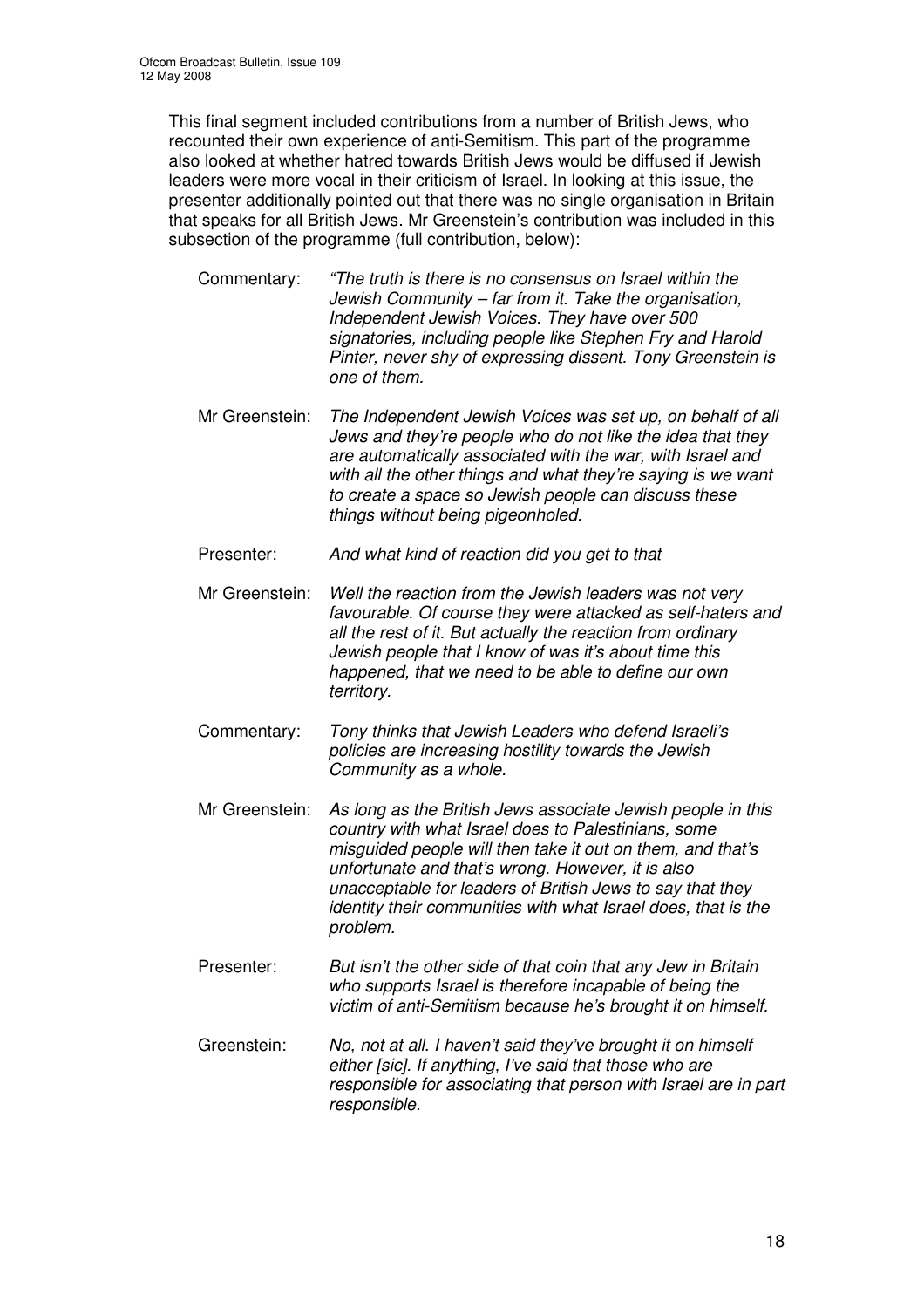#### How Mr Greenstein was portrayed in the programme

Having considered Mr Greenstein's contribution within the context of the programme, it is Ofcom's view that it was used in part to demonstrate the diversity of opinion within British Jewry, but also to highlight Mr Greenstein's belief that Jewish leaders should not be associating "their communities" with the actions of Israel in its conflict with Palestine.

#### Informed consent

Ofcom sought to determine whether the use of Mr Greenstein's contribution, in this way, resulted in unfairness to him, in the programme as broadcast. In doing this, Ofcom looked at the basis on which Mr Greenstein had consented to take part in the programme (i.e. whether it appeared to be informed); whether his contribution had been edited fairly; and whether there had been any guarantees from the programme makers to Mr Greenstein about the way in which his contribution would be used.

In reaching its decision, about whether or not Mr Greenstein gave informed consent for his contribution, Ofcom took account of Practice 7.3 the Code which states:

"Where a person is invited to make a contribution to a programme (except when the subject matter is trivial or their participation minor) they should normally, at an appropriate stage be told the nature and purpose of the programme, what the programme is about and be given a clear explanation of why they were asked to contribute and when (if known) and where it is likely to be first broadcast."

Ofcom noted from the pre-broadcast correspondence that before phoning Mr Greenstein to ask him to take part in the programme, the programme maker had emailed another member of IJV to invite him to contribute:

Email of 11 April 2007 from programme maker to member of IJV:

"…I am working on a Channel 4 documentary about anti-Semitism in the UK, authored by Richard Littlejohn and was wondering if you're going to be in the UK in the foreseeable future? I am looking for interviewees who can discuss the notion of criticism of Israel/ being called an anti-Semite/ anti-Zionism, and the development of groups like IJV"

In response to the above email, the member of IJV declined to take part but referred the programme maker to Mr Greenstein, who had recently published a comment about the need to stop conflating anti-Zionism and anti-Semitism:

Email of 13 April 2007 from member of IJV to the programme maker:

"…Thanks for your email. I'm out of the country…but Tony Greenstein, who also had a blog about this issue published on Comment is Free recently told me he's be prepared to be interviewed. Tony's email address is… and you can see his comment at…"

Correspondence provided to Ofcom indicated that Mr Greenstein had been forwarded this email from the member of IJV. However, Mr Greenstein said he could not recall whether the member of IJV had also emailed him the programme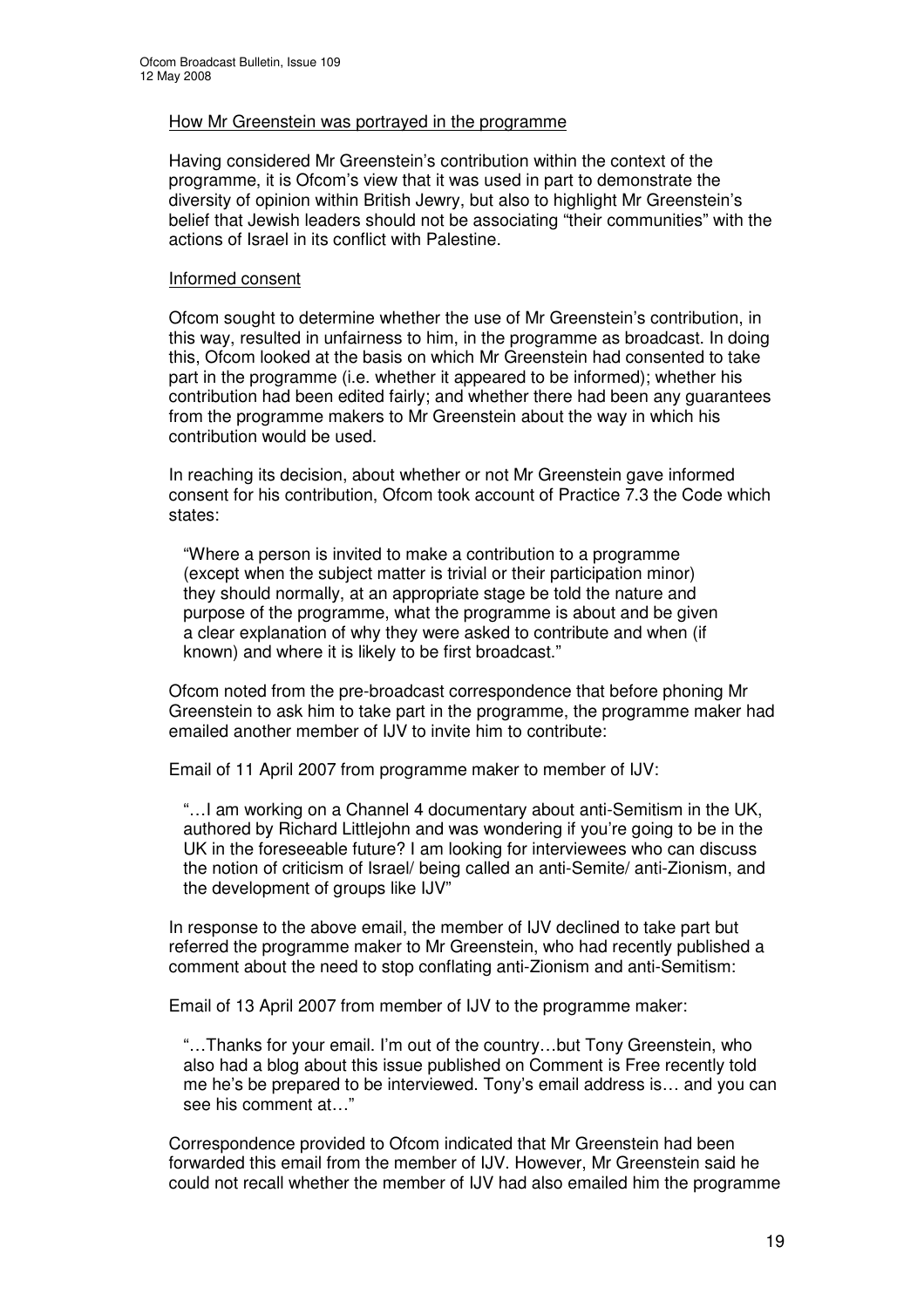maker's original email of 11 April 2007. The programme maker then phoned Mr Greenstein. There is no audio recording of phone conversations between the programme makers and Mr Greenstein for Ofcom's consideration (see also that part of Head (i) relating to Guarantees).

Following this phone conversation, Mr Greenstein wrote the following email to his fellow member at IJV:

Email of 13 April 2007 from Mr Greenstein to member of IJV:

"…I have spoken to [the programme maker] though I remain dubious about the intent and purpose of any programme which Littlejohn hosts and I told her as much, so we will see!"

On the information available to Ofcom, which is limited, Ofcom noted that Mr Greenstein had expressed some reservations about Richard Littlejohn as a presenter. However, it could find no grounds for concluding that the programme makers had provided misleading information about the likely nature of the programme. It is important to note, however, that in Ofcom's view, consent is a continuum that applies from the commencement of a contributor's participation and continues until their involvement is concluded. Therefore in assessing whether a contributor has given informed consent for their participation, Ofcom will not only look at the information that was provided to the contributor prior to the recording of the contribution (that has been made available for its consideration), but where possible Ofcom will also consider the contribution itself. In this case, Ofcom was able to view unedited recordings of Mr Greenstein's interview.

From the unedited recordings Ofcom noted that the interview between Mr Greenstein and the presenter Mr Littlejohn included a detailed debate about the credibility of the statistics which had reported an increase in anti-Semitic attacks in Britain, and the link between it and the Palestine/Israeli conflict. Aside from these debates (which were not resolved during the course of the interview), Mr Littlejohn asked Mr Greenstein direct questions, about his views on IJV and the possibility that some people might use hostility towards the actions of Israel to justify criticism of, or, attacks on British Jews. For example, in addition to those parts of the interview which were broadcast in the programme, Ofcom noted:

- Presenter: *"Whatever side of the argument you are on in the Middle East, do you not accept that there are those who use the actions of Israel as a stick with which to beat British Jews in general?"*
- Mr Greenstein: *"I think what happens primarily is that when British Jews and the Board of Deputies and the Zionist organisations say 'we speak on behalf of all British Jews in supporting the war crimes and the actions of the Israeli state'…when people see that they are incensed. And when community leaders stand up and say 'we're right behind you' some people will then say er will then identify them with those wars."*

Ofcom considered that throughout the interview, the presenter had been clear about his intention to rely on the reported increase in anti-Semitic attacks in Britain in the programme as broadcast. Further, when seeking Mr Greenstein's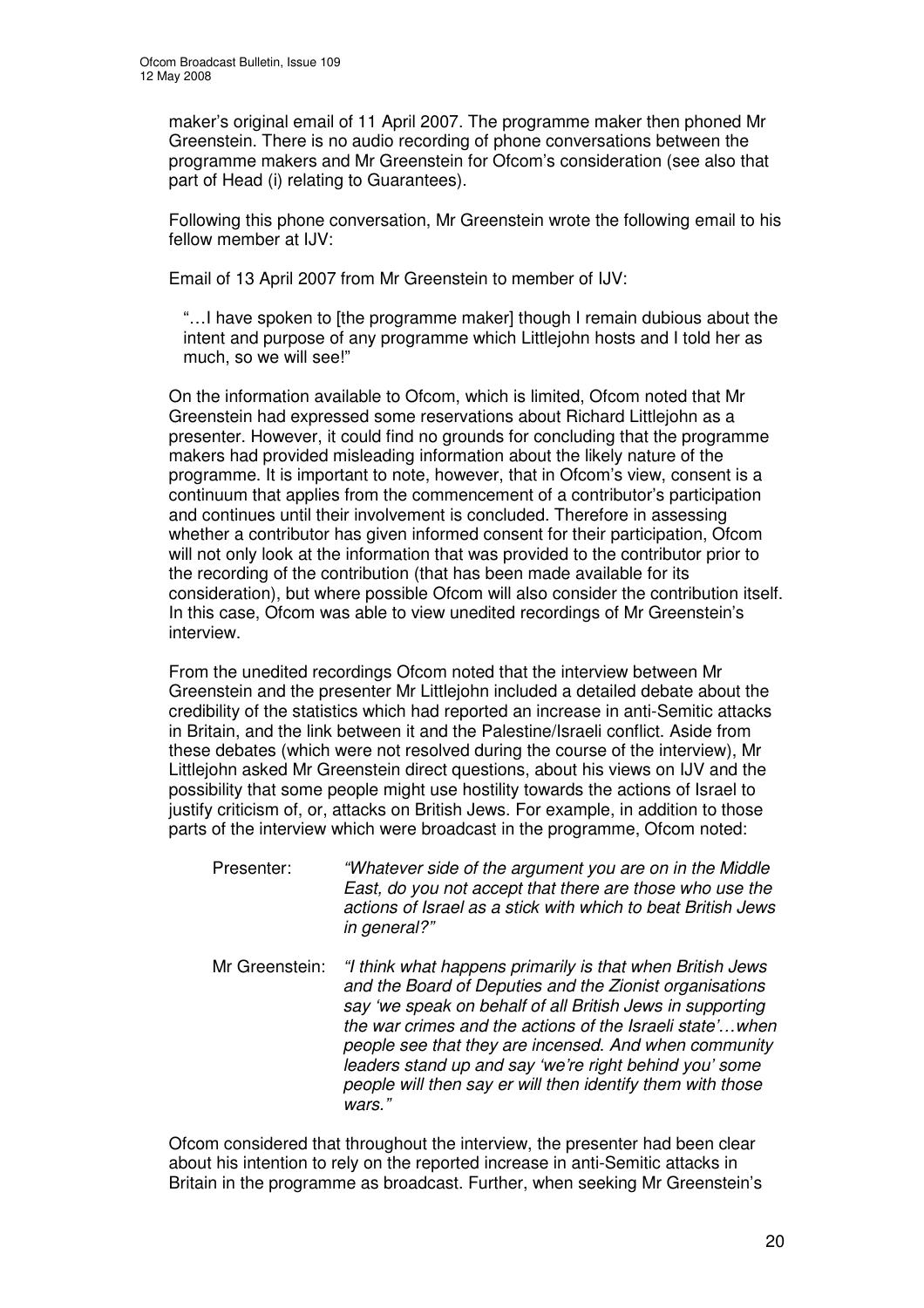views on IJV and the effect of Jewish leaders who do not openly criticise the actions of Israel, the presenter had been direct with his questions, and at no time appeared to try to mislead Mr Greenstein about his own views on the matter.

On the information available to Ofcom, about the basis on which Mr Greenstein agreed to take part in the programme, it formed the view that the programme makers had not attempted to mislead Mr Greenstein about the purpose of the programme. In addition, Ofcom considered that there was sufficient information given to Mr Greenstein (in particular during the interview) for him to have been aware of the views held by Mr Littlejohn (who was the author of the programme) and be capable of understanding the questions being asked of him by Mr Littlejohn, before giving his response. In this regard, Ofcom therefore considered that Mr Greenstein had given informed consent for his contribution to the programme.

Ofcom next looked at whether the contribution had been edited fairly. In doing this, Ofcom took account of Practice 7.6 which states that:

"When a programme is edited, contributions should be represented fairly."

The editing of a programme is an editorial matter for a broadcaster. However, broadcasters must ensure that the programme as broadcast does not result in unfairness to an individual or organisation.

Ofcom first looked at those extracts which had been used in the programme as broadcast, in order to see if they had been represented fairly. Having compared them with the unedited interview recordings, Ofcom was satisfied that they had been used in the appropriate context. Mr Greenstein's comments had not been misrepresented. In the circumstances, Ofcom was satisfied that the extracts of Mr Greenstein's interview had been fairly edited.

Ofcom next considered whether the programme makers had omitted information from Mr Greenstein's contribution which resulted in unfairness to him. Ofcom noted that only a small part of Mr Greenstein's contribution was used in the programme as broadcast. However, having considered the context in which the contribution had been used in the programme, and the unedited recordings themselves, Ofcom found that the programme did not result in unfairness to Mr Greenstein as a result of the decision by the programme makers to include only a few of Mr Greenstein views (please also see Head (ii) below for more detail). For these reasons, and those given below in Head (ii), Ofcom found that the programme makers editing of Mr Greenstein's contribution did not result in unfairness.

#### Assurances to Mr Greenstein

Ofcom lastly considered that part of Mr Greenstein's complaint that the programme had not upheld assurances given to him by the programme makers that (both verbally and in email correspondence) that his contribution would not be taken out of context and that the programme would not simply be a vehicle for the presenter's viewpoint. In reaching its decision in relation to this complaint, Ofcom took account of Practice 7.7 which states that:

"Guarantees given to contributors, for example relating to the content of a programme, confidentiality or anonymity, should normally be honoured."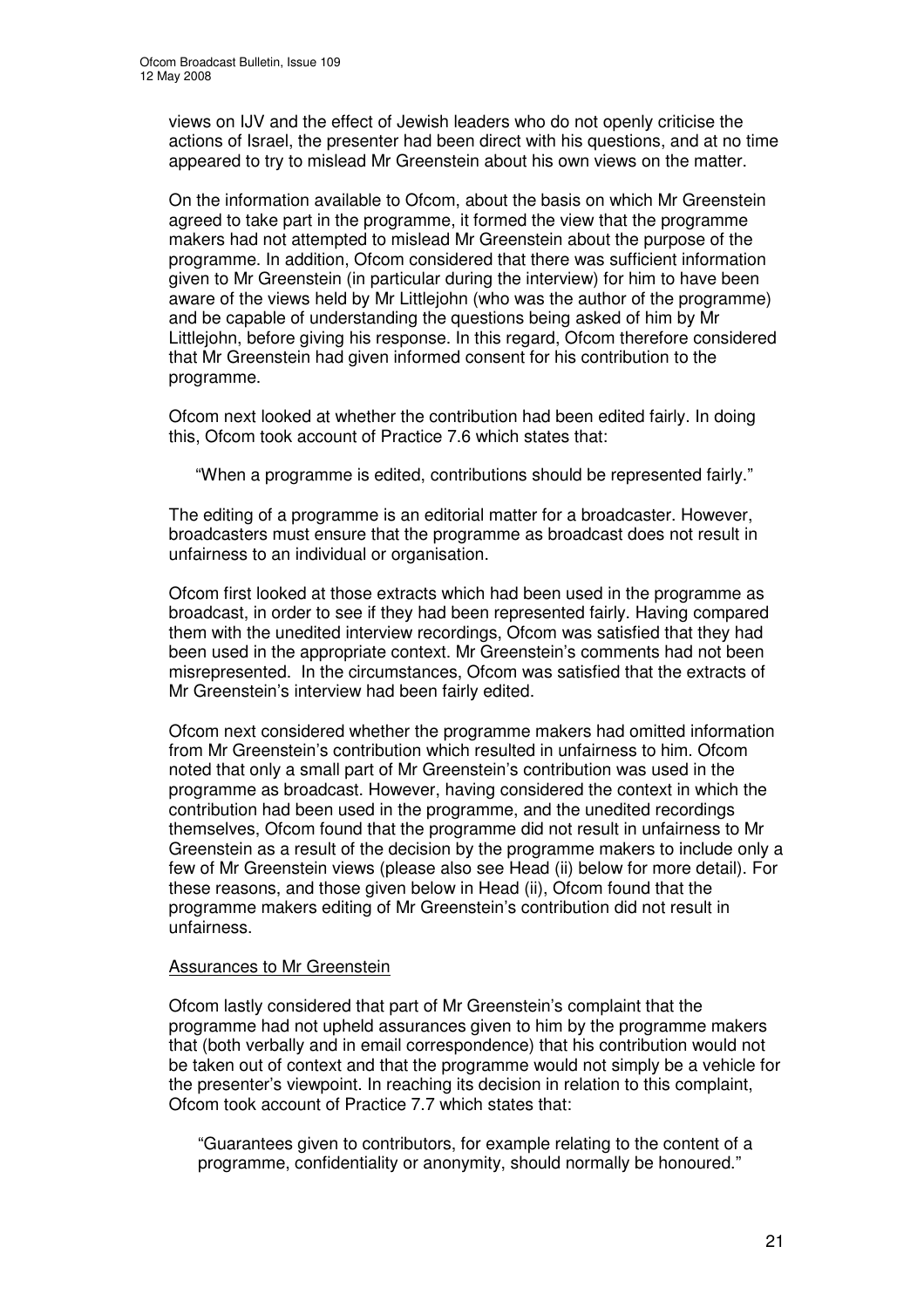Ofcom noted that both parties agreed that the programme maker had assured Mr Greenstein in writing and in email correspondence that his contribution would be edited fairly, and not misrepresented. For the reasons set out above, Ofcom considered that the programme makers had fulfilled this assurance by including relevant sections of Mr Greenstein's interview in a fair way.

However, Ofcom noted that there was no agreement between the parties over whether an assurance had been given to Mr Greenstein that the programme would not "simply be a vehicle for the presenter's viewpoint". Ofcom was not presented with any information which demonstrated that Mr Greenstein had secured a guarantee relating to the content of the programme (Ofcom was not provided with recordings or transcripts of the phone conversations between Mr Greenstein and programme maker before or after his interview, and therefore does not know the content of these conversations). However, from the background correspondence and the recorded interview Ofcom was satisfied that Mr Greenstein's decisions to take part in the programme and allow the use of his contribution, had been taken in full knowledge of both the fact that Mr Littlejohn was the host of the programme and Mr Littlejohn's views on the key issues. Given this, it is Ofcom's view that that Mr Greenstein had been given sufficient information for him to be able to give informed consent for his participation in the programme.

In all the circumstances detailed above, Ofcom found no unfairness to Mr Greenstein and accordingly has not upheld this part of the complaint.

ii) Ofcom next considered Mr Greenstein's complaint that his contribution was likely to have left viewers with the false impression that he agreed with the substance of the programme i.e. that anti-Semitism was steadily increasing in the UK. Mr Greenstein said it was unfair for his contribution not to have been used as an integral component of, and challenge to, the main theme of the programme. Mr Greenstein said that the programme failed to include any of his comments which "countermanded the theme of the programme".

In reaching its decision in relation to this complaint, Ofcom took account of Practices 7.3, 7.6 and 7.7 (detailed above).

In relation to the complaint that viewers were likely to have believed that Mr Greenstein had agreed that anti-Semitism was increasing in the UK, having viewed the programme, Ofcom did not believe that such an impression was likely. As noted above, Mr Greenstein's contribution had appeared in only one part of the programme and the complainant had been introduced by the presenter as an example of the diversity of opinion of British Jews. As noted above, Ofcom considered that viewers were likely to understand that Mr Greenstein's contribution illustrated this diversity, and also that Mr Greenstein believed that Jewish leaders should not be associating "their communities" with the actions of the Israel state. As discussed above, this resulted in no unfairness.

The reported increase in anti-Semitic attacks was the starting point of the programme's argument. In Ofcom's view, Mr Greenstein was portrayed as neither agreeing nor disputing the statistics. The issue of any increase in anti-Semitic attacks, and the views of Mr Greenstein that a degree of hostility towards Jews in Britain could be attributed to the actions of Jewish leaders who associate their communities in Britain with what Israel does to Palestinians, were clearly distinct. For all of these reasons, Ofcom concluded that the programme did not leave viewers with an unfair impression of Mr Greenstein.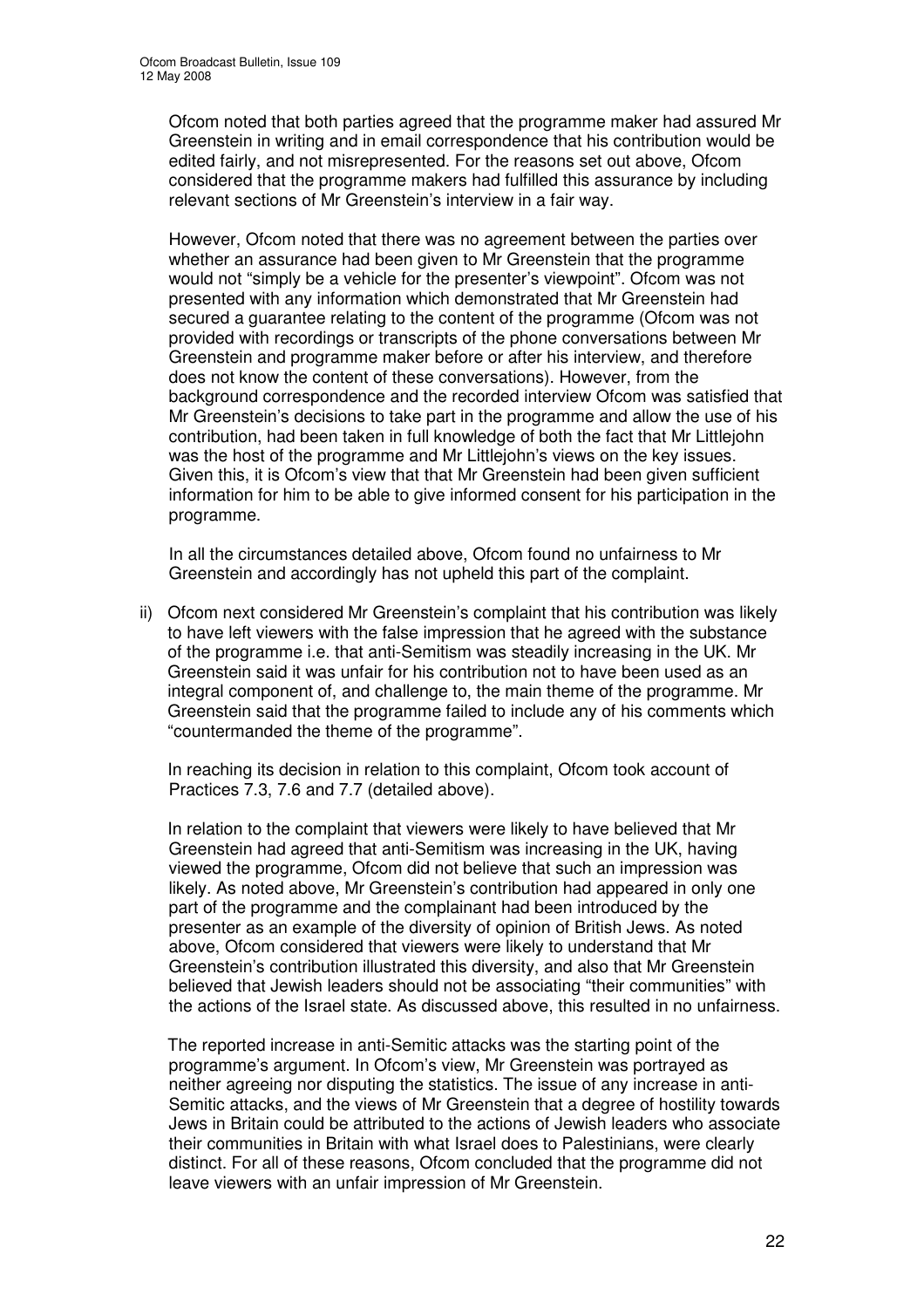In relation to the complaint that the programme failed to include any of Mr Greenstein's comments which countermanded the theme of the programme, it is Ofcom's view that there was no requirement on the programme makers to do this. As referred to in Head (i) of the decision, the editing of Mr Greenstein's contribution was at the programme maker's discretion and did not in Ofcom's view result in unfairness. Further, Ofcom was satisfied that Mr Greenstein had been given sufficient information to be able to give informed consent for his participation.

Taking all these factors into account, Ofcom found that the programme was unlikely to have left viewers with an unfair impression of Mr Greenstein and the programme maker's editing of Mr Greenstein's interview did not result in unfairness to him.

Taking into account Head (i) and (ii) of the Decision, Ofcom concluded that the programme as broadcast did not portray Mr Greenstein in an unfair way.

#### **Accordingly Ofcom has not upheld Mr Greenstein's complaint of unfair treatment.**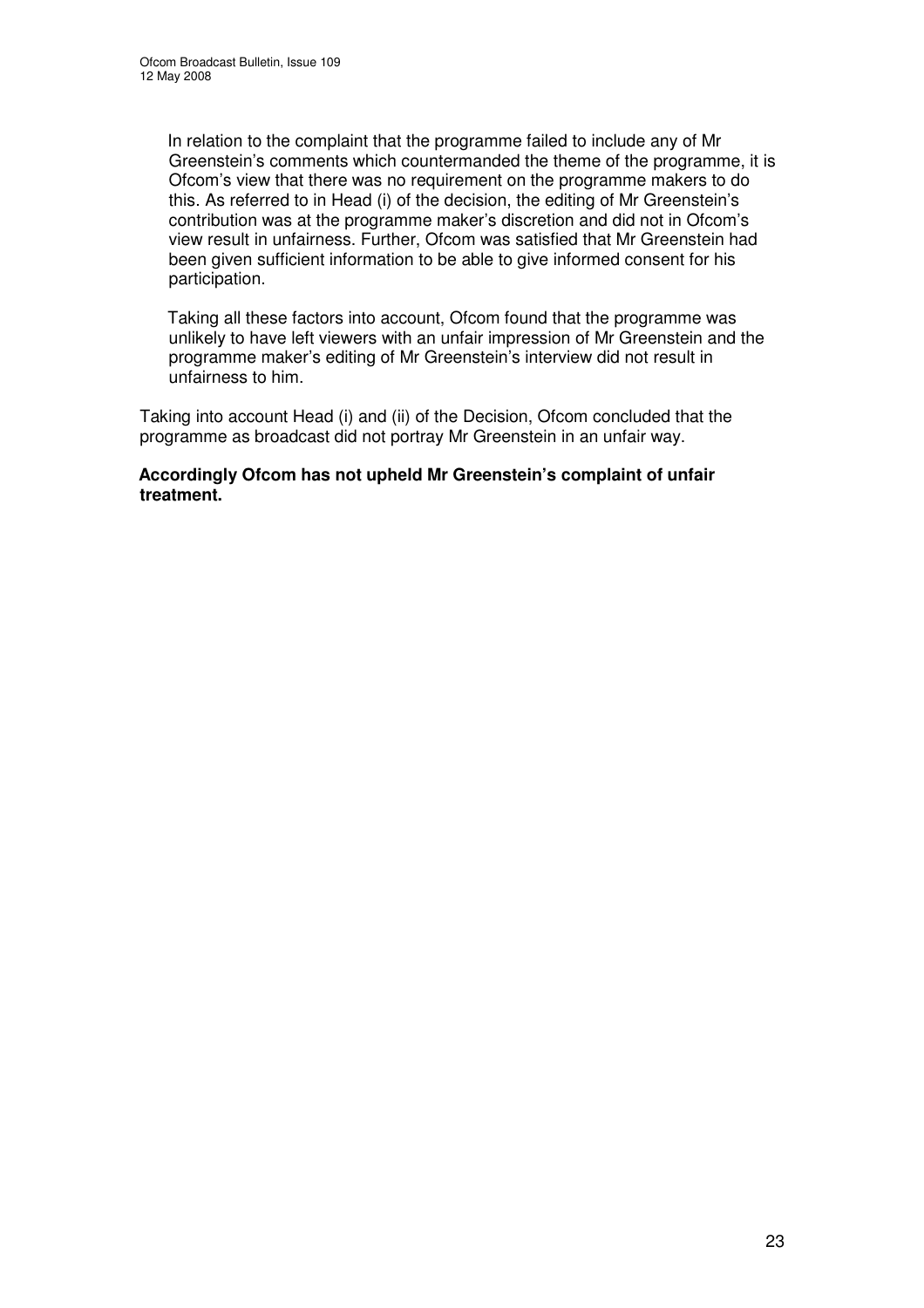## **Complaint by Mrs Zartash-Lloyd**

*A Place in the Sun: Home or Away, Channel 4, 4 May 2007*

**Summary:** Ofcom has not upheld this complaint of unfair treatment and unwarranted infringement privacy in the making and broadcast of the programme.

This edition of the property programme *A Place in the Sun: Home or Away* included footage of the Cortijo-Valverde guest house, a property and business which is owned by the complainant, as an illustrative example of the type of properties which could be bought in southern Spain. Mrs Zartash-Lloyd neither appeared nor was named in the programme, although as noted above her property was included.

Ofcom found as follows:

Mrs Zartash-Lloyd was not treated unfairly in the programme because irrespective of whether or not the programme had made it clear that the property was no longer for sale the editorial decisions with regard to the material facts about the property would not have adversely affected viewers' opinions of the complainant or her actions in a way which was unfair.

Mrs Zartash-Lloyd did not have a legitimate expectation of privacy in either the making or the broadcast of the programme because the consent to film, and to broadcast, the property had been valid at the time of filming and the programme as broadcast had not included anything of a specifically personal nature to the complainant.

#### **Introduction**

On 4 May 2007, Channel 4 broadcast an edition of *A Place in the Sun: Home or Away*. This is a property programme in which two presenters show two participants (for example, a couple or siblings), who are looking for a property to buy, several properties matching their criteria: some in the UK and some abroad. The programme also includes a few illustrative examples of other properties for sale in the two locations featured. This edition looked at properties in Kent and in southern Spain. As well as the three properties which the participants visited in Spain, the programme showed two other properties for sale, one of which was a guesthouse on the edge of the Ardales National Park. This guest house was Cortijo Valverde, a property and business which is owned by the complainant (Mrs Caroline Zartash-Lloyd) and her husband. Mrs Zartash-Lloyd neither appeared nor was named in the programme.

Mrs Zartash-Lloyd complained to Ofcom that she was treated unfairly in the programme as broadcast and that her privacy was unwarrantably infringed in both the making and the broadcast of the programme.

#### **The Complaint**

#### **Mrs Zartash-Lloyd's case**

In summary, Mrs Zartash-Lloyd complained that she was treated unfairly in the programme as broadcast in that:

a) The programme was misleading and unfairly portrayed her business in that it did not make it clear to viewers that filming had taken place in Spring 2006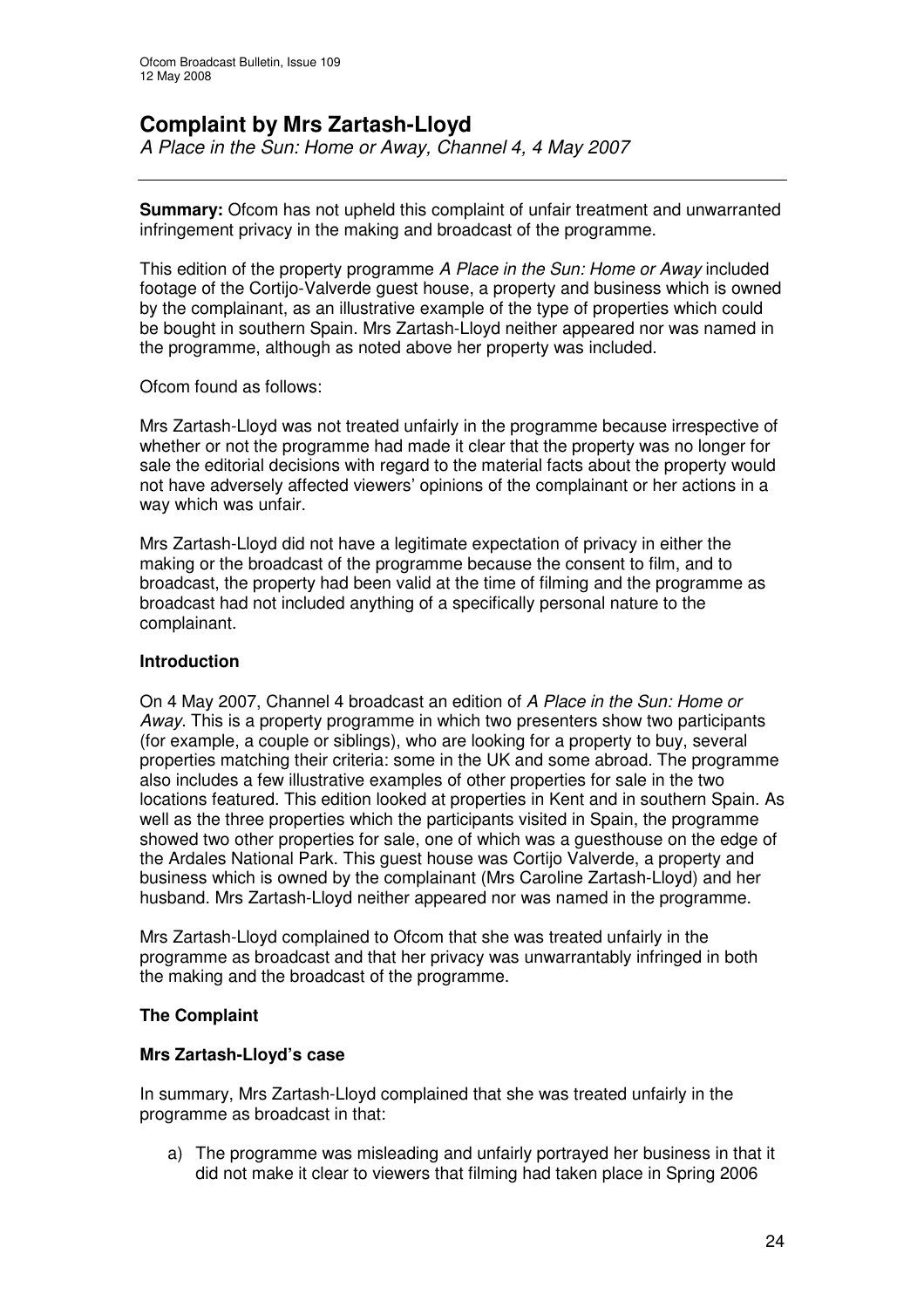(over a year before broadcast) and that therefore the property was no longer for sale and the guesthouse was open. By way of background to her complaint Mrs Zartash-Lloyd submitted e-mails which had been sent to her by two of the programme's viewers. The first viewer had enquired whether she could come to look at the property with a view to potentially purchasing it and the second had expressed concern that his booking to stay at the guest house would be affected by the property being for sale.

In summary, Mrs Zartash-Lloyd complained that her privacy was unwarrantably infringed in the making of the programme in that:

b) The property was filmed without valid consent. By way of background Mrs Zartash-Lloyd said that while Channel 4 claimed that the production company had secured consent from the property's former owners this consent was not valid. Filming took place on 12 April 2006 which was five days after the complainant and her husband had secured a "binding agreement" to purchase the property by transferring a deposit to the now former owners. This agreement rendered the consent to film the property, and subsequently to broadcast that film, invalid.

In summary, Mrs Zartash-Lloyd complained that her privacy was unwarrantably infringed in the broadcast of the programme in that:

c) The property was broadcast without valid consent. By way of background Mrs Zartash-Lloyd said that neither the production company nor Channel 4 dealt appropriately with her request that the property not be included in the programme. She stated that her purchase of the property was completed on 7 July 2006 and that she had contacted the production company and Channel 4 to request that her property not be included in the programme in November 2006 (the month during which she had understood the programme would be broadcast). The complainant explained that, while the production company had acknowledged her request, it told her that it was not willing to change the content of the programme. She added that Channel 4 had not responded to her request.

Furthermore, Mrs Zartash-Lloyd said that the programme did not follow the conditions she subsequently laid down when she negotiated with Channel 4 to allow it to include her property in the broadcast of the programme. Mrs Zartash-Lloyd said that having not received a response to her earlier request that her property be removed from the programme before broadcast, she contacted Channel 4 again on 13 November 2006. She said that she offered to let the broadcaster include her property in the programme on the understanding that: the programme would be broadcast in November 2006; that the broadcaster would make the full facts of the situation clear (i.e. that the property was no longer for sale and that the guest house was open); and, that all enquires from viewers would be passed on to the complainant and her husband and not to the previous owners. Mrs Zartash-Lloyd complained that despite including her property Channel 4 had not done any of these things.

#### **Channel 4's case**

In summary Channel 4 responded to Mrs Zartash-Lloyd's complaint as follows:

a) In response to the complaint regarding the unfair portrayal of the business, Channel 4 outlined the format of the programme. In particular, it noted that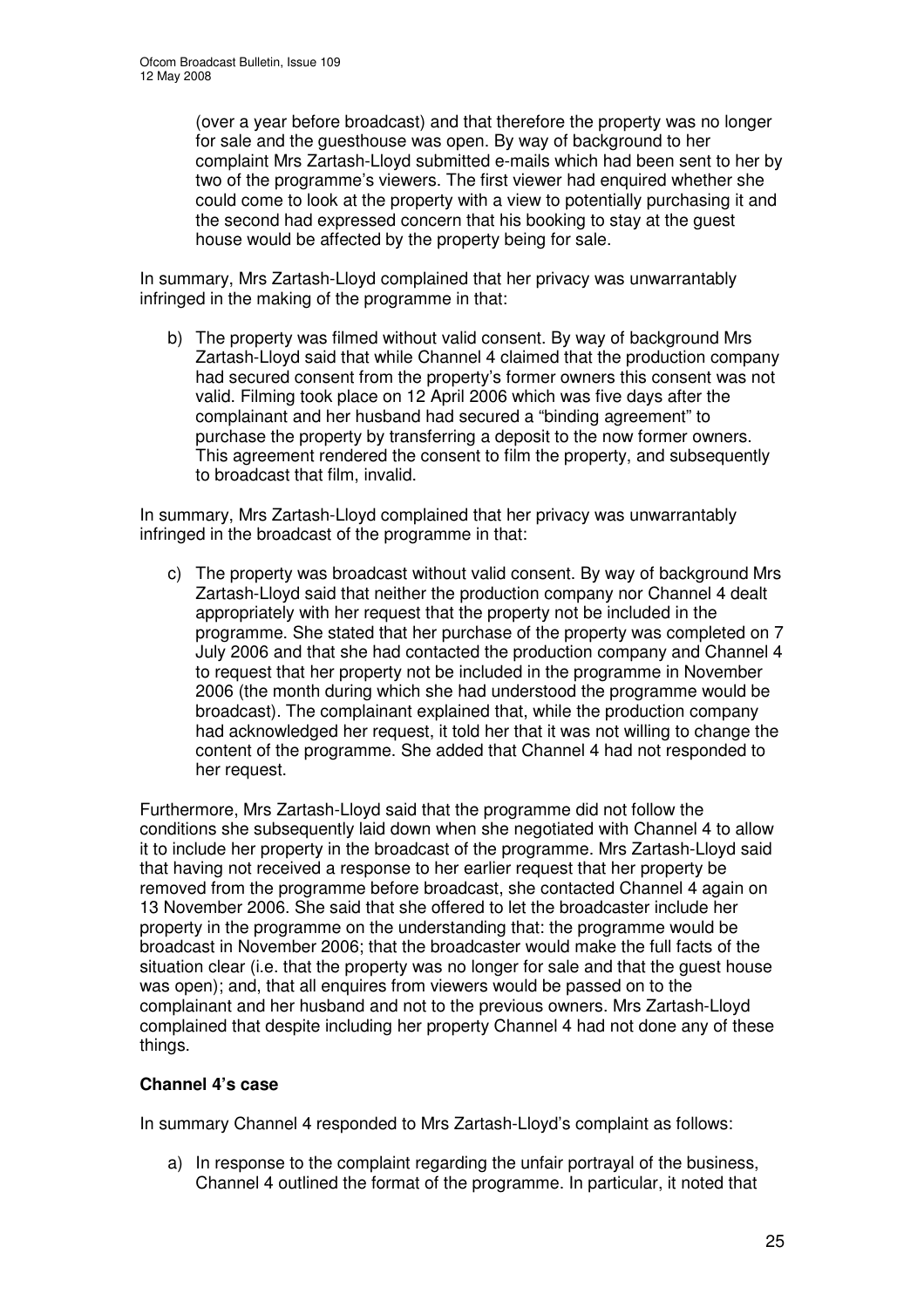towards the end of each programme, before the house hunting participants indicate which location or house (if any) they have decided to pursue, it includes a 'Hot Properties' segment to give viewers an idea of the range of properties available in the two locations featured. Cortijo Valverde ("the property") was featured as the top of the range overseas property in this segment of the edition of the programme broadcast on 4 May 2007.

Channel 4 noted that the nature of the property market meant that most, if not all, the properties featured in the series of Place in the Sun programmes were no longer for sale at the time the programmes were broadcast. It suggested that viewers were familiar with this type of format; that the properties included were representative; and, that the programmes did not actively try to sell the properties featured (for example, no on screen contact details or exact locations were given).

The broadcaster also noted that, notwithstanding the presenter's use of the present tense in the 'Hot Properties' segment of the programmes, it believed that viewers understood that these references were to the time when filming took place. The broadcaster also argued that viewers understood that in general filming of the Place in the Sun series of programmes took place some time before broadcast because it was often the case that the season shown in a programme was at odds with the season during which it was broadcast.

With regard to this specific edition of the programme Channel 4 noted that the fact that filming had taken place a year before broadcast was made clear by the following on screen note at the beginning of the credits: "exchange rates calculated Spring 2006".

Channel 4 also argued that given that nearly 4,000 properties had been featured in the Place in the Sun programmes, if viewers had not understood that the properties featured were unlikely still to be for sale at the time of broadcast, it would have expected to have received more than just this one complaint about this issue.

The broadcaster also outlined the actions it had taken as a gesture of goodwill following its receipt of the complaint after the broadcast.

It had included the following statement at the start of the next edition of the programme: *"For viewers of last week's show we'd just like to point out that the Cortijo Valverde Hotel was snapped up by new owners last year and so is no longer for sale".* It had included a similar clarification on the programme's website for three weeks after this edition was broadcast and, it had not repeated this edition of the programme and undertaken to re-edit the 'Hot Properties' segment before it considered doing so.

Channel 4 indicated that although it thought that the broadcast had made it sufficiently clear that the programme had been filmed in Spring 2006 it had now introduced a re-worded line in the credits citing the date of both the exchange rate and property prices used in each edition.

Given the factors noted above Channel 4 did not consider that the programme had misled viewers or unfairly portrayed the complainant's business.

b) In response to the complaint of unwarranted infringement of privacy in the making of the programme Channel 4 argued that it had consent from the owners of the property at the time filming took place.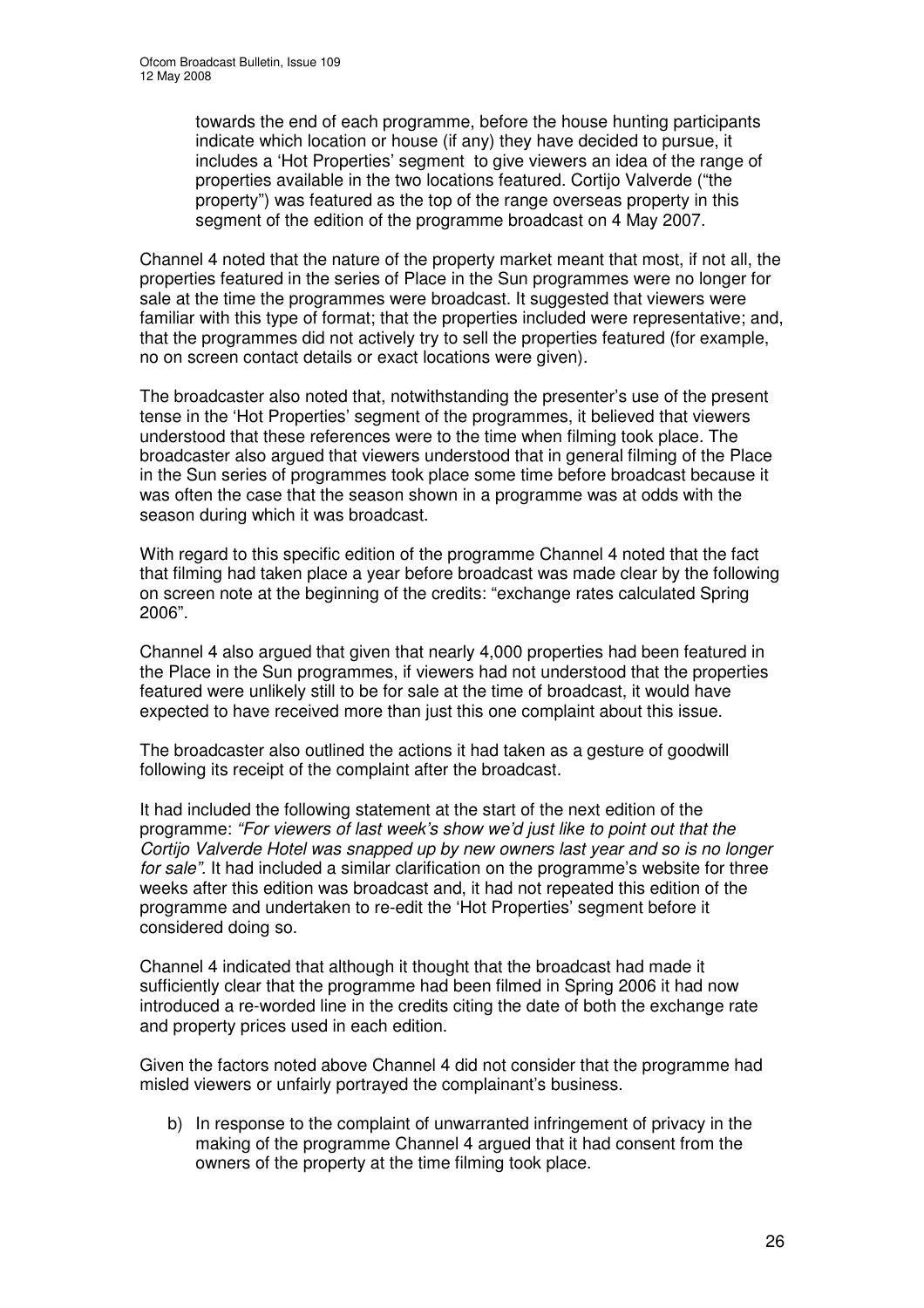Channel 4 explained its belief that the purchase of property in Spain involves three stages:

- Pre-exchange a reservation deposit is paid by the potential buyer. At this point a vendor can withdraw from the sale but will have to refund the deposit and a further amount equal to the initial deposit.
- Exchange a private contract is formed between the vendor and the buyer.
- Completion the vendor assigns the property to the buyer in the presence of a notary.

It also argued that under Spanish civil law, ownership of a property does not pass from the vendor to the buyer until the date of completion and that prior to this point, the buyer has a 'right to buy' but is not in law considered to be the owner.

The broadcaster explained that filming took place on 12 April 2006 and that the production company obtained a signed location release from the then owners. It asserted that neither during nor after the filming was either the production company or Channel 4 informed of a binding agreement between the then owners of the property and the complainant and her husband.

Channel 4 stated that on 30 October 2006 the production company (following its normal pre-broadcast practice of contacting the person responsible for listing a featured property) telephoned the owner of the property. The broadcaster noted that during this conversation the production company discovered that the new owners (the complainant and her husband) did not want the property to be included in the programme. Channel 4 also noted that the production company had explained to the new owners that when it had obtained valid consent at the time of filming (as in this case) its policy was not to withdraw properties from the programme.

Channel 4 added that at no time had the Assistant Producer at the production company agreed to alter the programme to add the words "this property has now been sold" as the complainant contended was the case. The broadcaster also noted that because the production company had valid consent for the inclusion of the property it did not forward the complaint to Channel 4 at this stage.

Channel 4 indicated that the complainant had contacted it via e-mail on 8 May 2007 (4 days after the broadcast). The broadcaster explained that in this e-mail the complainant said that she and her husband had signed a contract with the previous owners of the property in May 2006. The broadcaster noted that from this e-mail it was apparent that at this point the complainant was under the impression that the filming had taken place in May 2006.

Channel 4 also explained that notwithstanding the complainant's claim that she had contacted it on 13 November 2006 its logs did not show that it had received an email from Mrs Zartash-Lloyd on any date between 13 and 30 November 2006.

The broadcaster argued that it had been legitimately entitled to include the property in the programme. However, it explained that in an effort to take practical steps to resolve the issue and as a gesture of goodwill it had: assured the complainant that the programme would not be repeated in its present form until the matter was resolved; and, offered to make it clear on air and via its website that the property was no longer for sale.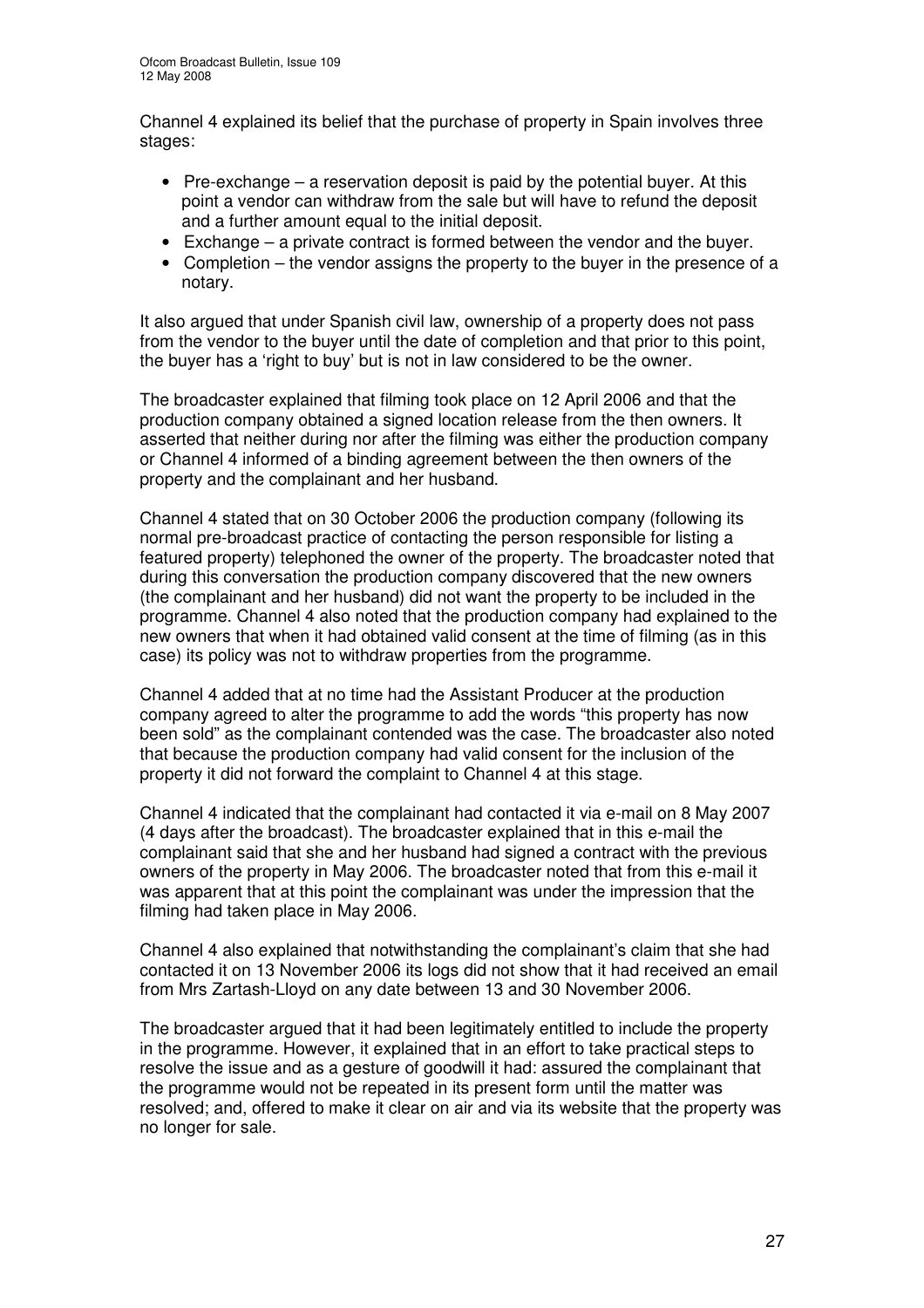Channel 4 explained that on 11 May 2007 it had received an e-mail from the complainant in which she indicated that she was not content with this offer and informed Channel 4 that at the time of filming she and her husband were the owners of the property and that funds for the deposit had been transferred on 7 April 2007.

Channel 4 argued that it was not clear whether the second stage of purchase (i.e. the contract) had been entered into by 12 April 2006; but, that on the complainant's own admission completion, and accordingly transfer of ownership, had not taken place until July 2006, approximately three months after filming.

In light of this Channel 4 believed that the production company had had valid consent from the owners of the property to film and that no infringement of the subsequent owner's privacy took place in the making of the programme.

c) Channel 4 denied that it had unwarrantably infringed Mrs Zartash-Lloyd's privacy in broadcasting the programme.

As noted in its response to head b) above, Channel 4 argued that the consent to film the property was valid and indicated that the production company had not contacted it regarding the complainant's request (in November 2006) that her property should be removed from the programme. Channel 4 also argued that given that the production company had had valid consent to film it had not been incumbent on it to remove the property from the programme before broadcast. The broadcaster stated that this principle was very important particularly for programmes like this one which would be likely to be broadcast repeatedly.

The broadcaster reiterated that it had no record of having been contacted directly by the complainant in November 2006. It added that having subsequently seen a copy of the 13 November 2006 e-mail sent by the complainant, it was clear that the complainant had not asked Channel 4 (as opposed to the production company) to remove the property from the programme.

Channel 4 argued that, notwithstanding the fact that it had not received this e-mail, and therefore had not negotiated with the complainant about the wording to be included in the programme, its position remained that any negotiation would have been entered into purely as a gesture of goodwill and not from a need to correct a material misrepresentation of the facts.

#### **Decision**

Ofcom's statutory duties include the application, in the case of all television and radio services, of standards which provide adequate protection to members of the public and all other persons from unfair treatment in programmes included in such services.

In carrying out its duties, Ofcom has regard to the need to secure that the application of these standards is in the manner that best guarantees an appropriate level of freedom of expression. Ofcom is also obliged to have regard, in all cases, to the principles under which regulatory activities should be transparent, accountable, proportionate and consistent and targeted only at cases in which action is needed.

The case was considered by Ofcom's Executive Fairness Group. In reaching its decision, the Group considered a copy of the programme, the programme transcript, and each party's written submissions (which included correspondence between the complainant and both the production company and the broadcaster; e-mails sent to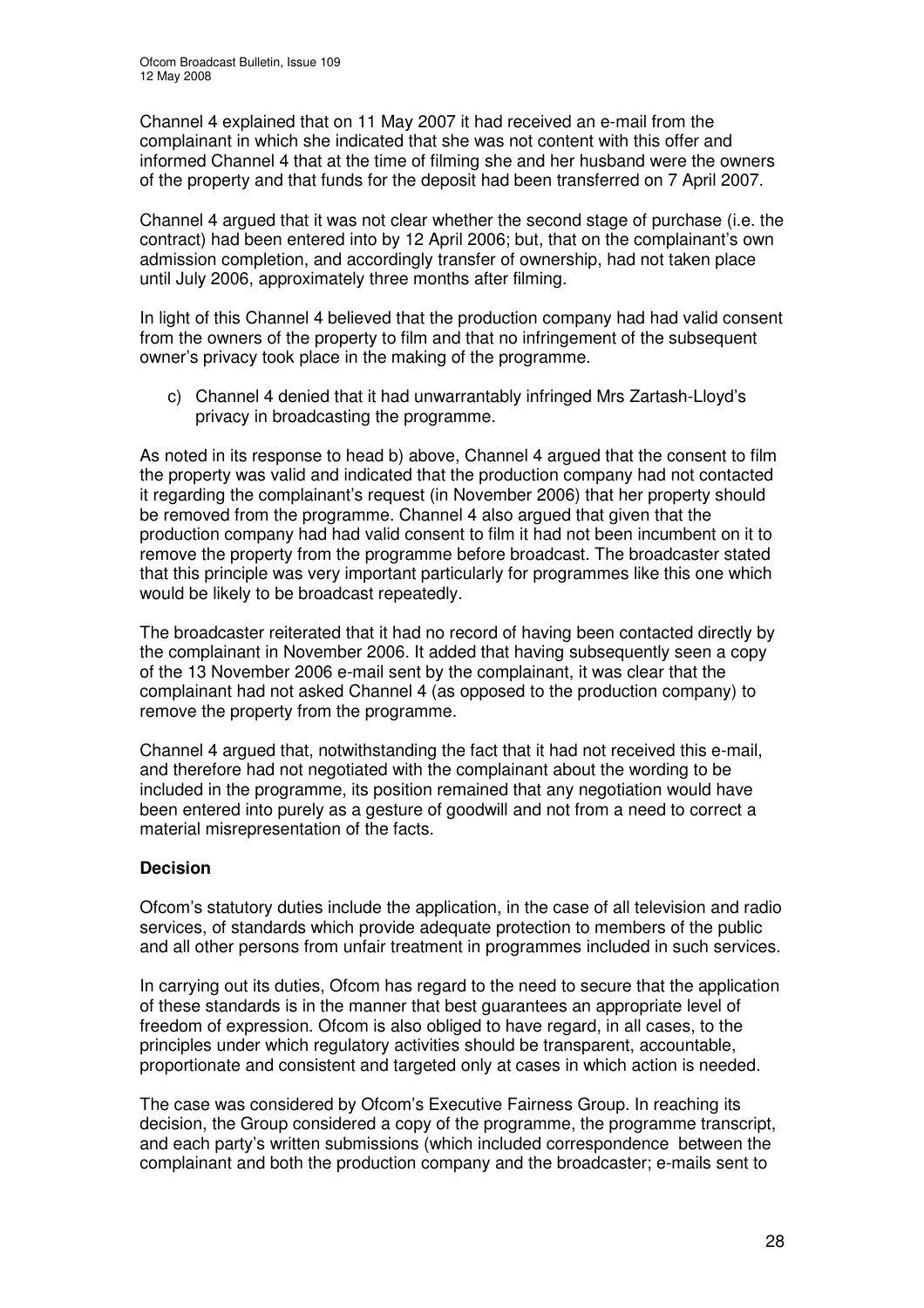the complainant by two people who watched the programme; and, a copy of a signed location release form for filming Cortijo Valverde).

a) Ofcom first considered the complaint that the programme had unfairly portrayed Mrs Zartash-Lloyd's property and business because it did not make it clear to the viewer that filming had taken place in Spring 2006 (over a year before broadcast) and that therefore the property was no longer for sale and the guesthouse was open.

Ofcom had particular regard to whether the production company's actions ensured that the programme as broadcast avoided unjust or unfair treatment of individuals, as set out in Rule 7.1 of the Code, and whether Channel 4 had taken reasonable care to satisfy itself that material facts had not been presented, disregarded or omitted in a way that was unfair to an individual or organisation (as outlined in Practice 7.9 of the Code).

Ofcom viewed the section of the programme in which the property was featured. It noted that the images of the property included: an external view of the main house; some views of the garden; a view of a bedroom inside one of the casitas (guest houses which are available to rent by holiday makers); and, an external view of the casitas.

It also considered the commentary voiced over these images:

Presenter: *"Or your investment in this guest house in Antequera could be smelling of roses by next Spring…or wisteria, or sweet peas, or daisies. No need for air freshener, the perfume is all natural. Your paying punters all add to the sweet smell of success and you'd need to keep them sweet. It's on the market for £950,000."*

Ofcom recognised that the property had been for sale at the time of filming but not at the time of broadcast. It noted that by way of background Mrs Zartash-Lloyd had submitted e-mails from two viewers who had apparently come to the mistaken conclusion that the property was still for sale at the time the programme was broadcast.

Ofcom noted that the programme followed a well-established format. Ofcom also observed that the circumstances of this programme, whereby the situation as explained at the time of filming was no longer the same as that at the time of broadcast were common to many lifestyle programmes and particularly those which focus on purchasing properties. In light of this, Ofcom considered that viewers would have understood that the properties featured on the programme might well not still have been for sale at the time the programme was broadcast.

In any event, taking into account the above factors and having closely considered the programme as broadcast, Ofcom did not observe anything within its treatment of the property which was capable of resulting in unfairness to the complainant for example by adversely affecting viewer's opinions of the complainant or her actions. Therefore, it found that Mrs Zartash-Lloyd had not been treated unfairly.

Ofcom did not uphold this head of complaint.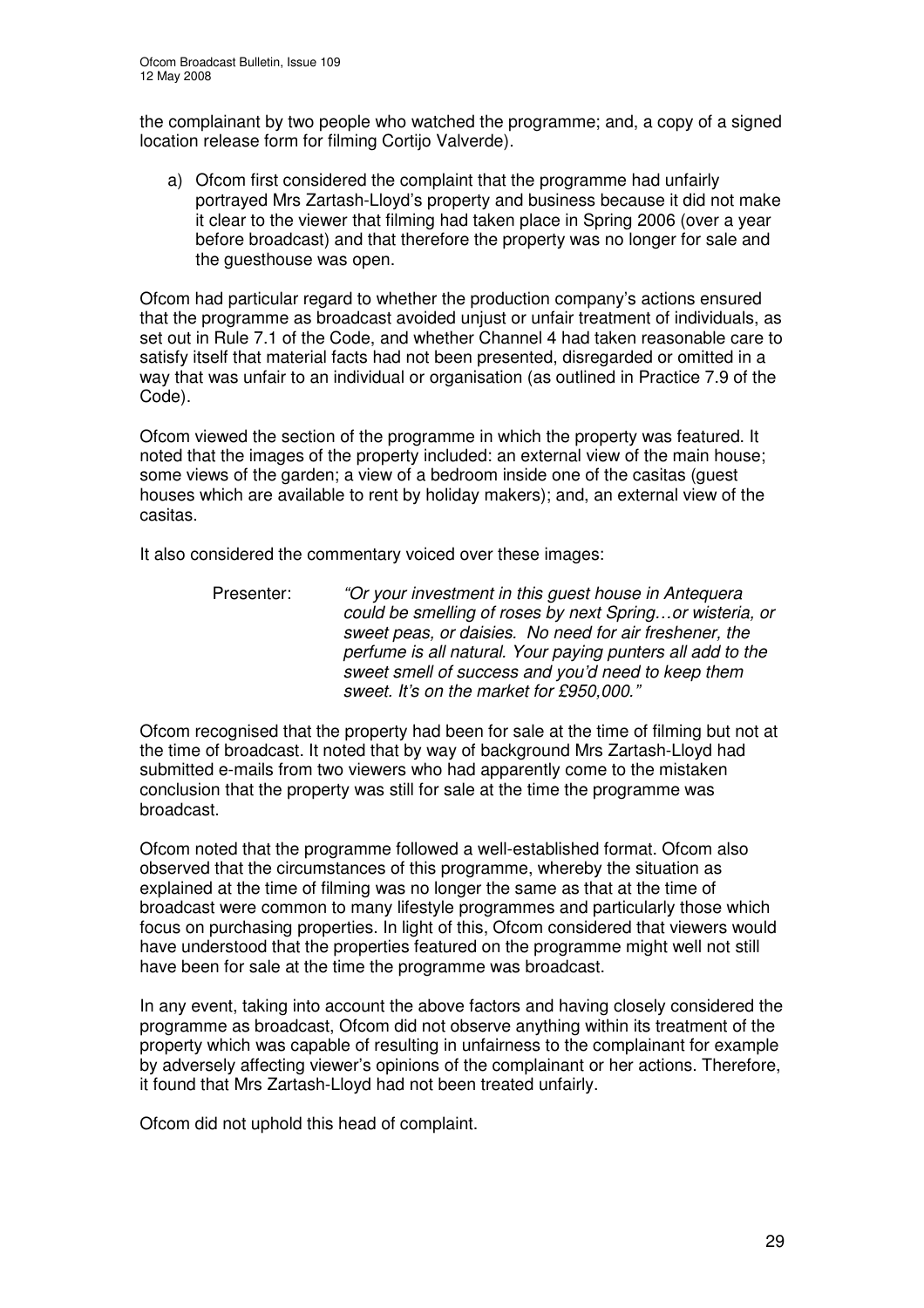b) Ofcom then considered the complaint that the complainant's privacy had been unwarrantably infringed in the making of the programme because the property was filmed without valid consent.

Ofcom took particular account of the obligation within the Code which states that "any infringement of privacy in programmes, or in connection with obtaining material included in programmes, must be warranted" (Rule 8.1). The Code also explains that an individual's "legitimate expectations of privacy will vary according to the place and nature of the information, activity or condition in question". Ofcom also took particular account of Practice 8.5 of the Code which states that "any infringement of privacy in the making of a programme should be with the person's and/or organisation's consent or be otherwise warranted".

With regard to this head of complaint, Ofcom first considered whether Mrs Zartash-Lloyd had a legitimate expectation of privacy in the circumstances of the making of the programme.

Ofcom recognised that the property featured in the programme is now the location of the complainant's home and that this would generally confer a legitimate expectation of privacy. It also noted that at the time of filming (12 April 2006) the complainant had entered into what she described within the background correspondence to her complaint as a binding private agreement for purchase of the property. This included the payment of a deposit to the then owners of the property on 7 April 2006 (5 days before filming). However, Ofcom also observed that Mrs Zartash-Lloyd had acknowledged within her complaint that completion (i.e. the transfer of the property into her and her husband's names) had not occurred until 7 July 2006 (nearly three months after filming).

Ofcom also noted that at the time of filming the production company had secured a signed location release form from the then owners of the property.

Ofcom recognised that the complainant might have wished that the then owners of the property had disclosed this agreement with the production company to her during the course of their contractual negations. Nonetheless, Ofcom considered that the location release form constituted a valid consent for the production company to film the property.

Ofcom is not a fact finding tribunal and as such it is not required to resolve conflicts of evidence as to the nature or accuracy of particular accounts of events but to adjudicate on whether the complainant has been treated unfairly in the programme as broadcast and/or its privacy unwarrantably infringed in the making of the programme or the programme as broadcast. In this case, notwithstanding other conflicting accounts of events, Ofcom observed that from the submissions made to it, it appeared that both parties agreed that the sale of the property to Mrs Zartash-Lloyd was completed in July 2006. Taking this and the location release form into account, Ofcom considered that at the time of filming the property had not been owned by the complainant and that the then owner had given consent for filming to take place. In light of this, Ofcom concluded that the complainant had not had a legitimate expectation of privacy in the making of the programme.

Ofcom therefore found that there was no infringement of Mrs Zartash-Lloyd's privacy and did not go on to consider the question of whether any infringement was warranted.

Ofcom did not uphold this head of complaint.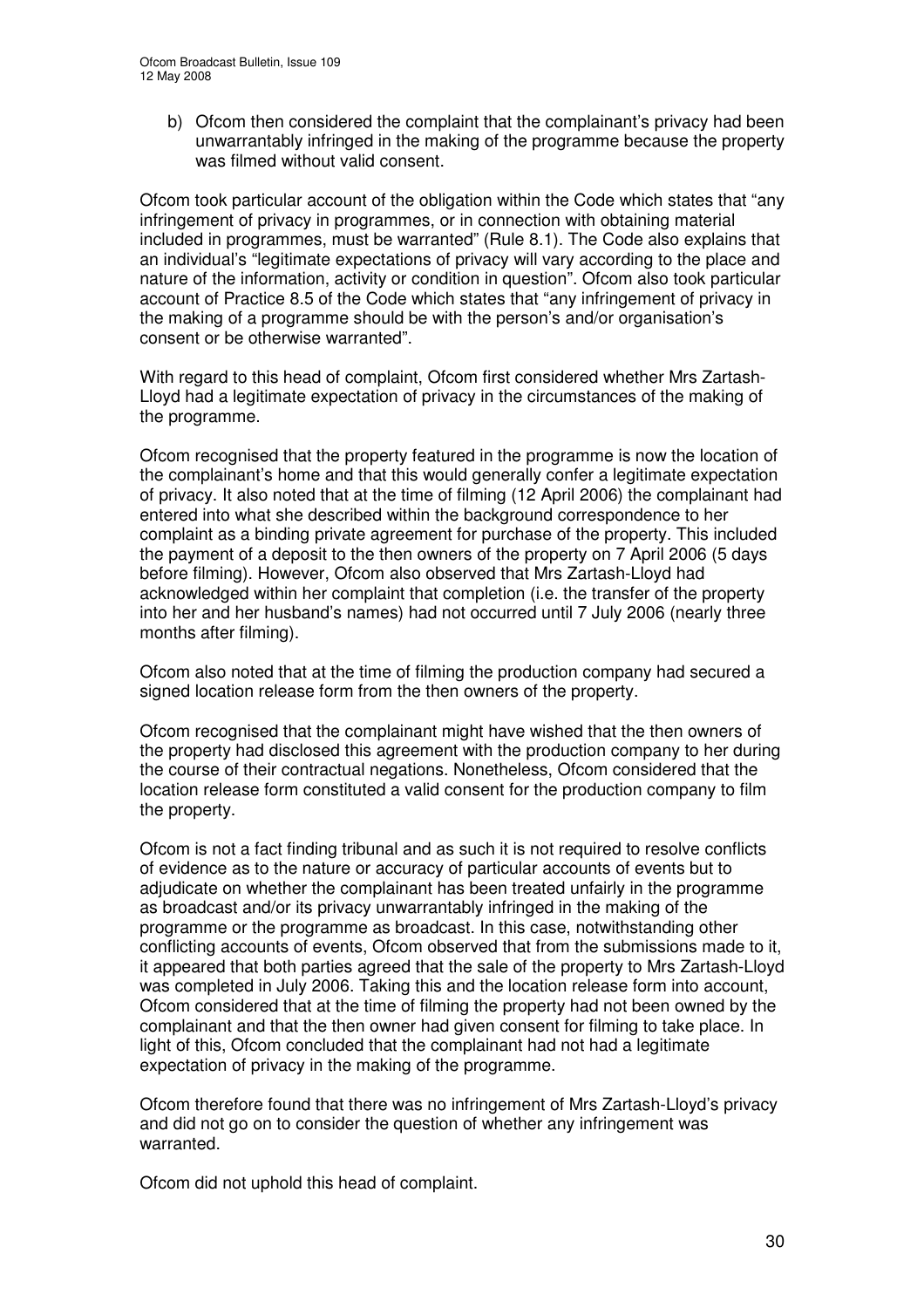c) Ofcom then considered the complaint that the complainant's privacy had been unwarrantably infringed in the broadcast of the programme because the property was filmed without valid consent.

Ofcom took particular account of Rule 8.1 of the Code which indicated that infringement of privacy must be warranted (see head b) above) as well as Practice 8.6 which states that "If the broadcast of a programme would infringe the privacy of a person or organisation, consent should be obtained before the relevant material is broadcast, unless the infringement of privacy is warranted".

With regard to this head of complaint, Ofcom first considered whether Mrs Zartash-Lloyd had a legitimate expectation of privacy in the in the circumstances of the broadcast of the programme.

As noted under the decision at head b) above, Ofcom observed that the production company had had valid consent to film the property.

It also observed that consent to film generally extends to include consent to broadcast. It noted that on occasion the ownership of a property which is included in a programme, particularly a programme which might be broadcast repeatedly, could well have altered by the time the initial or subsequent broadcast of the programme takes place.

With regard to this specific case, Ofcom noted that the ownership of the property had changed in July 2006 (three months after filming and ten months prior to broadcast). However, it also recognised that in itself the change of ownership of the property had not invalidated the original consent to broadcast which was implicit in the valid consent to film.

Ofcom acknowledged that the new owner of a property, filmed with valid consent given by a previous owner, might be concerned to see the property that they now own included within a broadcast programme. However, it considered that this concern would not in itself equate to a legitimate expectation of privacy on the part of the new owner.

In light of this, Ofcom went on to consider whether any aspect of the treatment of the property in this case would have rendered the consent to broadcast invalid.

Ofcom noted that the programme's featuring of the property did not link it to the complainant. It observed that neither Mrs Zartash-Lloyd nor her husband was referred to within the programme and that no belongings that were personal to them were shown because at the time of filming they had not owned the property. Moreover, Ofcom noted that the programme as broadcast included only an outside view of the main house, parts of the garden, the inside of one of the casitas and an outside view of several of the casitas. Given that the casitas were available for renting by holiday makers (and that internal views of them could be viewed via the guest house website) and that all the other views were external Ofcom did not consider that the treatment of the property in the programme contained anything of a specifically personal nature to the complainant.

Taking into account the fact that the production company had had valid consent to film the property (and thereby implicit consent to broadcast what it filmed) and that nothing of a specifically personal nature to the complainant was included in the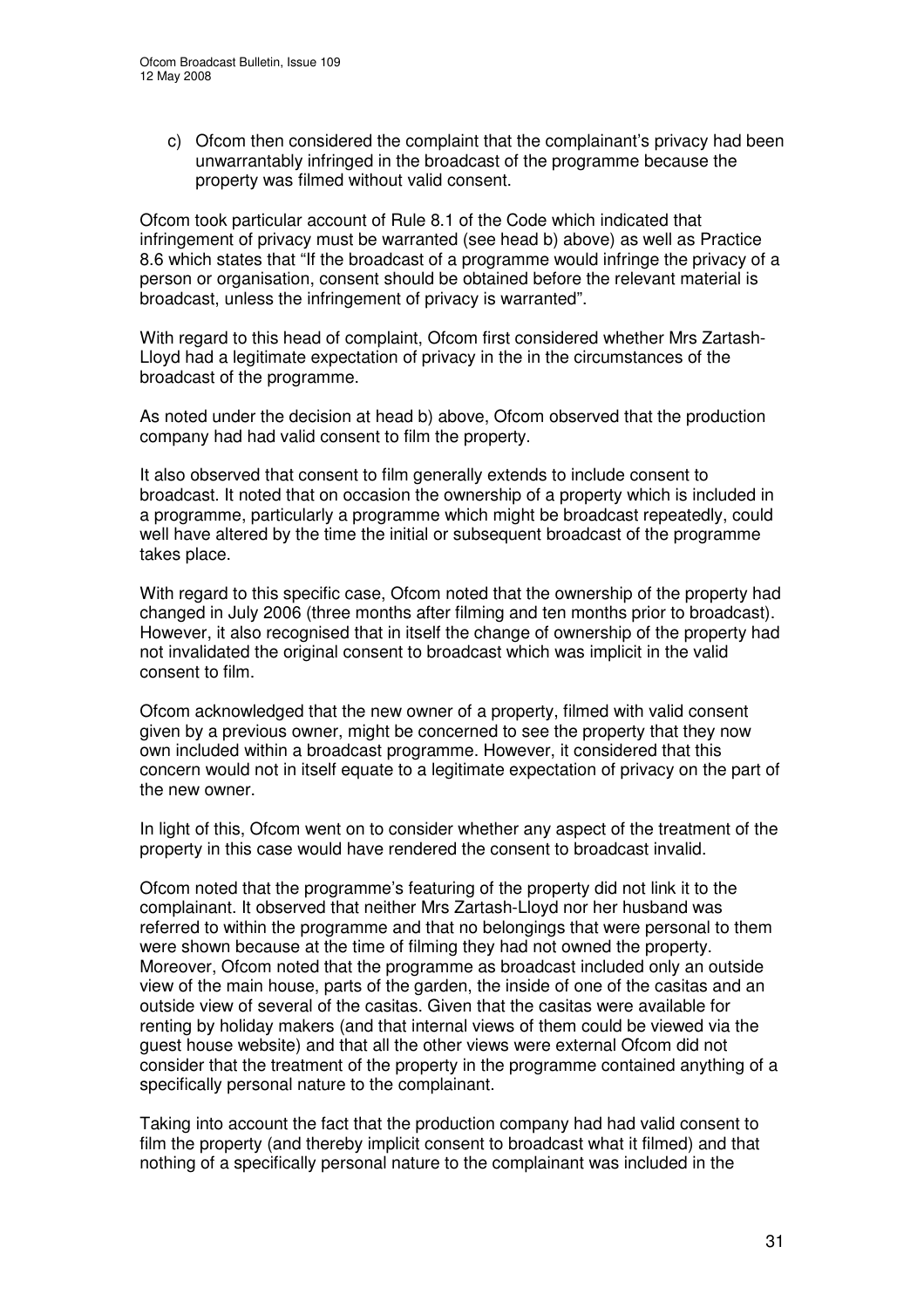programme as broadcast Ofcom concluded that the complainant had not had a legitimate expectation of privacy in the broadcast of the programme.

Ofcom therefore found that there was no infringement of Mrs Zartash-Lloyd's privacy and did not go on to consider the question of whether any infringement was warranted.

Ofcom did not uphold this head of complaint.

**The complaints of unfair treatment and unwarranted infringement of privacy were not upheld.**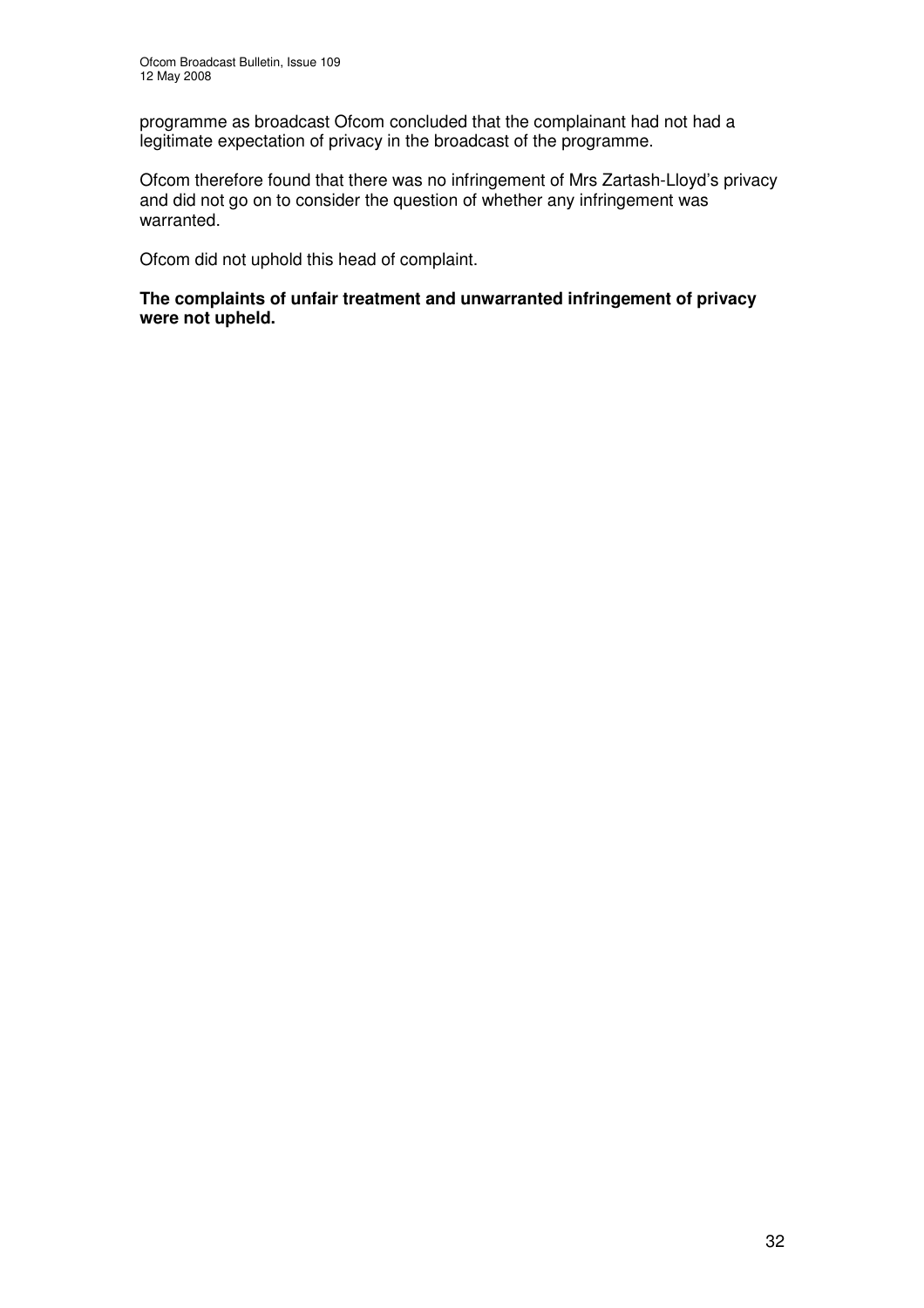# **Other Programmes Not in Breach/Out of Remit**

## **22 April to 6 May**

| Programme                                     | <b>Trans date</b> | <b>Channel</b>                 | Category                               | No of<br><b>Complaints</b> |
|-----------------------------------------------|-------------------|--------------------------------|----------------------------------------|----------------------------|
| A Girl's Guide to<br>21st Century Sex         | 24/04/2008        | Five                           | Sex/Nudity                             |                            |
| A Girl's Guide to<br>21st Century Sex         | 17/04/2008        | Five                           | Sex/Nudity                             | 1                          |
| Afternoon Live with<br>Kay Burley             | 20/03/2008        | <b>Sky News</b>                | <b>Undue Prominence</b>                | 1                          |
| All Star Mr & Mrs                             | 26/04/2008        | ITV1                           | <b>Generally Accepted</b><br>Standards | 12                         |
| <b>Allan Beswick</b>                          | 09/04/2008        | <b>BBC Radio</b><br>Manchester | Crime<br>(incite/encourage)            | 1                          |
| Animals do the<br><b>Funniest Things</b>      | 19/04/2008        | ITV1                           | Other                                  | 1                          |
| Antiques<br>Roadshow                          | 11/03/2007        | <b>UKTV</b><br>History         | Advertising                            | 1                          |
| Ant & Dec's<br>Saturday Night<br>Takeaway     | 23/02/2008        | ITV <sub>1</sub>               | <b>Animal Welfare</b>                  | 1                          |
| <b>Army Careers</b><br>advertisements         | 18/03/2008        | Planet<br>Rock                 | Due Impartiality/Bias                  | 1                          |
| <b>BBC Breakfast</b><br><b>News</b>           | 28/04/2008        | BBC1                           | U18's in Programmes                    | 1                          |
| <b>BBC News</b>                               | 29/04/2008        | BBC1                           | Crime<br>(incite/encourage)            | $\mathbf{1}$               |
| <b>BBC News</b>                               | 25/04/2008        | BBC1                           | Other                                  | 1                          |
| <b>BNP Party Election</b><br><b>Broadcast</b> | 21/04/2008        | ITV1                           | Religious Offence                      | 1                          |
| <b>BNP Party Election</b><br><b>Broadcast</b> | 21/04/2008        | ITV1                           | Generally Accepted<br>Standards        | $\overline{2}$             |
| <b>Balls of Steel</b>                         | 25/04/2008        | Channel 4                      | <b>Generally Accepted</b><br>Standards | $\overline{2}$             |
| Bear Grylls: Born<br>Survivor                 | 20/04/2008        | Channel 4                      | <b>Animal Welfare</b>                  | 1                          |
| Beat the Star                                 | 20/04/2008        | ITV <sub>1</sub>               | <b>Animal Welfare</b>                  | 2                          |
| Beat the Star                                 | 27/04/2008        | ITV <sub>1</sub>               | <b>Generally Accepted</b><br>Standards | 2                          |
| <b>Bedtime Hour</b><br><b>Story</b>           | 18/04/2008        | <b>CBeebies</b>                | Offensive Language                     | 1                          |
| Ben TV                                        | 29/02/2008        | Ben TV                         | Inaccuracy/Misleading                  | 1                          |
| Big Brother 8                                 | 31/05/2007        | Channel 4                      | <b>Generally Accepted</b><br>Standards | 1                          |
| Born Survivor:<br><b>Bear Grylls</b>          | 27/04/2008        | Channel 4                      | <b>Animal Welfare</b>                  | 1                          |
| <b>Breakfast</b>                              | 04/04/2008        | Radio<br>Lancashire            | <b>Generally Accepted</b><br>Standards | 3                          |
| Bremner, Bird and<br>Fortune                  | 13/04/2008        | Channel 4                      | Offensive Language                     | 3                          |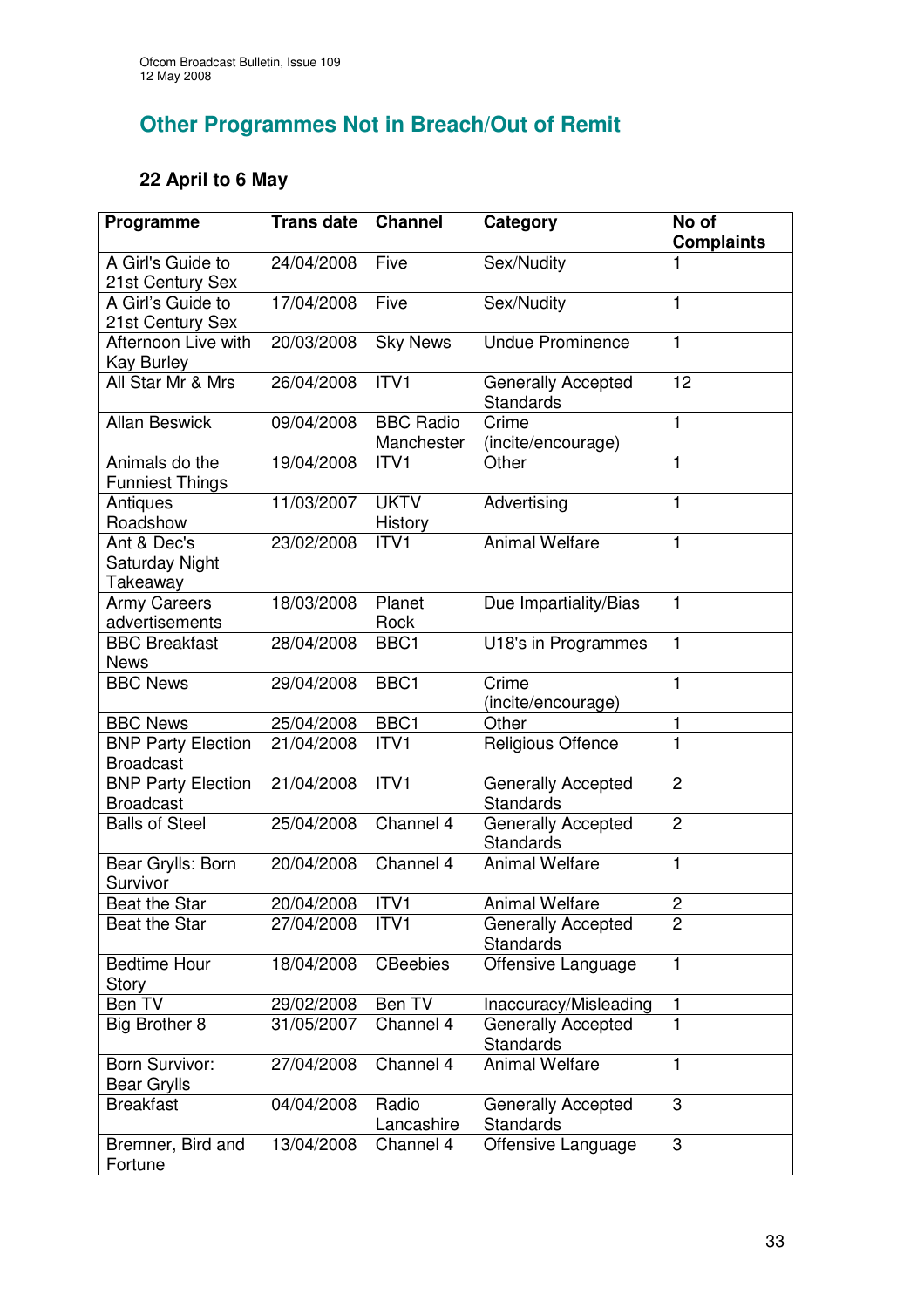| Bremner, Bird and                                          | 13/04/2008 | Channel 4           | <b>Generally Accepted</b>                     | 3                       |
|------------------------------------------------------------|------------|---------------------|-----------------------------------------------|-------------------------|
| Fortune                                                    |            |                     | <b>Standards</b>                              |                         |
| <b>Britain's Got Talent</b>                                | 19/04/2008 | ITV1                | Offensive Language                            | 1                       |
| <b>Britain's Got Talent</b>                                | 26/04/2008 | ITVI                | Offensive Language                            | 1                       |
| <b>Britain's Got Talent</b>                                | 19/04/2008 | ITV1                | Sex/Nudity                                    | 1                       |
| <b>Britains Got More</b><br>Talent                         | 26/04/2008 | ITV <sub>2</sub>    | <b>Substance Abuse</b>                        | ī                       |
| <b>Celebrity Come</b><br>Dine With Me                      | 10/04/2008 | Channel 4           | <b>Generally Accepted</b><br>Standards        | 1                       |
| <b>Celebrity Fishtank</b>                                  | 16/04/2008 | Wyvern FM           | <b>Religious Offence</b>                      | 1                       |
| Celtic v Rangers                                           | 27/04/2008 | Setanta<br>Sports 1 | <b>Generally Accepted</b><br><b>Standards</b> | 1                       |
| Chanelle Hayes "I<br>Want It"                              | 05/04/2008 | <b>MTV Hits</b>     | Sex/Nudity                                    | $\overline{4}$          |
| <b>Channel 4 News</b>                                      | 16/04/2008 | Channel 4           | Inaccuracy/Misleading                         | 1                       |
| <b>Channel 4 News</b>                                      | 15/04/2008 | Channel 4           | Sex/Nudity                                    | $\mathbf{1}$            |
| Christian O'Connell                                        | 30/04/2008 | Virgin<br>Radio     | U18's in Programmes                           | $\mathbf{1}$            |
| <b>Coronation Street</b>                                   | 28/04/2008 | ITV <sub>1</sub>    | Generally Accepted<br><b>Standards</b>        | 1                       |
| <b>Coronation Street</b>                                   | 11/04/2008 | ITVI                | <b>Animal Welfare</b>                         | 1                       |
| <b>Cutting Edge:</b><br><b>Strictly Baby Fight</b><br>Club | 24/04/2008 | Channel 4           | U18's in Programmes                           | 16                      |
| <b>Cutting Edge:</b><br><b>Strictly Baby Fight</b><br>Club | 24/04/2008 | Channel 4           | Other                                         | 1                       |
| Deal or No Deal                                            | 23/04/2008 | Channel 4           | Sex/Nudity                                    | 1                       |
| Des mein Nikla<br>Hoga Chand                               | 21/04/2008 | <b>Star Plus</b>    | Inaccuracy/Misleading                         | $\mathbf{1}$            |
| Dickinson's Real<br>Deal                                   | 22/04/2008 | ITV1                | Use of Premium Rate<br><b>Numbers</b>         | 1                       |
| Dickinson's Real<br>Deal                                   | 22/04/2008 | ITV1                | Competitions                                  | 1                       |
| E4 trailer                                                 | 10/04/2008 | Channel 4           | Substance Abuse                               | $\blacksquare$          |
| ER                                                         | 19/04/2008 | Channel 4           | Sex/Nudity                                    | 1                       |
| Eastenders                                                 | 28/04/2008 | BBC <sub>1</sub>    | <b>Animal Welfare</b>                         | 1                       |
| Eastenders                                                 | 28/04/2008 | BBC1                | Violence                                      | $\overline{2}$          |
| <b>Eastenders</b>                                          | 14/04/2008 | BBC1                | Sex/Nudity                                    | 1                       |
| Eastenders                                                 | 18/04/2008 | BBC1                | Sex/Nudity                                    | 5                       |
| Eastenders                                                 | 17/04/2008 | BBC1                | Sex/Nudity                                    | $\overline{2}$          |
| Eastenders                                                 | 27/04/2008 | BBC1                | Generally Accepted<br><b>Standards</b>        | $\mathbf{1}$            |
| Eastenders                                                 | 25/04/2008 | BBC1                | <b>Generally Accepted</b><br><b>Standards</b> | 1                       |
| Embarrassing<br><b>Bodies</b>                              | 01/05/2008 | Channel 4           | Generally Accepted<br><b>Standards</b>        | 1                       |
| Emmerdale                                                  | 17/04/2008 | ITV1                | <b>Generally Accepted</b><br><b>Standards</b> | 1                       |
| <b>English Democrat</b><br><b>PEB</b>                      | 11/04/2008 | ITV1                | <b>Generally Accepted</b><br>Standards        | $\overline{\mathbf{4}}$ |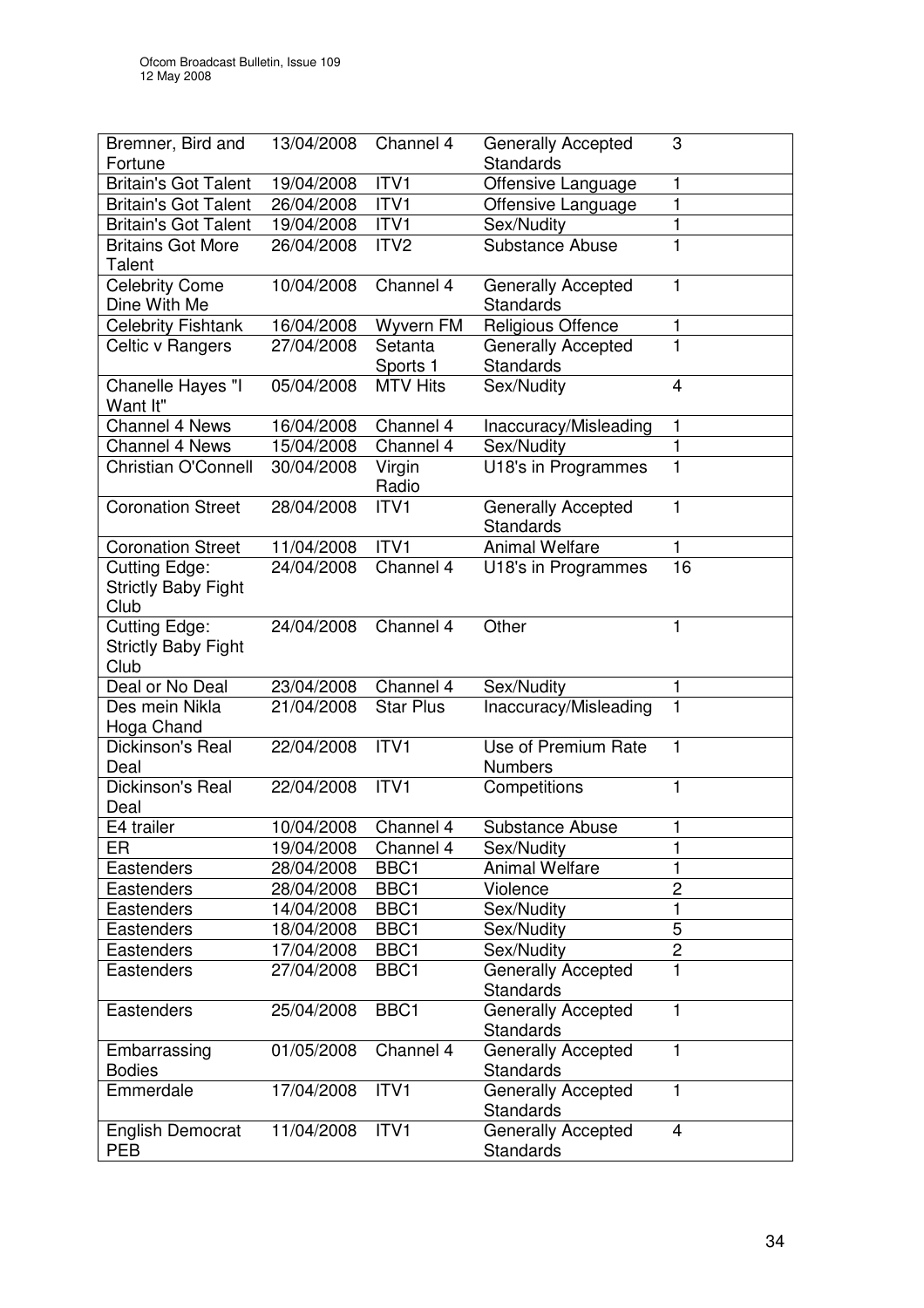| Entertainment<br><b>News</b>                          | 13/04/2008     | <b>BBC News</b><br>24 | Other                                         | 1              |
|-------------------------------------------------------|----------------|-----------------------|-----------------------------------------------|----------------|
| Extraordinary<br>People: Half Man<br><b>Half Tree</b> | 20/04/2008     | Five                  | <b>Generally Accepted</b><br><b>Standards</b> | 1              |
| <b>Five News</b>                                      | 07/04/2008     | Five                  | <b>Generally Accepted</b><br>Standards        | 1              |
| <b>Football Focus</b>                                 | 19/04/2008     | BBC <sub>1</sub>      | Crime<br>(incite/encourage)                   | 1              |
| Foyle's War                                           | 13/04/2008     | ITV1                  | <b>Generally Accepted</b><br><b>Standards</b> | 1              |
| <b>Fresh Metal</b>                                    | 03/04/2008     | Rockworld<br>TV       | Offensive Language                            | 1              |
| Friday Night with<br>Jonathan Ross                    | 25/04/2008     | BBC1                  | Generally Accepted<br><b>Standards</b>        | $\overline{2}$ |
| <b>GMTV</b>                                           | 29/04/2008     | ITV1                  | Sex/Nudity                                    | 1              |
| Glamour Girls                                         | 21/04/2008     | <b>BBC Three</b>      | Sex/Nudity                                    | 3              |
| <b>Global Players</b>                                 | 24/02/2008     | <b>CNBC</b><br>Europe | <b>Undue Prominence</b>                       | $\mathbf{1}$   |
| <b>Golden Balls</b>                                   | 05/05/2008     | ITV <sub>1</sub>      | Crime<br>(incite/encourage)                   | $\mathbf{1}$   |
| Goldenballs                                           | 05/05/2008     | ITV1                  | Other                                         | 1              |
| Good Morning<br><b>Ulster</b>                         | 07/04/2008     | Radio<br>Ulster       | Generally Accepted<br><b>Standards</b>        | 1              |
| <b>Graham Norton</b><br>Uncut                         | 27/04/2008     | BBC <sub>2</sub>      | Generally Accepted<br>Standards               | 1              |
| <b>Gurmat Vichar</b>                                  | 03/04/2008     | Sukh Sagar<br>Radio   | Religious Offence                             | 1              |
| Hannity and<br>Colmes - Hannity's<br>America          | 19/04/2008     | Fox News              | Due Impartiality/Bias                         | 1              |
| Harveys<br>Sponsorship of<br><b>Coronation St</b>     |                | ITV1                  | <b>Generally Accepted</b><br><b>Standards</b> | 1              |
| He Kills Coppers<br>(trailer)                         | 23/03/2008     | ITV1                  | Violence                                      | 1              |
| Headcases                                             | 13/04/2008     | ITV1                  | <b>Generally Accepted</b><br><b>Standards</b> | 1              |
| Headcases                                             | 20/04/2008     | ITV <sub>1</sub>      | Generally Accepted<br>Standards               | $\overline{2}$ |
| Heartbeat                                             | 23/03/2008     | ITV1                  | Violence                                      | 1              |
| Heroes (trailer)                                      | 23/04/2008     | BBC1                  | Violence                                      | 1              |
| Hider in the House                                    | 16/04/2008     | BBC <sub>2</sub>      | Dangerous Behaviour                           | $\mathbf{1}$   |
| Hollyoaks                                             | 17/04/2008     | Channel 4             | Generally Accepted<br>Standards               | $\mathbf{1}$   |
| Hollyoaks                                             | 23/04/2008     | Channel 4             | Substance Abuse                               | 3              |
| Hollyoaks                                             |                | Channel 4             | <b>Generally Accepted</b><br><b>Standards</b> | 1              |
| Homes Under The<br>Hammer                             | 25/04/2008     | BBC1                  | Inaccuracy/Misleading                         | $\mathbf{1}$   |
| How to Look Good<br>Naked                             | $\blacksquare$ | Channel 4             | Sex/Nudity                                    | 1              |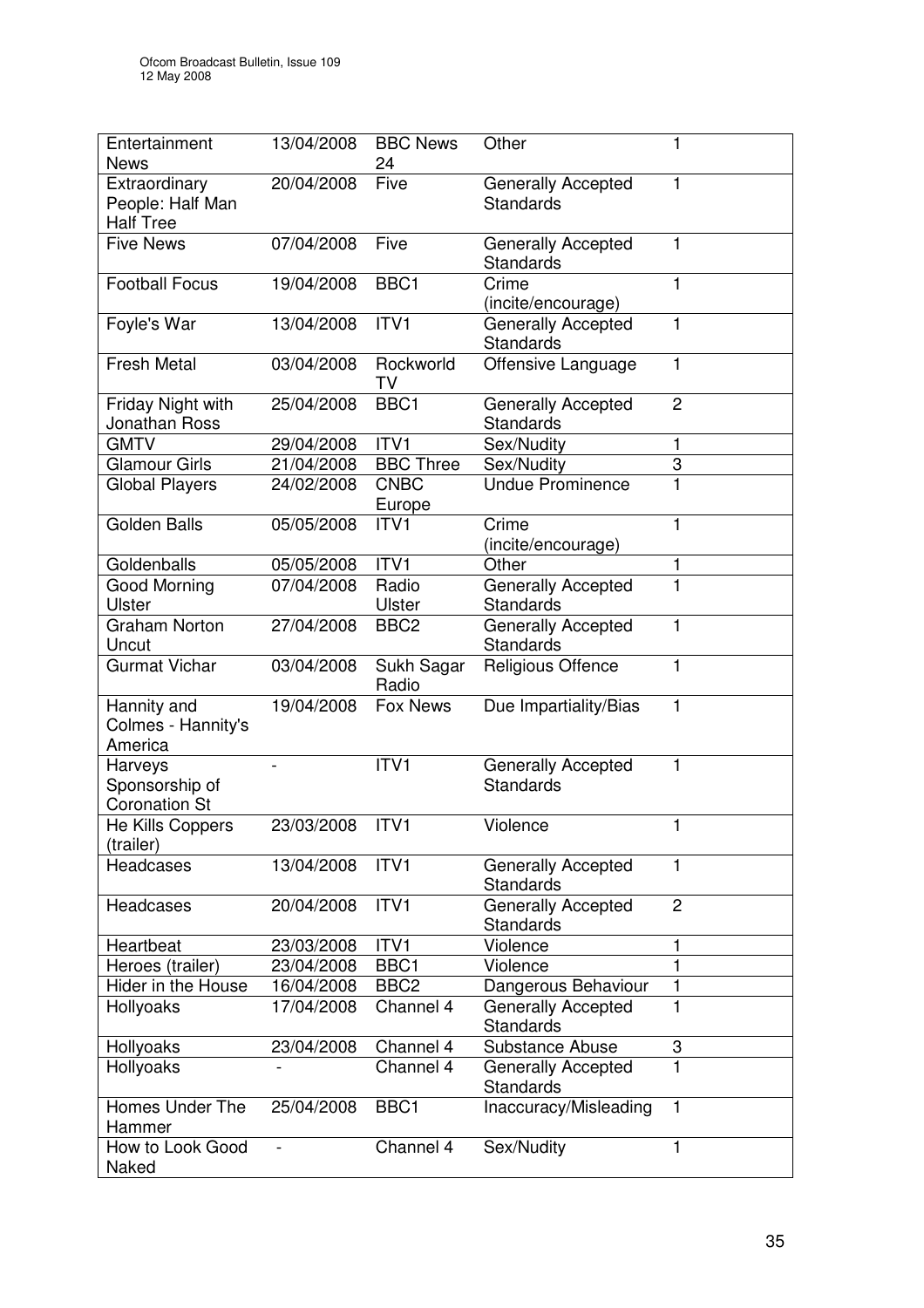| How to Look Good                                              |               | Channel 4              | <b>Generally Accepted</b>                     | 1              |
|---------------------------------------------------------------|---------------|------------------------|-----------------------------------------------|----------------|
| Naked                                                         |               |                        | Standards                                     |                |
| I Know My Kid's A<br>Star (trailer)                           | 09/04/2008    | VH <sub>1</sub>        | Generally Accepted<br><b>Standards</b>        | 1              |
| I Know My Kid's A<br>Star (trailer)                           | 10/04/2008    | <b>MTV</b>             | Generally Accepted<br>Standards               | 1              |
| <b>ITV Football Match</b><br><b>Trailer</b>                   | $\frac{1}{2}$ | ITV1                   | Crime<br>(incite/encourage)                   | $\overline{4}$ |
| <b>ITV News</b>                                               | 29/04/2008    | ITV1                   | Other                                         | 1              |
| <b>ITV News</b>                                               | 25/04/2008    | ITV1                   | Due Impartiality/Bias                         | $\overline{2}$ |
| Ideal                                                         | 24/04/2008    | BBC <sub>2</sub>       | Violence                                      | $\mathbf{1}$   |
| Immigration: The                                              | 13/04/2008    | Channel 4              | Generally Accepted                            | $\overline{2}$ |
| <b>Inconvenient Truth</b><br>(Trailer)                        |               |                        | <b>Standards</b>                              |                |
| Immigration: the<br><b>Inconvenient Truth</b>                 | 14/04/2008    | Channel 4              | Crime<br>(incite/encourage)                   | 1              |
| James O'Brien<br>(trailer)                                    | 16/04/2008    | <b>LBC</b><br>97.3FM   | <b>Generally Accepted</b><br><b>Standards</b> | 1              |
| Jeremy Vine                                                   | 16/04/2008    | <b>BBC Radio</b><br>2  | Generally Accepted<br>Standards               | 1              |
| Jeremy Vine                                                   | 16/04/2008    | <b>BBC Radio</b><br>2  | Crime<br>(incite/encourage)                   | 3              |
| Jeyes sponsorship<br>of The Bill                              |               | ITV <sub>1</sub>       | Generally Accepted<br><b>Standards</b>        | $\overline{2}$ |
| Jo Whiley                                                     | 16/04/2008    | <b>BBC Radio</b>       | <b>Generally Accepted</b><br><b>Standards</b> | 1              |
| Katie & Peter: the<br><b>Next Chapter</b>                     | 10/04/2008    | ITV <sub>2</sub>       | Sex/Nudity                                    | 1              |
| Keith Lemmons<br><b>World Tour</b>                            | 15/04/2008    | ITV <sub>2</sub>       | Generally Accepted<br>Standards               | 1              |
| Laura, Ben and<br>Him                                         | 08/04/2008    | ITV <sub>2</sub>       | <b>Generally Accepted</b><br>Standards        | 1              |
| Law In Action                                                 | 18/03/2008    | <b>BBC Radio</b><br>4  | Generally Accepted<br>Standards               | 1              |
| Lily Allen and<br>Friends                                     | 01/04/2008    | BBC <sub>3</sub>       | Generally Accepted<br><b>Standards</b>        | 1              |
| <b>Live Premier</b><br>League Football                        | 23/03/2008    | <b>Sky Sports</b><br>1 | Offensive Language                            | 1              |
| Look Away Now                                                 | 09/04/2008    | <b>BBC Radio</b><br>4  | Sex/Nudity                                    | 1              |
| Loose Women                                                   | 25/03/2008    | ITV1                   | Competitions                                  | 1              |
| <b>MATV</b>                                                   |               | <b>MATV</b>            | Other                                         | 1              |
| Martin Coogan                                                 | 04/04/2008    | 96.2 The               | <b>Generally Accepted</b>                     | 1              |
| Show                                                          |               | Revolution             | Standards                                     |                |
| Melvin Bragg's<br><b>Travels in Written</b><br><b>Britain</b> | 13/04/2008    | ITV <sub>1</sub>       | Inaccuracy/Misleading                         | 1              |
| <b>Meridian News</b>                                          | 11/03/2008    | ITV1<br>(Meridian)     | Inaccuracy/Misleading                         | 1              |
| <b>Most Haunted Live:</b><br>Satan's City                     | 29/03/2008    | Living                 | Advertising                                   | 1              |
| My Big Fat Moonie<br>Wedding                                  | 05/12/2007    | Channel 4              | <b>Generally Accepted</b><br>Standards        | 127            |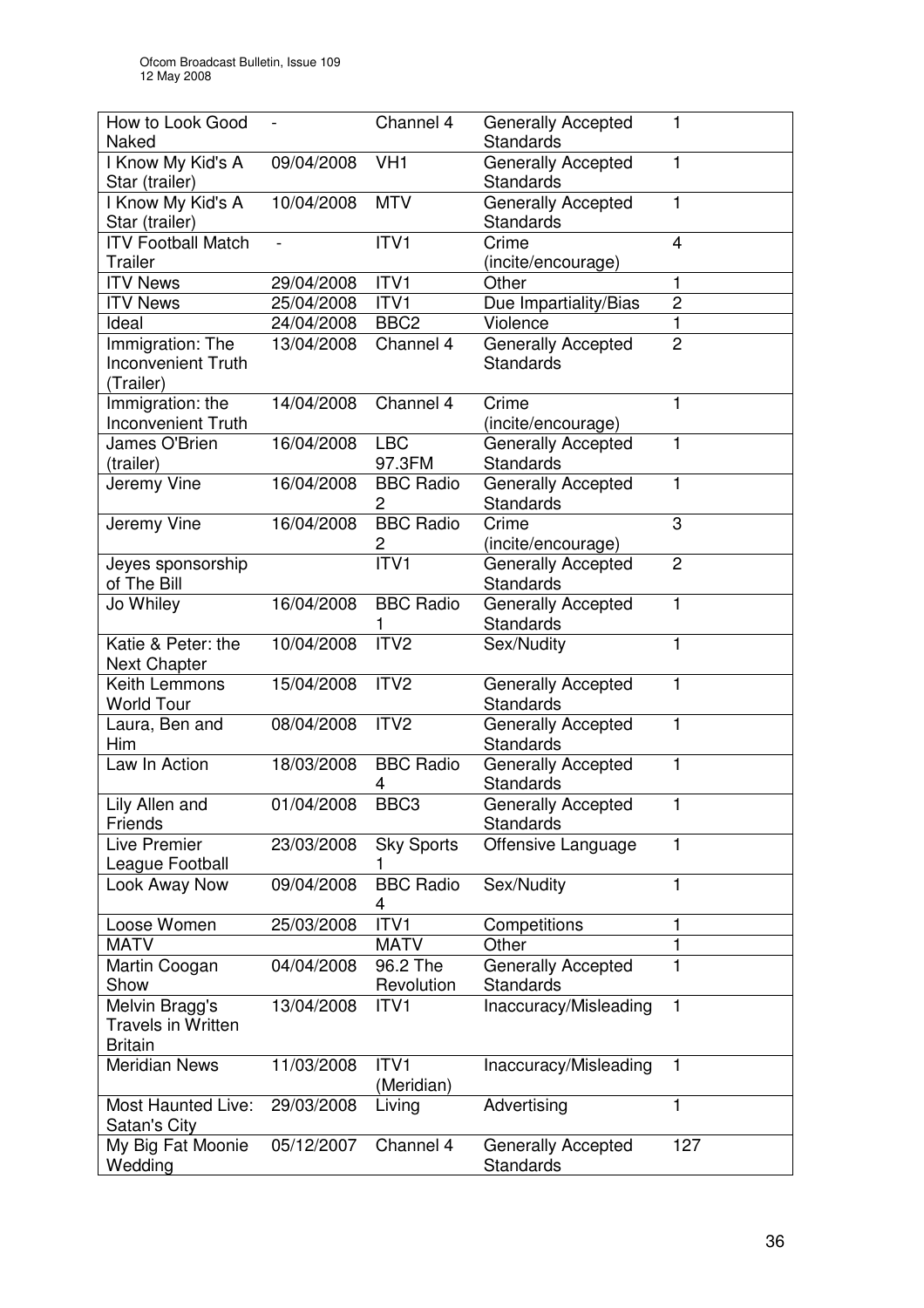| My Family                                           | 11/04/2008               | BBC1                    | Offensive Language                            | 1              |
|-----------------------------------------------------|--------------------------|-------------------------|-----------------------------------------------|----------------|
| My Super Sweet                                      | 21/03/2008               | <b>MTV</b>              | Substance Abuse                               | 1              |
| 16 UK<br><b>New Tricks</b>                          |                          | <b>UKTV Gold</b>        | <b>Animal Welfare</b>                         |                |
|                                                     | 18/04/2008<br>28/04/2008 | France 24               |                                               | 1<br>1         |
| <b>News</b>                                         |                          |                         | <b>Generally Accepted</b><br><b>Standards</b> |                |
| <b>News</b>                                         | 08/04/2008               | <b>ITV1 &amp; C4</b>    | Inaccuracy/Misleading                         | 1              |
| News at Ten                                         | 24/04/2008               | ITV1                    | Due Impartiality/Bias                         | 1              |
| News at Ten                                         | 14/04/2008               | ITV1                    | Due Impartiality/Bias                         | 1              |
| Newsnight                                           | 22/04/2008               | BBC <sub>2</sub>        | <b>Generally Accepted</b><br>Standards        | 1              |
| On the Ropes                                        | 08/04/2008               | <b>BBC Radio</b><br>4   | Offensive Language                            | 1              |
| Paul O'Grady                                        | 17/04/2008               | Channel 4               | <b>Generally Accepted</b><br>Standards        | 1              |
| <b>Prank Patrol</b>                                 | 29/01/2008               | BBC1                    | Generally Accepted<br>Standards               | 1              |
| Pulling                                             | 06/04/2008               | BBC <sub>3</sub>        | <b>Animal Welfare</b>                         | 14             |
| Quiz Call                                           | 17/04/2008               | Five                    | Competitions                                  | 1              |
| Quiz Call                                           | 17/04/2008               | Five                    | Competitions                                  | 1              |
| <b>Right of Passage</b>                             | 06/04/2008               | Fight<br><b>Network</b> | Violence                                      | $\overline{1}$ |
| <b>Road Wars</b>                                    | 16/04/2008               | Sky 3                   | Generally Accepted<br>Standards               | 1              |
| <b>Scrubs</b>                                       | 23/04/2008               | E <sub>4</sub>          | Other                                         | 1              |
| Search for the<br>Truth                             | 31/03/2008               | Noor TV                 | Other                                         | 1              |
| Sexcetera                                           | 23/04/2008               | Virgin 1                | Sex/Nudity                                    | 1              |
| Soccer AM                                           | 19/04/2008               | <b>Sky Sports</b><br>1  | <b>Generally Accepted</b><br>Standards        | $\overline{2}$ |
| <b>Street Wars</b>                                  | 02/04/2008               | Sky 3                   | U18's in Programmes                           | 1              |
| <b>Strictly Baby Fight</b><br>Club (pre tx)         | 24/04/2008               | Channel 4               | <b>Generally Accepted</b><br>Standards        | $\mathbf{1}$   |
| Sunday Live with<br><b>Adam Boulton</b>             | 20/04/2008               | <b>Sky News</b>         | <b>Generally Accepted</b><br>Standards        | 1              |
| Taxidermia                                          | 19/04/2008               | Film4                   | <b>Generally Accepted</b><br><b>Standards</b> | 1              |
| The Apprentice                                      | 30/04/2008               | BBC1                    | <b>Generally Accepted</b><br><b>Standards</b> | 21             |
| The Apprentice                                      | 16/04/2008               | BBC1                    | Generally Accepted<br>Standards               | $\mathbf{1}$   |
| The Brit Awards<br>2008                             | 20/02/2008               | ITV1                    | Offensive Language                            | 1              |
| The British<br>Academy<br><b>Television Awards</b>  | 20/04/2008               | BBC1                    | <b>Generally Accepted</b><br>Standards        | 4              |
| The Christian<br>O'Connell<br><b>Breakfast Show</b> | 22/04/2008               | Virgin<br>Radio         | Sex/Nudity                                    | 1              |
| The Doctor Who<br><b>Hears Voices</b>               | 21/04/2008               | Channel 4               | <b>Generally Accepted</b><br>Standards        | 1              |
| The Friday Night<br>Project                         | 25/04/2008               | Channel 4               | <b>Generally Accepted</b><br>Standards        | 1              |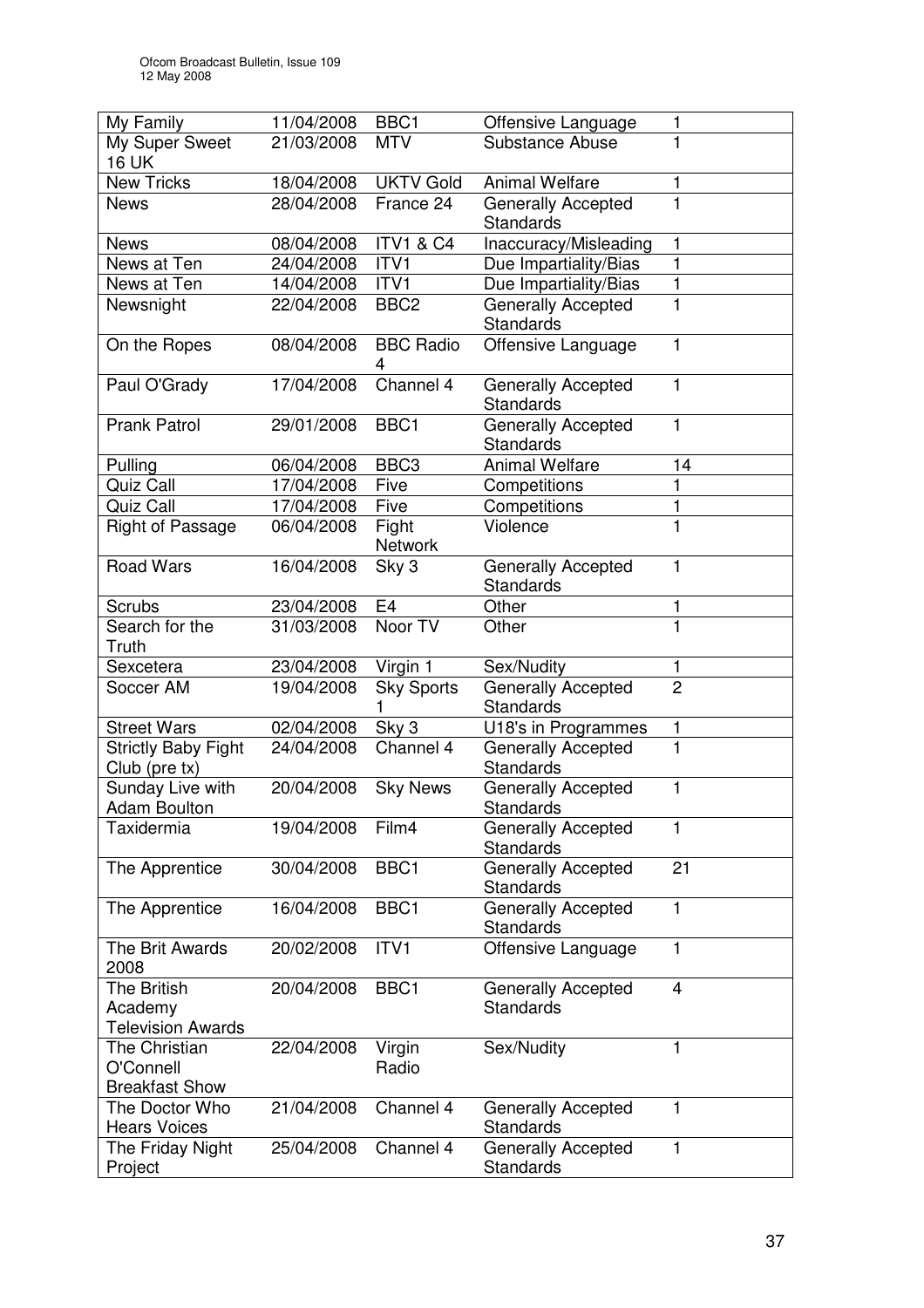| The Friday Night<br>Project                             | 18/04/2008 | Channel 4                 | Religious Offence                             | 3              |
|---------------------------------------------------------|------------|---------------------------|-----------------------------------------------|----------------|
| The Graham<br>Norton Show                               | 24/04/2008 | BBC <sub>2</sub>          | Generally Accepted<br><b>Standards</b>        | 3              |
| The Graham<br>Norton Show                               | 17/04/2008 | BBC <sub>2</sub>          | Generally Accepted<br><b>Standards</b>        | $\overline{2}$ |
| <b>The Great Global</b><br><b>Warming Swindle</b>       | 08/03/2007 | Channel 4                 | Inaccuracy/Misleading                         | 1              |
| The Jeremy Vine<br>Show                                 | 16/02/2004 | <b>BBC Radio</b><br>2     | Generally Accepted<br>Standards               | 1              |
| The Most Annoying<br>Pop Songs                          | 18/04/2008 | BBC <sub>3</sub>          | Religious Offence                             | $\mathbf{1}$   |
| <b>The National</b><br>Lottery: 1 vs 100                | 19/04/2008 | BBC1                      | Competitions                                  | 1              |
| <b>The Passion</b>                                      | 23/03/2008 | BBC1                      | <b>Generally Accepted</b><br><b>Standards</b> | 1              |
| The Paul O'Grady<br>Show                                | 18/04/2008 | Channel 4                 | Offensive Language                            | 3              |
| The Paul O'Grady<br>Show                                | 14/04/2008 | Channel 4                 | <b>Animal Welfare</b>                         | $\overline{2}$ |
| The Paul O'Grady<br>Show                                | 17/04/2008 | Channel 4                 | Crime<br>(incite/encourage)                   | 6              |
| The Paul O'Grady<br>Show                                | 25/04/2008 | Channel 4                 | Sex/Nudity                                    | 1              |
| The Water Rats                                          | 10/04/2008 | <b>FX Channel</b>         | Offensive Language                            | 1              |
| The Wickes<br><b>Weekend Sports</b><br><b>Breakfast</b> | 13/04/2008 | Talksport                 | <b>Generally Accepted</b><br><b>Standards</b> | 1              |
| The Wright Stuff                                        | 17/04/2008 | Five                      | Generally Accepted<br><b>Standards</b>        | 1              |
| The Wright Stuff                                        | 23/04/2008 | Five                      | Religious Offence                             | 1              |
| This Morning                                            | 25/04/2008 | ITV1                      | <b>Generally Accepted</b><br><b>Standards</b> | 4              |
| This Morning                                            | 21/04/2008 | ITV1                      | <b>Generally Accepted</b><br><b>Standards</b> | 1              |
| Tom Robinson                                            | 29/04/2008 | BBC <sub>6</sub><br>Music | Offensive Language                            | 1              |
| <b>Tommy Boyd</b><br><b>Breakfast Show</b>              | 09/04/2008 | Original<br>106           | <b>Generally Accepted</b><br><b>Standards</b> | 1              |
| Tonight: Can<br><b>Tesco Conquer</b><br>America?        | 08/02/2008 | ITV1                      | Due Impartiality/Bias                         | 1              |
| <b>Traffic Cops</b>                                     | 16/04/2008 | BBC <sub>1</sub>          | Offensive Language                            | 1              |
| Trailer for ITV.com                                     | 09/04/2008 | ITV <sub>2</sub>          | Generally Accepted<br><b>Standards</b>        | $\mathbf{1}$   |
| <b>Travel News</b>                                      |            | <b>GWR</b>                | Inaccuracy/Misleading                         | 1              |
| sponsorship                                             |            | Wiltshire                 |                                               |                |
| True Stories: Living<br>Goddess                         | 15/04/2008 | More4                     | Violence                                      | 1              |
| <b>UEFA Cup Live</b>                                    | 10/04/2008 | ITV4                      | Flashing images                               | 1              |
| Urban TV                                                |            | Urban TV                  | Generally Accepted<br>Standards               | 1              |
| <b>Waking the Dead</b>                                  | 15/04/2008 | BBC1                      | Substance Abuse                               | $\mathbf{1}$   |